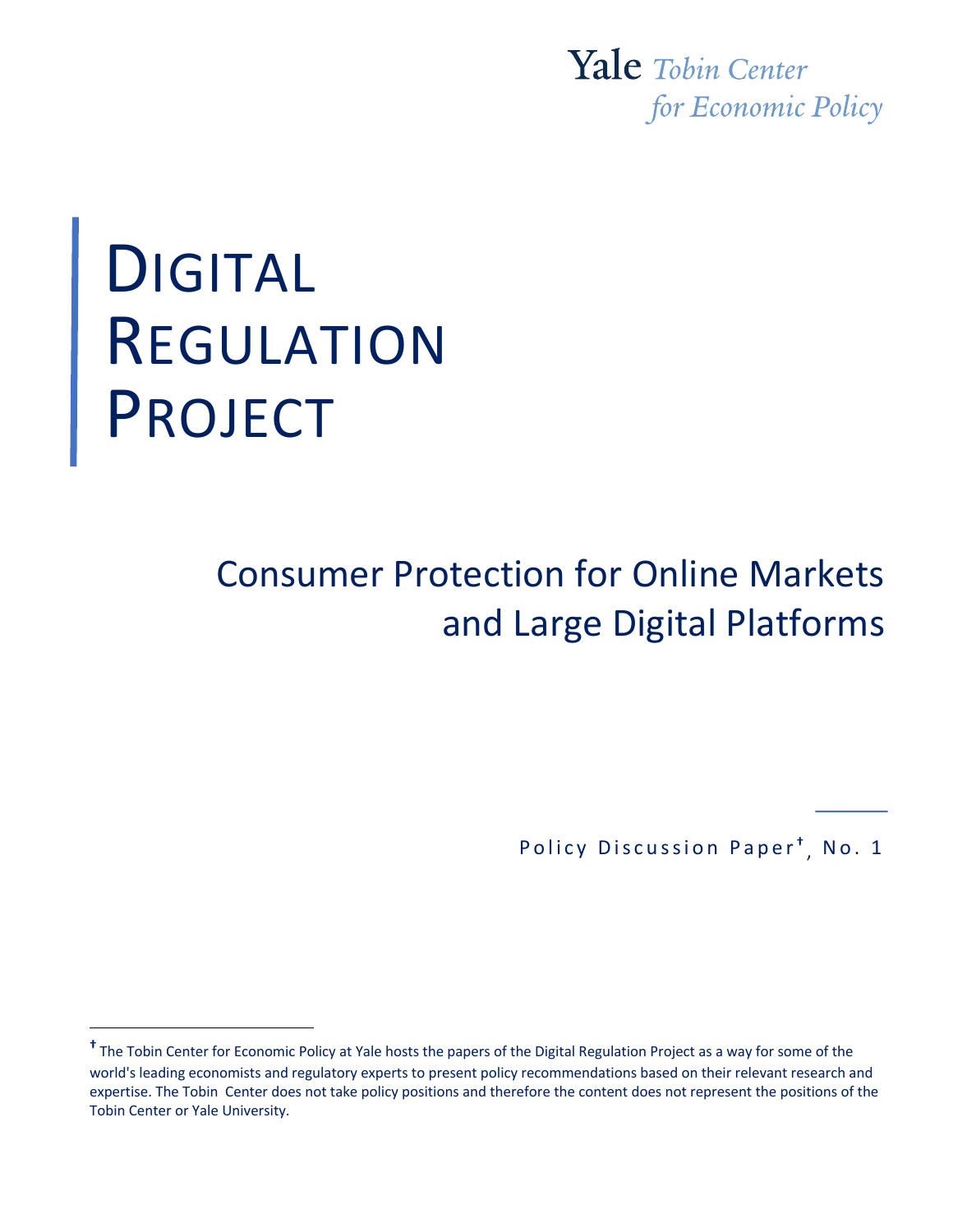# **Consumer Protection for Online Markets and Large Digital Platforms2**

**Authors:3, 4 , 5**

**Gregory Crawford, University of Zurich Jacques Crémer, Toulouse School of Economics David Dinielli, Omidyar Network Amelia Fletcher, University of East Anglia Paul Heidhues, DICE, Heinrich-Heine University Düsseldorf Michael Luca, Harvard University Tobias Salz, Massachusetts Institute of Technology Monika Schnitzer, Ludwig-Maximilians-University Munich Fiona M. Scott Morton, Yale University Katja Seim, Yale University Michael Sinkinson, Yale University**

#### **Abstract**

*Consumer protection law is vital for ensuring that market-based economies work in the economic interest of consumers as well as businesses, and thus to the benefit of civil society. This is the case for online markets just as it is for offline markets. However, despite broad consensus on these points, too little has been done to ensure that the various standards applicable in offline markets are sufficient or adequate to guarantee efficiency and fairness in online markets. This paper outlines eleven key features of online markets that might necessitate standards additional to or different from those that are applicable offline, and provides a menu of possible policies in relation to each. Many of these are general to all online markets, but some are specific to the largest digital platfroms. Many if not most of our policy proposals could be enacted through minor changes to existing law or regulation or through decisional law interpreting existing legislation. Some have already been implemented in some jurisdictions. What is needed in all jurisdictions, however, is a regulator or regulators with sufficient expertise around technical issues such as A/B testing and algorithmic decision-making to understand, anticipate, and remedy the myriad ways that online firms can disadvantage consumers.*

 $2$  This is the first of several papers prepared by or forthcoming from the Digital Regulation Project, a collaborative effort of experts in economics and regulation in the United States, the UK, and the European Union, who have studied, and are committed to the improvement of, competition in digital markets.

<sup>&</sup>lt;sup>3</sup> Authors' full titles and conflict disclosures can be found in Appendix 1.

<sup>4</sup> The authors thank Abby Lemert, B.S.E., M.Sc., M.A., Yale Law School Class of 2023 for her expert editing and research assistance.

<sup>5</sup> Omidyar Network and the James S. and James L. Knight Foundation have provided funding and other support for this paper and other forthcoming papers relating to regulation of digital platforms. Amelia Fletcher's work was partly supported by the Economic and Social Research Council [grant number ES/P008976/1]. Omidyar Network employs one of the authors of this paper.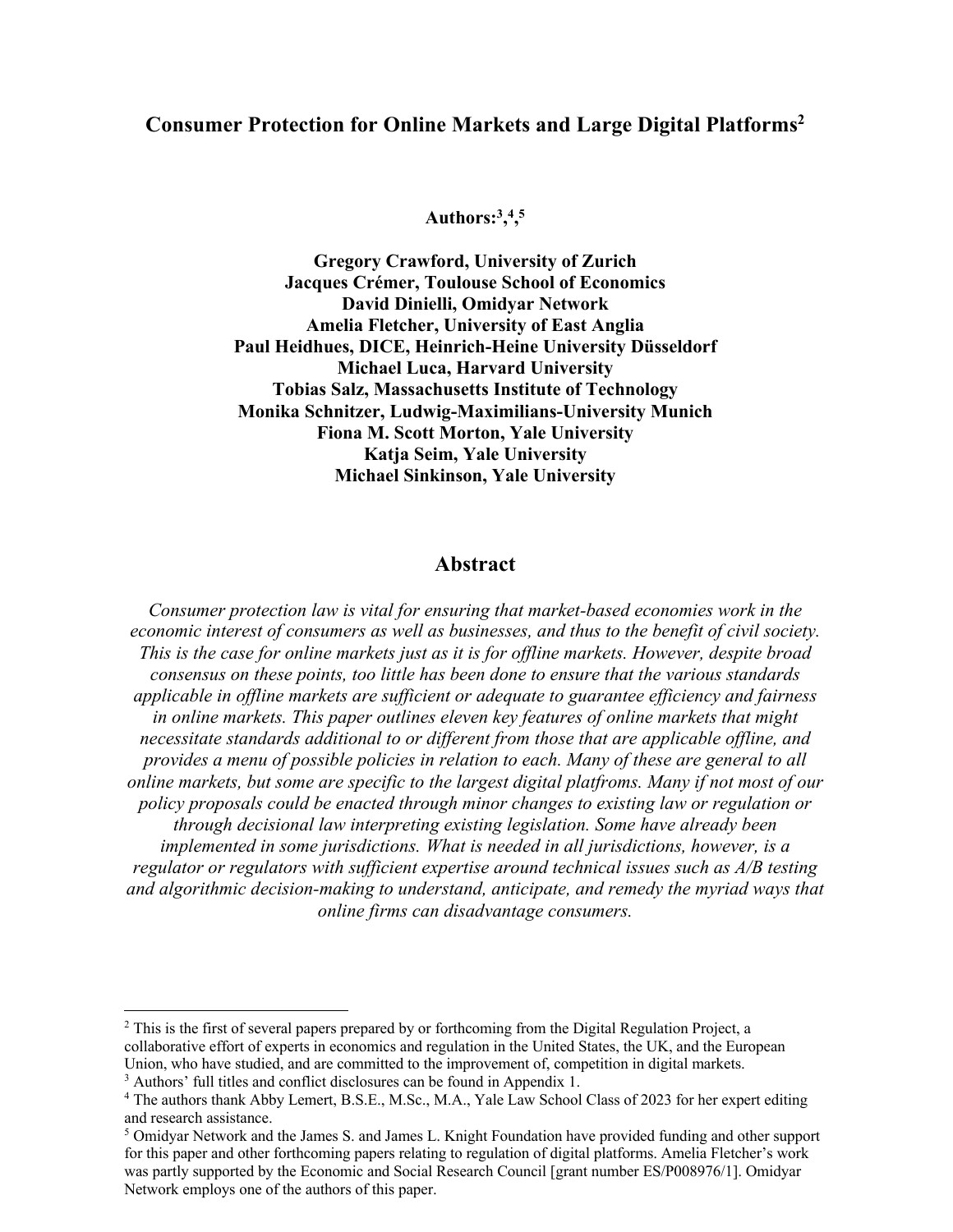#### **Introduction**

Consumer protection law is vital for ensuring that market-based economies work in the economic interest of consumers as well as businesses, and thus to the benefit of civil society. This is well understood. Across many jurisdictions, consumers are protected by law from unsafe products, fraud, deceptive advertising and a variety of unfair business practices. The United Nations has Guidelines for Consumer Protection, updated in 2015, which outline eleven "legitimate consumer needs."6 These in turn build on four core consumer rights embodied within the US Consumer Bill of Rights, as presented by President John F. Kennedy in 1962. In the US, consumers have both public and private rights, under a mixture of national, state, and local law.

One of the 2015 additions to the UN Guidelines was the principle that the "level of protection for consumers using electronic commerce should not be less than that afforded in other forms of commerce." Clearly, this is critical, as more of the global economy moves online, but what does it mean in practice to ensure that consumers enjoy as much protection online as in traditional markets? What differences do consumers face in an online environment, and what are the implications for consumer protection?

This paper provides an economic perspective and policy thinking on these important questions. It starts by discussing the economic rationale for consumer protection generally, including explaining its key role in protecting against market power and ensuring competitive markets that deliver good consumer outcomes. It goes on to highlight some key differences between online and offline markets, explains what concerns these differences are likely to create for consumers and regulators, and provides a menu of policy proposals for addressing these concerns.

Many of the proposals are intended to be applied to all online firms, both traders and platforms, but some are targeted at the largest online gatekeeper platforms. In providing an economic perspective, the paper does not endeavour to assess the extent to which these concerns are addressed by existing consumer protection legislation, not least because of variation in coverage across US states.7

Our focus is on rules relating to the commercial transaction between firm and consumers. We consider that consumer protection law should also apply to markets in which services are ostensibly provided for free, but where consumers pay in the form of data and attention. However, we do not discuss wider detriment that might occur—for example in relation to mental health or democracy—which is typically associated with harmful online content. These issues are important, and it could in principle be argued that products which create

<sup>6</sup> *See* U.N. Conf. on Trade and Dev., *Guidelines for Consumer Protection* (2016),

 $\frac{https://unctad.org/system/files/official-document/ditccplpmisc2016d1_en.pdf}{?}$  It is clear there are significant gaps in protection in the US as there is no baseline federal statute. In the EU/UK, the consumer protection regime has to date been set in Brussels and does potentially address some of the concerns discussed in this paper. However, there is still a relative lack of enforcement, which limits firm compliance incentives and also means there is little developed precedent on many core concepts in EU/UK consumer law. Such precedent can provide valuable certainty for both firm compliance and regulatory enforcement.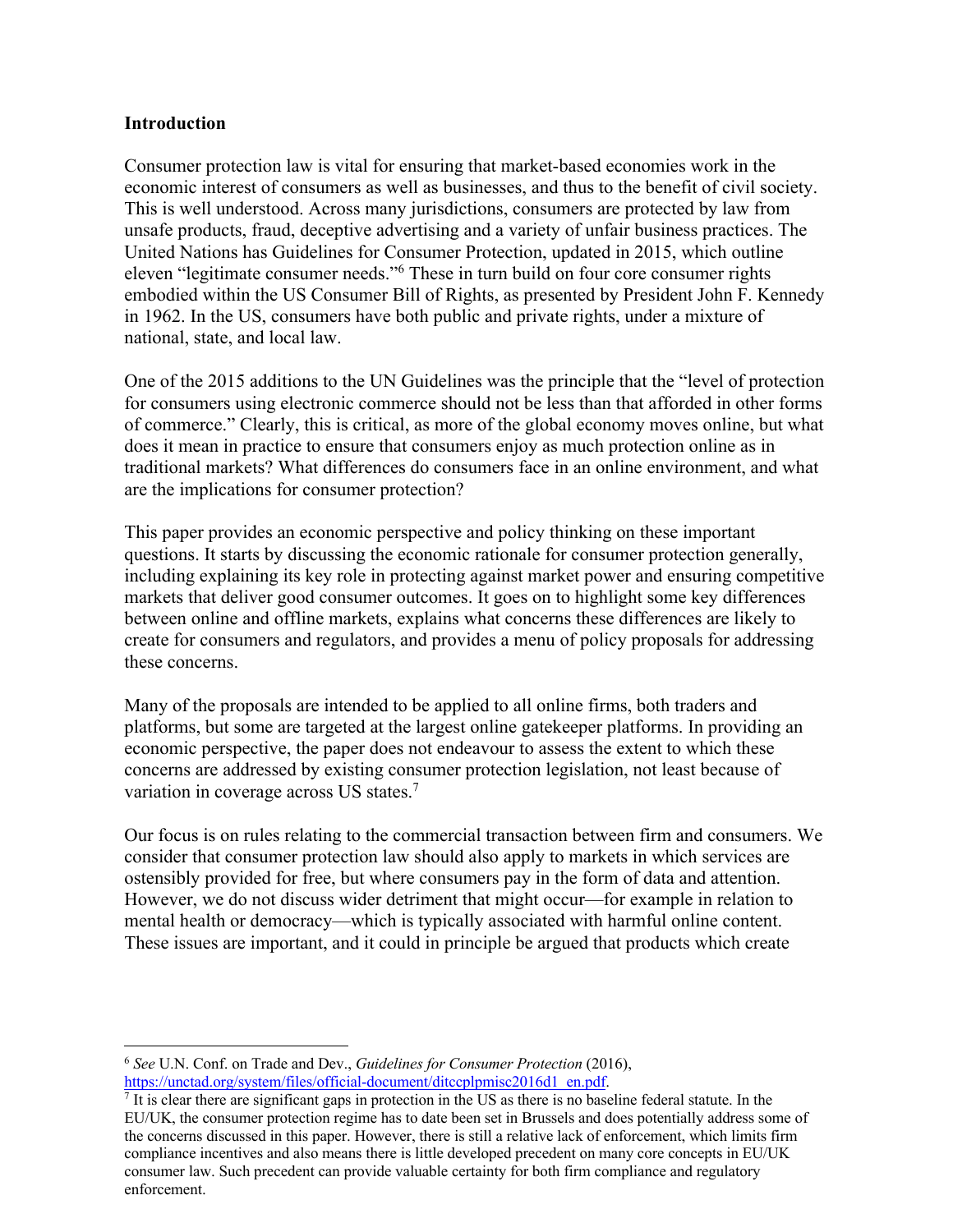such detriment are defective, in contravention of consumer protection law.<sup>8</sup> However, this is not our focus in this paper.

This paper presents a menu of regulatory and enforcement options—all of which flow from basic economic principles—that would protect consumers and foster more efficient digital markets. Regulators and legislators might choose to enact some, but not all, of the solutions proposed here depending on the specifics of their regulatory regimes or their desire or mandate for intervention.

In a similar vein, each of the authors of this paper may not endorse every proposal we outline below. Nor is there full consensus among the authors on which of the proposals are most important, or most likely to be effective, in protecting consumers and promoting efficiency. Nonetheless, all authors agree that each of the concerns and proposals this paper identifies is supported by sound, modern economic principles; we offer these proposals based on that consensus.

#### **The economic rationale for consumer protection**

In a market economy, it is well understood that we often rely on competition to deliver good outcomes for consumers. What is perhaps less well recognized is the crucial role that effective consumer protection plays in this process, both in facilitating competition and in ensuring that it is directed towards the interests of consumers.

In a standard introductory textbook treatment of markets, consumers know the characteristics of the products available to them (various brands of whole, low-fat, or skim milk, for example), can rank these options in a coherent and consistent ("rational") fashion according to their preferences, and select their preferred option from among those they can afford. Coupled with a competitive supply and other well-known conditions, such a textbook market generates desirable consumer outcomes in the sense that it is infeasible to make a consumer better off without making someone else worse off.

Even in such an ideal environment, firms have an incentive to limit competition (through cartel behavior, mergers, and monopolization) to increase their profits. Competition policy is designed to protect against such supply-side anticompetitive tactics. By protecting competition, competition enforcement is intended to generate positive consumer outcomes.

In practise, however, this is only true if certain assumptions hold. At a simple level, firms must not be engaging in naked fraud—that is the product they sell must both exist and be

<sup>&</sup>lt;sup>8</sup> This and similar theories have been deployed to achieve what might traditionally be seen as social justice, as opposed to efficiency, goals. For example, several survivors of a "conversion therapy" program touted as capable of turning them from gay to straight successfully sued the provider, arguing, among other things, that the services rendered were "unconscionable" in violation of New Jersey consumer protection law. *See* Erik Eckholm, *In a First, New Jersey Jury Says Group Selling Gay Cure Committed Fraud*, N.Y. TIMES (Jun. 26, 2015), https://www.nytimes.com/2015/06/26/nyregion/new-jersey-jury-says-group-selling-gay-cure-committedfraud.html. Social justice and efficiency concerns are not wholly unrelated, however. Scott Morton et al., (2020), for example, explain how certain features of digital platforms can be addictive or otherwise harmful; how platforms can take advantage of those features and related behavioral biases to extend their market; and that output, which often is deemed a proxy for consumer welfare, cannot serve that analytical role in determining whether platform conduct has harmed consumer welfare. Higher output of something that has the potential to harm consumers – gambling websites, for example – is not always a good thing. Fiona M. Scott Morton et al., *Addictive Technology and its Implications for Antitrust Enforcement*, YALE SCHOOL OF MGMT. (Sept. 2020), https://som.yale.edu/sites/default/files/Addictive-Technology.pdf.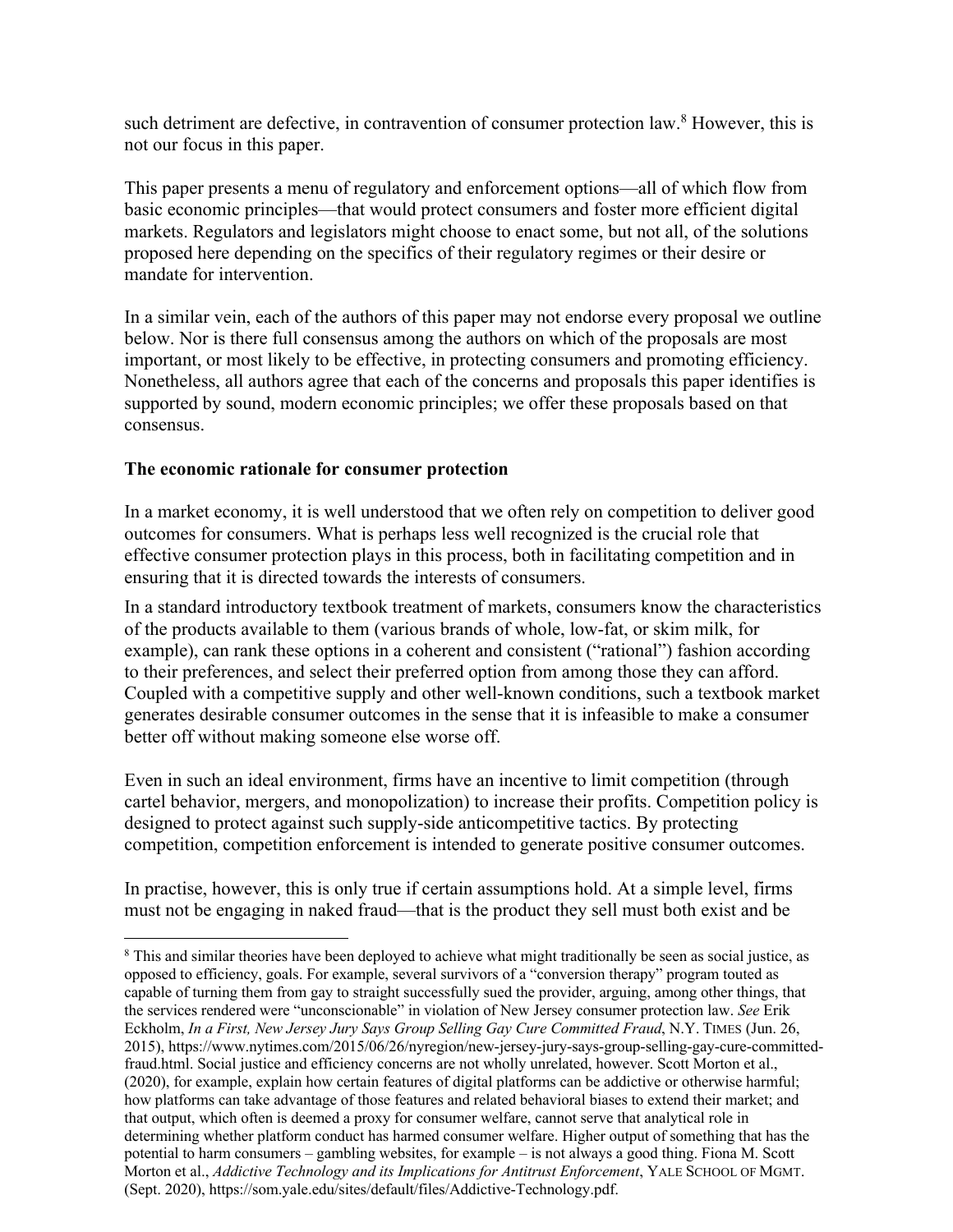what it claims to be. In simple terms, if consumers are unable to distinguish between honest traders and fraudsters, then competition will not deliver good outcomes. Indeed, the incentives of traders to remain honest in a competitive market will be weak, and there is a serious risk that only the fraudsters will survive.<sup>9</sup>

It is well understood that consumer protection has a critical role to play in protecting against such bad market outcomes by preventing fraud, and more generally in providing a level playing field so that firms cannot gain market advantage by offering consumers a bad deal.<sup>10</sup>

Consumer protection also has a more sophisticated role to play, though, even in the absence of all-out fraud. Many of the ideal assumptions set out above do not reflect important aspects of consumer behavior, and this has important implications for competition.<sup>11</sup> Simply put, even with a competitive supply side, markets most effectively deliver good consumer outcomes if consumers make well-informed active choices to buy the products that best suit their needs. This in turn requires them to *attend* to (or engage with) the market in question, *access* relevant information about available products, *assess* that information, and then *act* on that information. These four 'As' underpin effective consumer decision-making (Fletcher  $(2021)$ <sup>12</sup>

In practice, real consumers have limited information as well as a limited ability to process information; they face search and switching costs; they have cognitive limitations; and exhibit behavioral biases. They make decisions on the basis of imperfect information; their ranking of options may not be either coherent or consistent; and they may fail to select their preferred option (either by mistake or as a result of misdirection by the seller). In addition, evidence on consumer inertia suggests that consumers procrastinate, either on account of (partially naïve) time-inconsistent preferences or overoptimism regarding future memory or underestimation of future switching costs. They may simply lack self-control or forget to complete the process of finding better suppliers.<sup>13</sup>

<sup>9</sup> *See* SICILIANI ET AL., CONSUMER THEORIES OF HARM: AN ECONOMIC APPROACH TO CONSUMER LAW ENFORCEMENT AND POLICY MAKING 114 (2019).

<sup>&</sup>lt;sup>10</sup> Several chroniclers of Facebook's rise to monopoly have observed that Facebook engaged in this precise strategy. Before Facebook became dominant, it promised its users strong privacy protections but in fact was building and deploying an extensive tracking program. By contrast, its competitors were keeping their similar promises. Facebook used the data it collected covertly to gain market share to the point that the market began to tip. It was at that point that Facebook formally reneged on its privacy promises, and required users to consent to tracking. *See* Fiona Scott Morton & David Dinielli, *Roadmap for an Antirust Case Against Facebook*, OMIDYAR NETWORK (June 2020), https://www.omidyar.com/wp-content/uploads/2020/06/Roadmap-for-an-Antitrust-Case-Against-Facebook.pdf; *see also* Dina Srinivasan, *The Antitrust Case Against Facebook: A Monopolist's Journey Towards Pervasive Surveillance in Spite of Consumers' Preference for Privacy*, 16 BERKELEY BUS. L.J. 39, n. 247 (2019).

 $11$  Our current understanding of the ways in which actual markets differ from "ideal" markets has developed over several decades. An important part of that debate has been the development of a substantial body of behavioral economics research, which includes theoretical work as well as laboratory and field studies. That body of work has advanced our knowledge of "real" consumers and how they differ from ideal ones.

<sup>12</sup> Amelia Fletcher, *Disclosure as a tool for enhancing consumer engagement and competition*, 5(2) BEHAVIOURAL PUB. POLICY 252 (2021).

<sup>&</sup>lt;sup>13</sup> When ignoring behavioral and attentional constraints, switching costs can explain the prevalence of consumer inertia. Estimates of the necessary switching costs when ignoring behavioral and attentional constraints, however, are often implausibly large. For instance, Handel (2013) concludes that US consumers in his sample lose about \$2000 annually from not changing to a better health insurance plan. Benjamin R. Handel, *Adverse Selection and Inertia in Health Insurance Markets: When Nudging Hurts*, 103(7) AM. ECON. REV. 2643 (2013).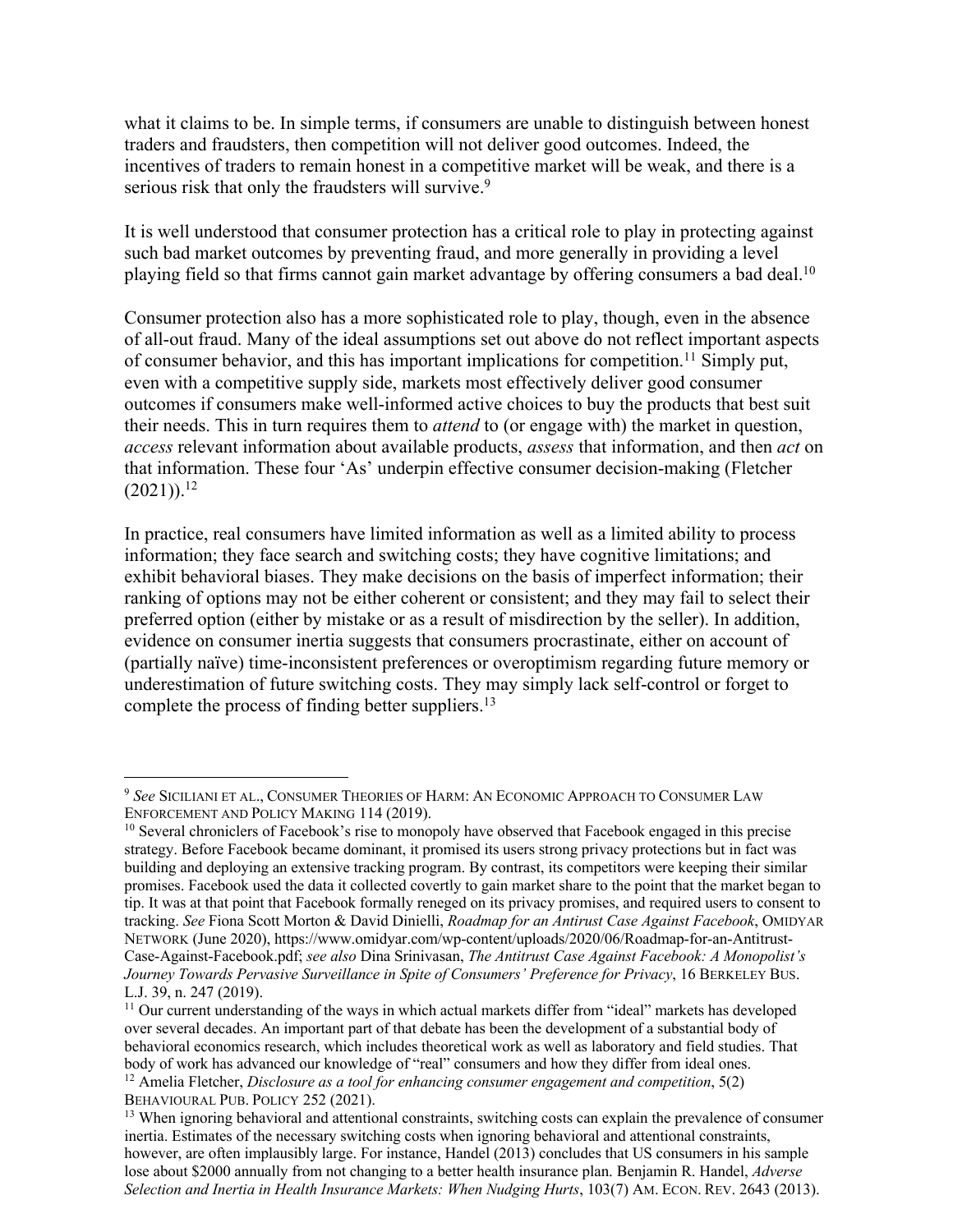These various factors limit the effectiveness with which consumers *attend* to, *access*, *assess*, and *act* on relevant information, and this in turn affects market outcomes. Even "competitive" markets can generate poor consumer outcomes when consumers do not move to choices that provide lower prices, higher quality, or less exploitation. If consumers, for example, ignore an aspect of the product or its price, even competitive firms will exploit this by choosing the neglected dimension to maximize profits (e.g., Gabaix and Laibson (2006)).<sup>14</sup> Similarly, when consumers mispredict future usage—such as being overoptimistic regarding future gym attendance—firms write contracts to benefit from the consumers' mispredictions of their own behavior (*e.g.*, DellaVigna and Malmendier (2006)).<sup>15</sup>

Unregulated profit-maximizing firms in such settings—knowingly or unknowingly—exploit naïve consumer misperceptions and this can lead to undesirable distributional consequences (*see, e.g.*, Armstrong and Vickers (2012)) as well as a variety of inefficiencies (*see, e.g*., the discussion in Heidhues and Kőszegi (2018) of participation distortions, exploitation distortions, as well as follow-on distortions). <sup>16</sup> Consumer protection when effectively limiting the firms' ability to exploit such misperceptions can thus lead to more desirable market outcomes.

Furthermore, firms may have an incentive to impede informed consumer decision making so as to exacerbate these issues. For example, firms that do not offer the best deal in the marketplace have a heightened incentive to make product comparisons hard and generate consumer confusion. The inability of consumers to compare products can be a source of profits and oligopoly power, even when there are several suppliers (*see* Scitovsky (1950) and Diamond (1971)).<sup>17</sup> And when markets become more competitive, firms can have incentives (unilateral or shared) to make product comparisons difficult, or otherwise obfuscate, in order

<sup>14</sup> Xavier Gabaix & David Laibson, *Shrouded Attributes, Consumer Myopia, and Information Suppression in Competitive Markets*, 121(2) ECON. J.Q. 505 (2006).<br><sup>15</sup> Stefano DellaVigna & Ulrike Malmendier, *Paying Not to Go to the Gym*, 96(3) AM. ECON. REV. 694 (2006).

Academic studies have established that consumers engage in misperception of firms' offers or misprediction of their own future use of firms' service in a variety of markets and investigated how firms' respond to such behavior. Consumer misperception, and the resulting consumer behavior, has been observed and documented among others in connection with gym contracts; magazine subscriptions (Oster and Scott Morton (2005), mobile phone contracts (Grubb (2009); Grubb & Osborne (2015)), and banking contracts as they related to overdraft fees (Alan et al. (2018). Sharon Oster & Fiona Scott Morton, *Behavior Biases Meet the Market: The Case of Magazine Subscription Prices*, 5(1) BEJEAP 1 (2005). Michael D. Grubb, Selling to Overconfident Consumers, 99(5) AM. ECON. REV. 1770 (2009). Michael D. Grubb & Matthew Osborne, Cellular Service Demand: Biased Beliefs, Learning and Bill Shock, 105(1) AM. ECON. REV. 234 (2015). *Sule Alan, et al., Unshrouding: Evidence from Bank Overdrafts in Turkey*, 73(2) J. FIN. 481 (2018).<br><sup>16</sup> Mark Armstrong & John Vickers, *Consumer Protection and Contingent Charges*, 50(2) J. ECON. LIT. 477

<sup>(2012);</sup> PAUL HEIDHUES & BOTOND KÖSZEGI, HANDBOOK OF BEHAVIOR ECONOMICS – BEHAVIORAL INDUSTRIAL ORGANIZATION 517 (2018). Participation distortions result if the consumer misestimates either the total price she will pay for the product or the value of the product. In that case she may participate in the market even though the value of product is below its costs. Exploitation distortions arise when firms write contracts that are good at exploiting consumers' behavioral or attentional bias, but lead to inefficient usage decisions. If consumers underestimate the importance of add-on prices when buying a base product, for example, firms will offer seemingly attractive deals with high add-on prices and low base prices. The high add-on price will induce consumers to inefficiently withhold add-on demand, leading to inefficient usage and thereby to an exploitation distortion. When the exploitation of consumer bias is profitable, a number of follow-on distortions can arise including excess market entry to benefit from these profits (Heidhues et al. (2017)) or firms spending money on inventing new ways to exploit consumer biases (Heidhues et al. (2016)). Paul Heidhues, et al., *Inferior Products and Profitable Deception*, 84 REV. ECON. STUD. 323 (2017). Paul Heidhues, et al., *Naïveté-Based Discrimination*, 132(2) ECON. J.Q. 1019 (2016).<br><sup>17</sup> Tibor Scitovsky, *Ignorance as a source of monopoly power*, 40(2) AM. ECON. REV. 48 (1950); Peter

Diamond, *A model of price adjustment*, 3(2) J. ECON. THEORY 156 (1971).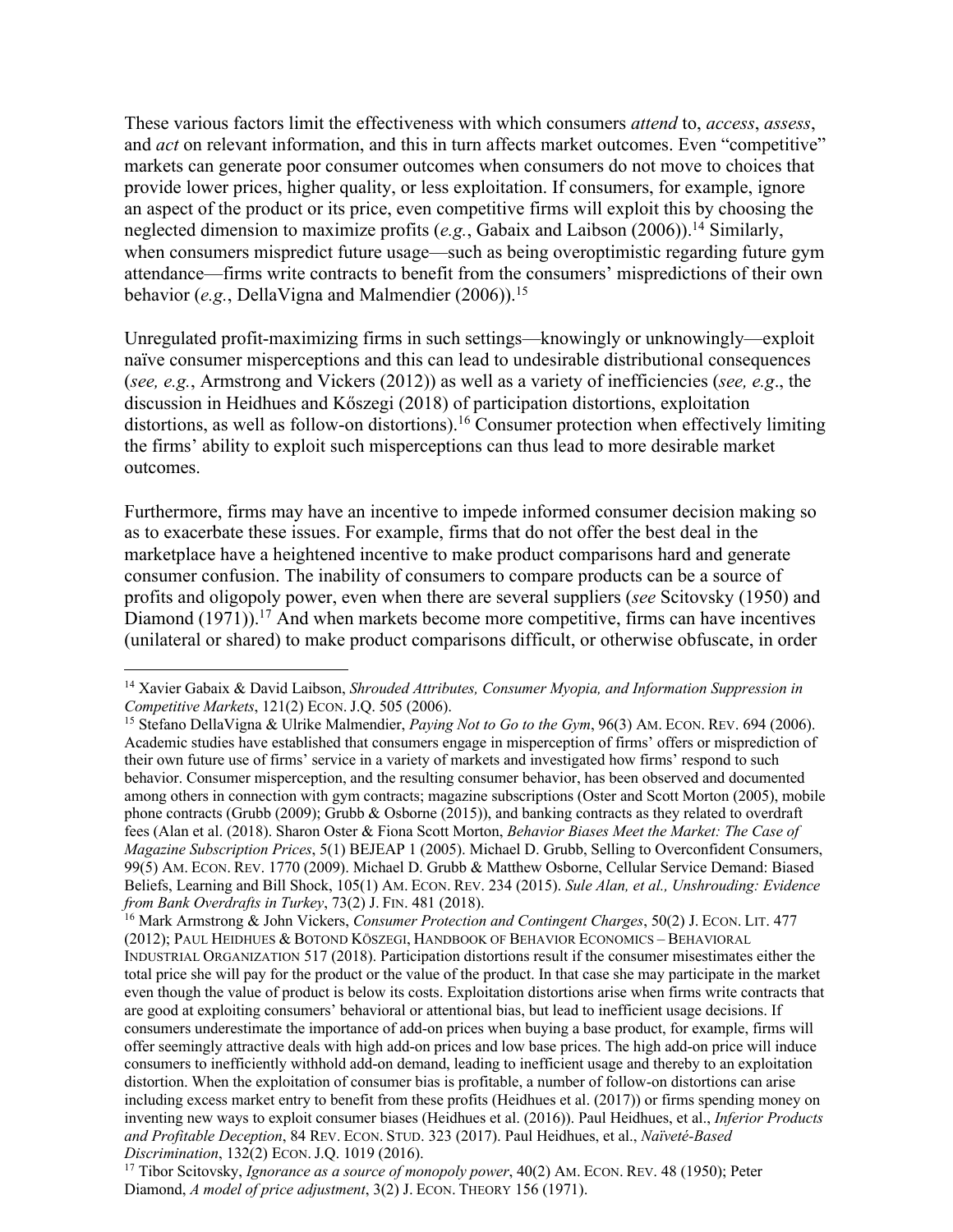to avoid the resulting downward pressure on profit margins (*see, e.g.*, Spiegler (2006), Carlin (2009) and Chioveanu and Zhou (2013)).<sup>18</sup> Consumer protection that makes it harder to obfuscate can thus increase the competitiveness of the marketplace to the benefit of consumers.

In the above examples, competition itself is dampened, and market power increased, when consumers make poor choices. In simple terms, if consumers don't search and switch readily to better product offerings, then firms' incentives to offer better deals will be reduced, and it is these incentives that underpin effective competition. Likewise, an established firm will have more market power, and greater incumbency advantage, if it is unlikely to lose its customers to rivals even if the latter offer a theoretically more attractive deal.

Consumer protection can achieve more desirable market outcomes by mandating disclosure of information to consumers, on a clear and prominent basis, thereby increasing their engagement.<sup>19</sup> Importantly, however, it can be both rational and efficient for consumers to choose not to fully inform themselves. If a consumer were always to scrutinize all the terms and conditions of the services they signed up for, they would have little time to do anything else; they instead tend to "click to accept," without giving this "small print" any serious scrutiny.<sup>20</sup>

Regulators can help consumers save time and effort with legislation that protects against unsafe or unfair outcomes. For example, a US consumer who purchases food in a supermarket is not expected to carefully check whether the available food is toxic; they can trust in the ingredient list, the nutrition label, the volume or weight measures, and food safety regulations to protect them from the worst choices.

When consumers are protected in this way from "hidden nasties," they can focus their scarce attention on the salient aspects of the product (*e.g*., exactly how much sugar) that are likely to result in better choices. Moreover, with such protections, consumers are more likely to have the confidence to try new products or suppliers. Without them, they may be more inclined to buy from established incumbent sellers who may be no better than entrants, but who have earned consumer trust by selling in previous periods. This can clearly increase the market power of such suppliers. Competition can thus be improved by consumer protection law that allows consumers to choose safely between products, including from less well-established

<sup>18</sup> Ran Spiegler, *Competition over agents with boundedly rational expectations*, 1(2) THEORETICAL ECON. 207 (2006); Bruce Carlin, *Strategic price complexity in retail financial markets*, 91(3) J. FIN. ECON. 278 (2009); Ioana Chioveanu & Jidong Zhou, *Price competition with consumer confusion*, 59(11) MGMT . SCI. 2450 (2013).

<sup>&</sup>lt;sup>19</sup> Strictly speaking, there may be circumstances in which distortions in consumer behavior can improve market outcomes, because they counterbalance other factors – such as informational problems - which drive competitive markets to deliver poor outcomes. For example, Handel (2013) estimates that if US consumers were to select health insurance plans optimally, the welfare loss from adverse selection effects would double. But even in these cases, rather than relying on consumer confusion and mistakes, regulators should address the underlying adverse-selection problem directly. Handel, *supra* note 13.<br><sup>20</sup> Bakos et al. (2014) reviewed the extent to which potential buyers accessed the end-user license agreements of

<sup>90</sup> online software companies. They found that only one or two of every 1,000 retail software shoppers access the license agreement and that most of those who do access it read no more than a small portion. Yannis Bakos, et al., *Does Anyone Read the Fine Print? Consumer Attention to Standard-Form Contracts*, 43(1) J. LEGAL STUD. 1 (2014).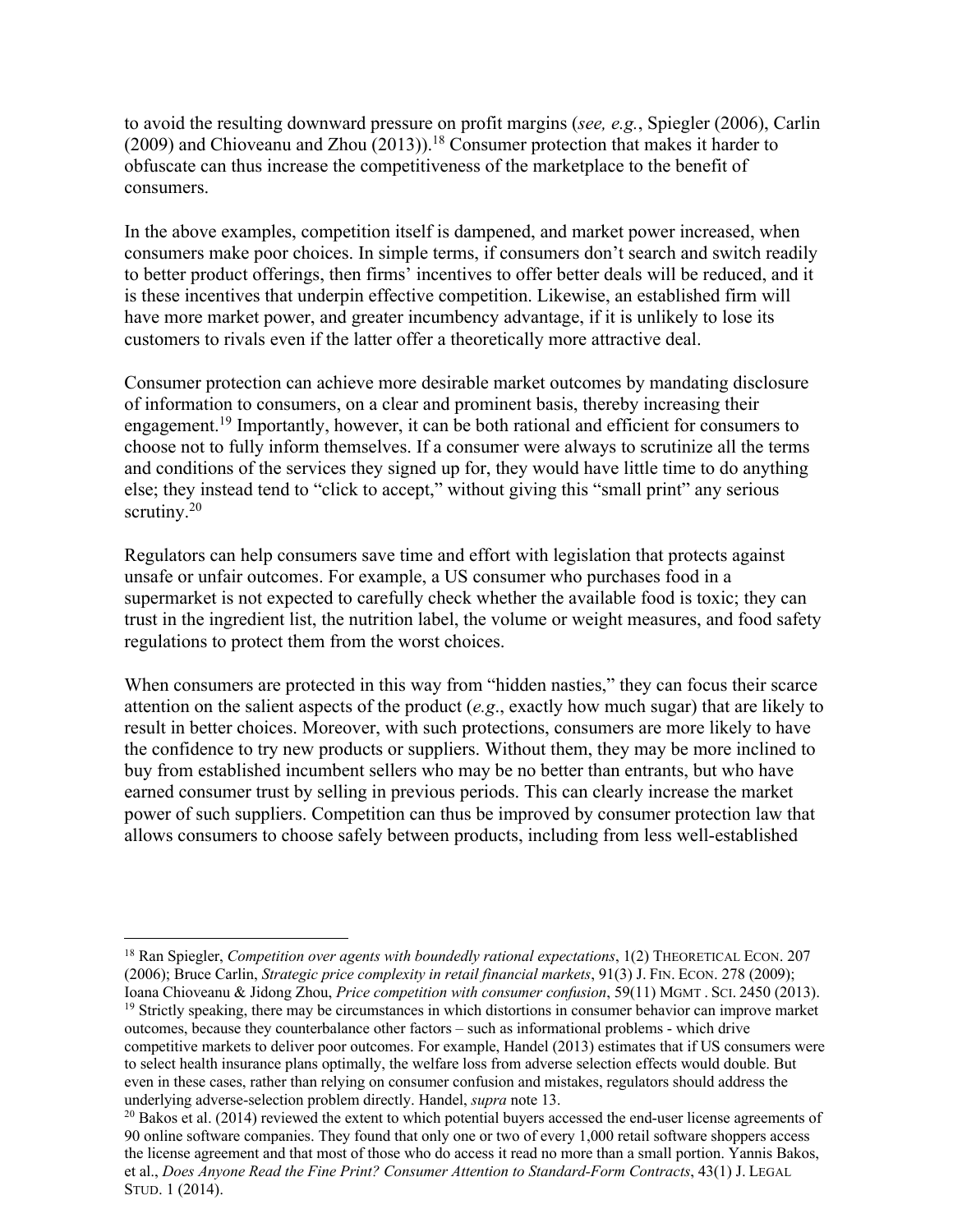sellers, secure in the knowledge that a mistaken choice will not have significant adverse consequences (*see, e.g.*, Heidhues et al., 2021). 21

Consumer protection law also can help to limit leverage of a market position from a firm's core market into new markets. Where a firm has an existing customer relationship, it has a natural advantage in selling additional products to that customer. However, it can potentially unfairly exploit its advantageous position through selling additional products on a misleading basis. For example, the UK Advertising Standards Authority recently upheld a complaint against Amazon in relation to its advertising of its Amazon Prime service, which is additional or complementary to its core online shopping service.<sup>22</sup> By misleading consumers into taking Prime, Amazon was effectively leveraging its core market position into this additional service, conduct that raises concerns both about Amazon's market power (an "antitrust" concern) and its marketing methods (a "consumer protection" concern).

The above discussion demonstrates that firms can benefit from these consumer limitations and can have an incentive to exacerbate them—for example, through deliberate obfuscation and misleading sales practices. Consumer protection law can help to ameliorate such problems, and thus has a key role to play in limiting market power and ensuring that competition works to the benefit of consumers. As such, effective consumer protection can be seen as a key component of effective competition policy and therefore a natural and central concern of economists.

In enhancing the functioning of markets, consumer protection law plays three core roles:

*First*, consumer protection law *facilitates consumer choice*, *<sup>23</sup>* for example by mandating disclosure, by mandating measures that aid easy product comparison, by restricting misleading sales practices, or by ensuring that consumers are not unduly inhibited from switching suppliers. Examples include:

- o requirements to use standard measurements that facilitate comparing product amounts and effective prices;
- $\circ$  requirements to disclose certain key information prior to purchase, such as the identity of the trader, the main characteristics of the product and the total price payable;
- o requirements not to engage in false, misleading or aggressive sales practices;
- o requirements not to lock in consumers by making it unduly difficult or costly to switch.

*Second*, consumer protection law comes into play where it proves unrealistic to expect consumers to protect themselves simply by making good and informed choices on all aspects of what they are buying. In such cases consumer protection law acts to *protect consumers* 

<sup>21</sup> Paul Heidhues, et al., *Browsing versus Studying: A Pro-market Case for Regulation*, 88(2) REV. ECON. STUD. 708 (2021).

<sup>22</sup> *See* Advertising Standards Authority Oct. 30, 2019 G19-1021643, *ASA Ruling on Amazon Europe Core Sarl* (UK), https://www.asa.org.uk/rulings/amazon-europe-core-sarl-G19-1021643.html.

 $^{23}$  Consumer choice can relate to whether to buy at all and how much/often to buy, as well as which product to buy.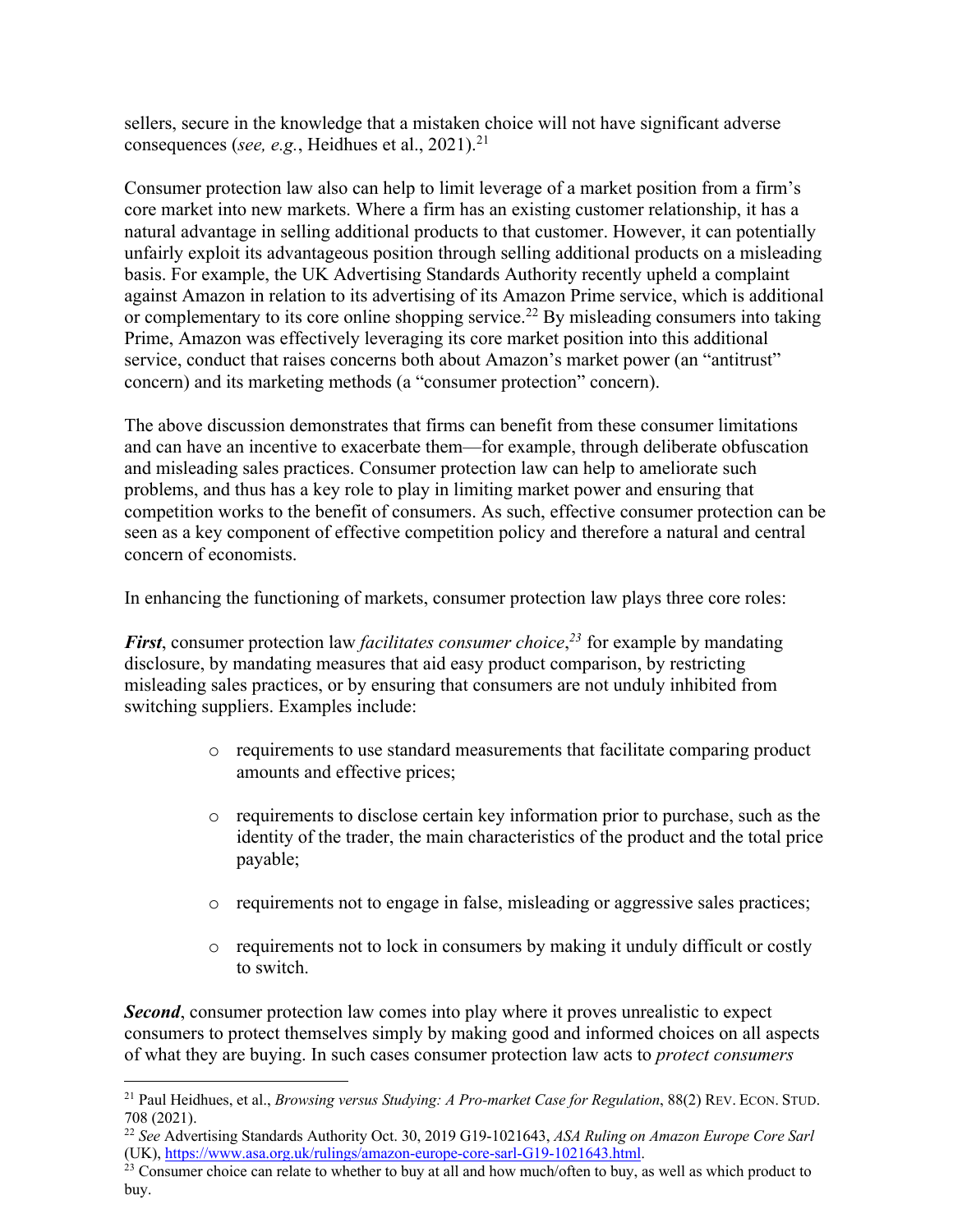*from exploitation* more directly, as well as enhancing their confidence to engage in markets. Existing examples include:

- o safety regulations that protect consumers from unsafe products, whether appliances, food, or pharmaceuticals; $^{24}$
- o fiduciary duties for financial advisors to act in their clients' best interest when (effectively) making decisions on their behalf;
- o standardized contract terms for certain products (and more general unfair contract principles for standard business to consumer contracts) to ensure that firms cannot hide unfair terms and conditions in the fine print.

*Third*, consumer protection law codifies substantive *standards and procedures for dispute resolution* for when things go wrong, for example in relation to rights of return, refunds, or repair.

Another useful distinction, when discussing consumer protection law is the distinction between its more general *preventative* role, in protecting against harmful firm conduct, and its *market design* role, whereby it facilitates or creates tools which are intended to enhance consumer decision making. Although preventative law is more likely to be defined in broad terms, and to apply across firms and sectors, market design measures tend to be more precise and sector-specific. An example of the latter would be the requirement on credit companies to disclose their cost of credit in a tightly designed format (*e.g*., large font APR) that is designed to facilitate consumer understanding and comparison across products.

The above discussion focuses on the economic rationale for consumer protection, but political and fairness considerations also play an important motivating role. Fairness can relate to the transaction process itself: *Was the consumer in a position to make a free and well-informed choice?* Or it can relate to the substantive outcomes of that process: *Do consumers get a fair deal relative to sellers, or indeed relative to other consumers?* There is broader consensus about the benefits of intervening to protect the former (fair process) than the latter (fair outcomes), but consumer protection law tends to address both in practice, partly because both are well aligned with the economic basis for consumer protection.

Of course, consumer protection law is not always beneficial. Mandating disclosure of relevant information will not improve consumer choice if consumers simply ignore it, and it could even harm consumer decision making if consumers feel overloaded. Likewise, simplified disclosure can be distortionary if the simplification is ill-suited to the choice being made. For example, the use of APRs can lead to worse choices regarding short-term credit options (Bertrand and Morse  $(2011)$ ).<sup>25</sup> Consumer protection law can also create detriment if,

 $24$  Note that in this situation the regulator directly removes choices from the market because they are too harmful to too many consumers.

<sup>25</sup> Marianne Bertrand & Adair Morse, *Information Disclosure, Cognitive Biases and Payday Borrowing*, 66(6) J. FIN. 1865 (2011). *See also* Duarte and Hastings (2012) for how a simple-fee disclosure regulation in Mexico's privatized social security system backfired because it did not contain all relevant information. Fabián Duarte & Justine Hastings, *Fettered Consumers and Sophisticated Firms: Evidence from Mexico's Privatized Social Security Market*, (Nat'l Bureau of Econ. Rsch., Working Paper No. 18582, 2012),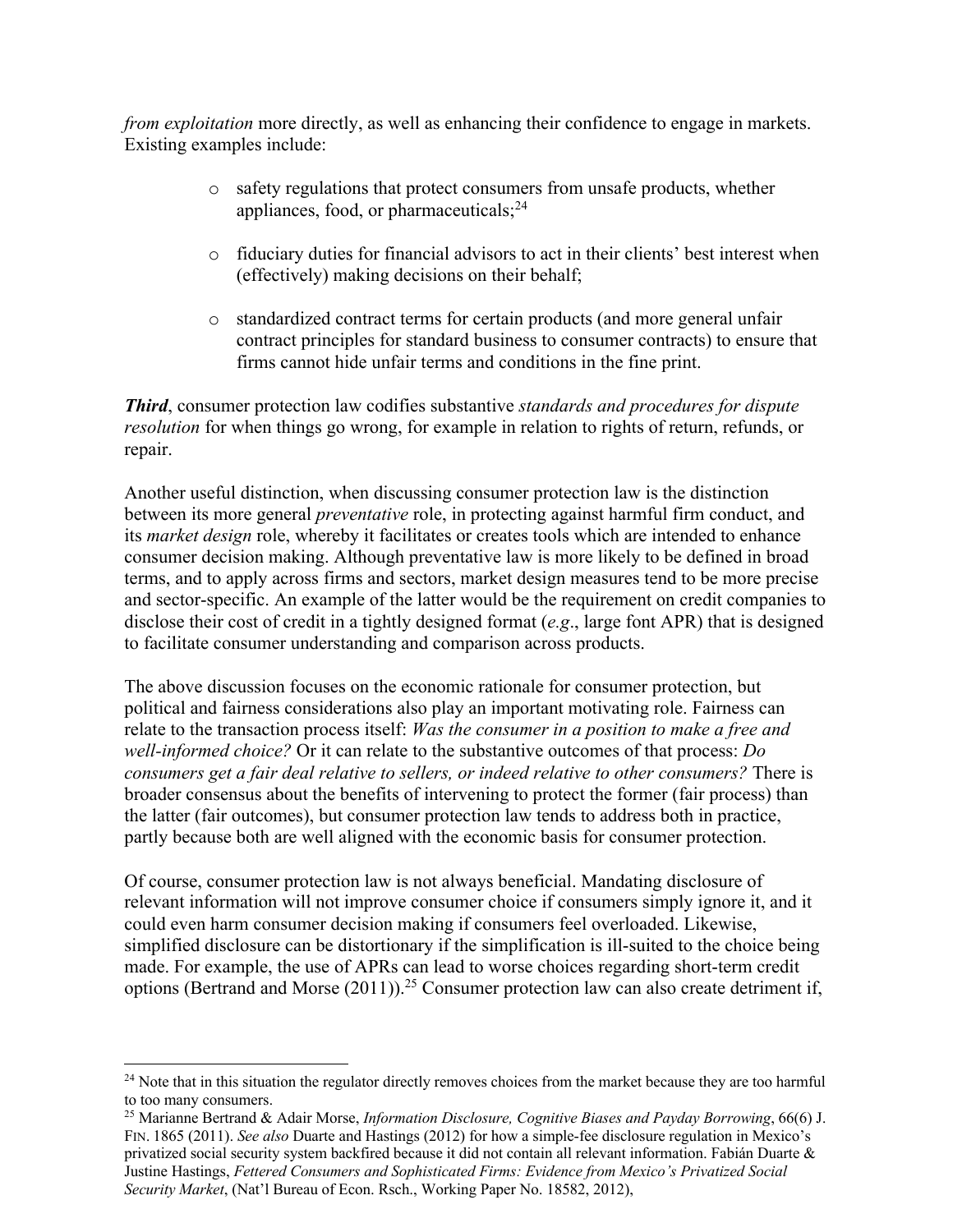in protecting the naïve, it inhibits firms from offering products which more sophisticated consumers would both understand and value.

The fact that certain protections can have some negative consequences does not undermine the general need for, and benefits of, consumer protection law; rather, the observation simply demonstrates that regulation of this sort often involves trade-offs. The discussion above provides ample examples of conduct that should be regulated and why we cannot rely on *caveat emptor* (buyer beware). Nonetheless, potential negative consequences should clearly be considered carefully in regulatory design.

#### **Consumer protection law for online markets**

This paper asks whether, and if so what, refinements of consumer protection law are needed in online markets, to help ensure that these markets work as much as possible in the interest of consumers.

Of course, many of the consumer protection issues we observe online have analogs in an offline environment. Fraud, obfuscation, and misleading sales behavior are age-old practices, and offline firms are well-versed in trying to persuade consumers to purchase through a variety of activities including the design of their stores, special offers, and different psychological sales techniques.

As a result, there is already an extensive legal framework for consumer protection in place. This paper does not aim to provide a legal assessment of that existing framework, but rather to highlight—in economic terms —what is different in an online environment, the implications for consumer decision making, and how this might be expected to change the consumer protection law that is required.

In taking an economic approach to our analysis, we have not sought to identify whether the issues we highlight imply real gaps in the law. Indeed, it may be that the existing legal framework can address several of the issues that we discuss below. In the US, Section 5(a) of the Federal Trade Commission (FTC) Act imposes a general prohibition on "unfair or deceptive acts or practices in or affecting commerce." Likewise, in the EU, the Unfair Commercial Practices Directive 2005 generally prohibits "misleading sales practices" that are "contrary to the requirements of professional diligence," while the EU Unfair Contract Terms Directive 1993 provides general protection for consumers against unfair terms in standard contracts.26

Many of the practices highlighted below are likely to be covered by these general regulations or laws (or by common law principles in the US and the UK). Any ambiguity in this regard may potentially be resolved by clarifications, minor amendments or new guidelines. There are, however, some new concerns arising that are more likely to imply a need for more substantial additions or changes to consumer protection law. In particular, although much of the discussion below applies to all online markets, we identify a number of regulations that are specifically intended for the largest online platforms.

We see four main reasons for the differential treatment of these largest online platforms.

 $26$  Currently, the EU consumer law applies in the UK too. However, this need not remain the case in future, following the withdrawal of the UK from the EU.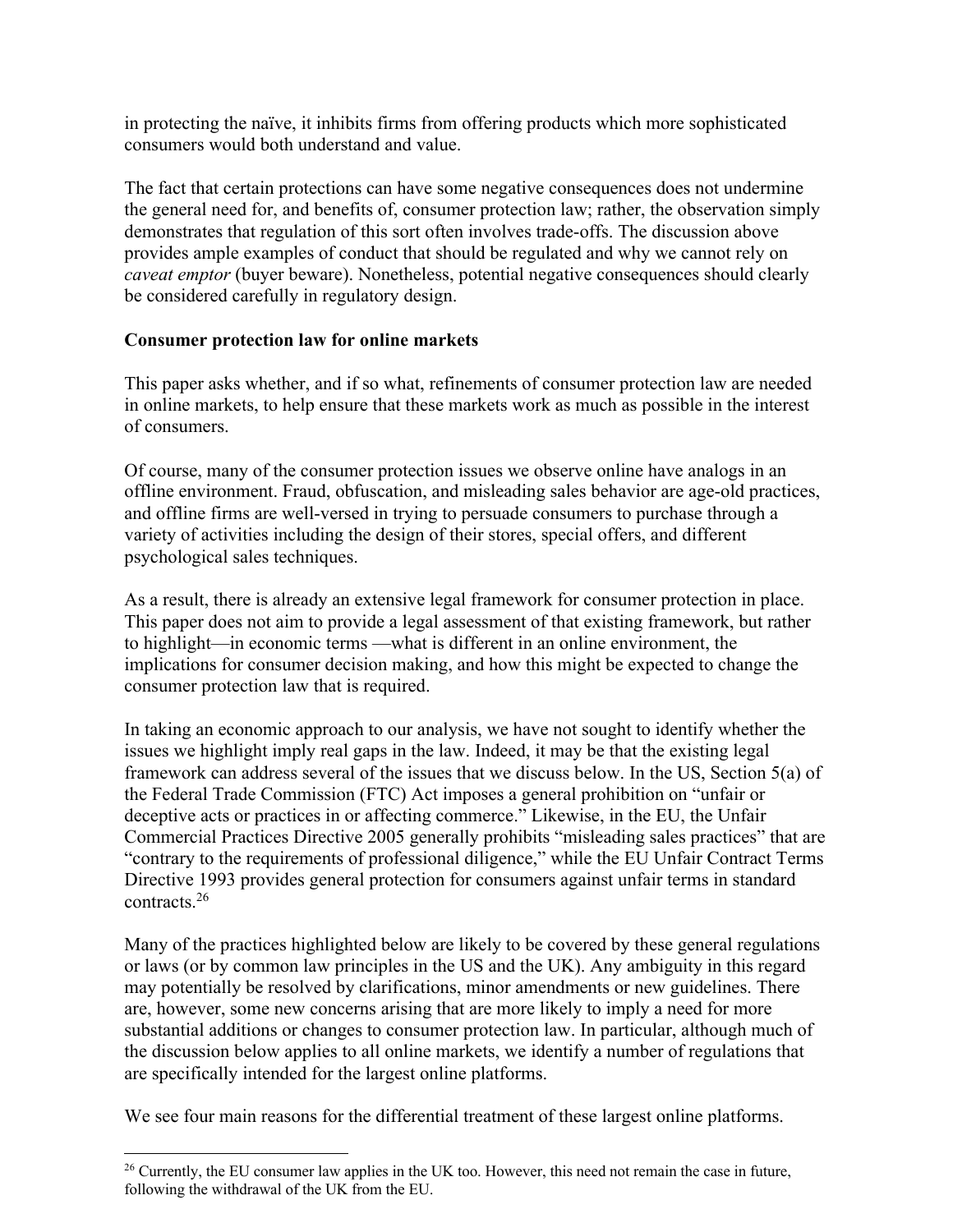*First*, as critical gatekeepers between business users and consumers, these platforms are in a unique position to change the way in which markets function, through their setting and enforcing of platform rules on their business users. They have access to relevant data and algorithmic design skills that enable more highly automated monitoring and policing of harmful online activity than any third-party regulator could achieve. Their massive scale means that even small changes to enhance consumer protection could benefit millions of consumers.

*Second*, these platforms have immense access to consumer data, and are skilled in deploying machine learning algorithms to mine these data for relevant behavioral patterns, and using A/B testing techniques that effectively industrialize trial and error experimentation to maximize user impact.<sup>27</sup> This advantages them, in particular, as compared to smaller firms with less access to data, in refining their design choices to best influence consumer behavior, whether this be for good or ill.

*Third*, as highlighted above, weak consumer protection can contribute to creating and enhancing market power. Such competition implications are especially problematic in the context of the largest online platforms, given the competition concerns highlighted by a number of recent reports,<sup>28</sup> and the array of other factors tending to impede competition in these markets.29

*Fourth*, a key rationale for consumer protection law is the imbalance in power between a firm and its consumers. At the same time, in designing such law, there is always a balance to be struck between protecting consumers and imposing burdens on businesses. Since many small firms have only limited resources and also a limited power imbalance relative to their consumers, any universally applicable legislation will tend to strike this balance by conferring less protection on consumers than would be ideal. In stark contrast, the largest online platforms are huge and benefit from substantial economies of scale, the extent of the imbalance in power between the platforms and individual consumers is dramatic, and the benefits of enhanced consumer protection are likely to massively outweigh any additional burden on the platform. This combination merits stronger regulation than could be justified on a universally applicable basis.

<sup>&</sup>lt;sup>27</sup> "A/B testing" refers to the process of comparing two versions of something to see which version performs better. As an example, a website designer might want to test two versions of a "subscribe button," a small version and a large version. The designer might show the different subscribe buttons to different groups of site visitors and measure which button gets more clicks. A/B testing is not unique to websites or other online settings but has become an especially commonplace tool to assist the design of various online experiences. *See* Amy Gallo, *A Refresher on A/B Testing,* HARVARD BUSINESS REVIEW (Jun. 28, 2017)*,* 

https://hbr.org/2017/06/a-refresher-on-ab-testing. *See also* RON KOHAVI ET AL., TRUSTWORTHY ONLINE CONTROLLED EXPERIMENTS: A PRACTICAL GUIDE TO A/B TESTING (2020).

<sup>28</sup> *See, e.g.*, George J. Stigler Center for the Study of the Economy and the State, *Committee for the Study of Digital Platforms Market Structure and Antitrust Subcommittee Report* (Jul. 1, 2019),

https://www.chicagobooth.edu/research/stigler/news-and-media/committee-on-digital-platforms-final-report; Digital Competition Expert Panel, *Unlocking digital competition* (Mar. 13, 2019),

https://assets.publishing.service.gov.uk/government/uploads/system/uploads/attachment\_data/file/785547/unloc king digital competition furman review web.pdf; Jacques Crémer et al., *Competition policy for the digital era* (Apr. 4, 2019), https://ec.europa.eu/competition/publications/reports/kd0419345enn.pdf.

 $^{29}$  Of course, regulation of small firms also can help check the power of large firms by enhancing consumer trust in the products and services offered by the small firms. This in turn increases the likelihood that consumers will switch their purchases from the large to the small firms.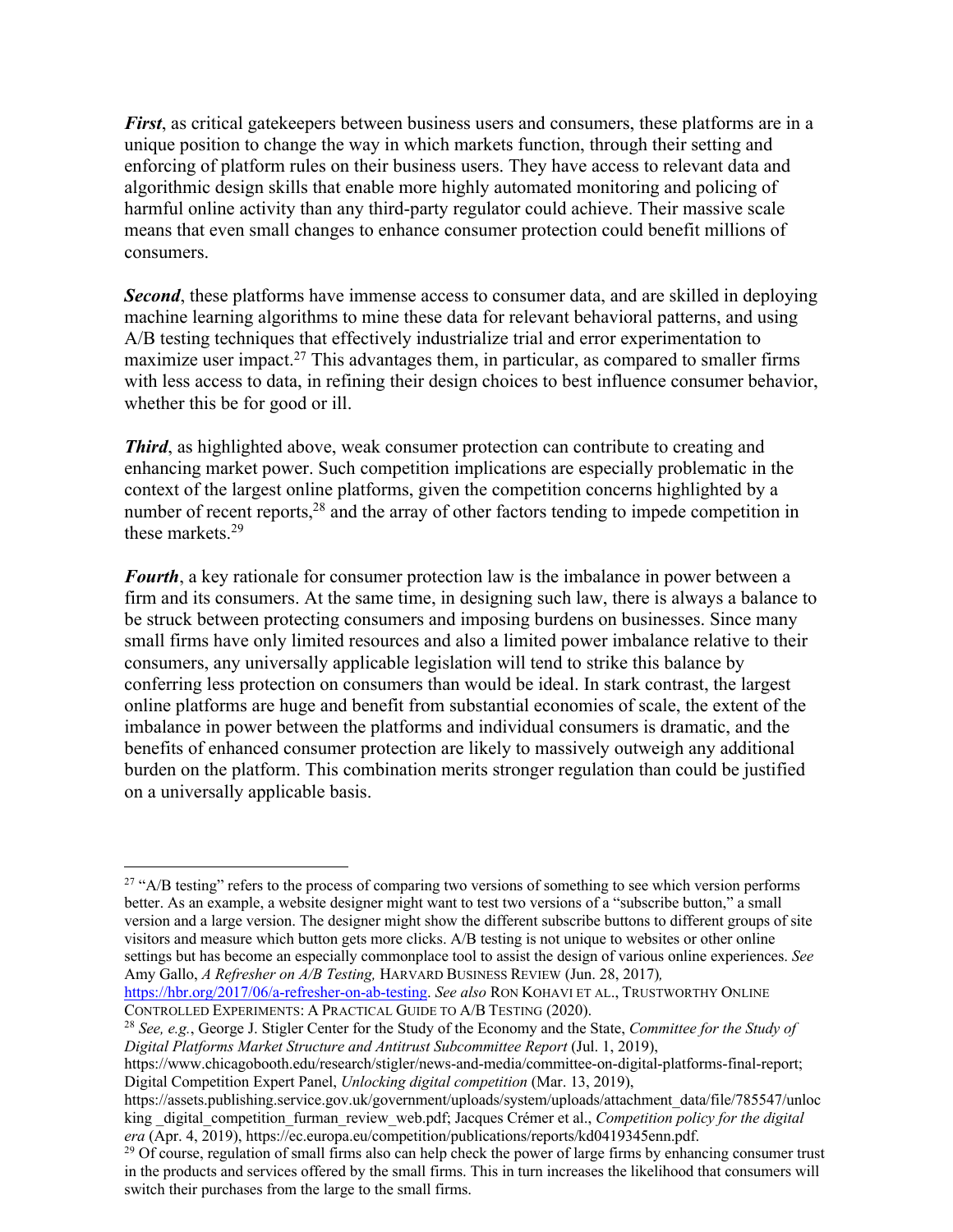#### **Key differences between online and offline consumer choice, and implications**

In some ways, consumer decision making is easier in an online environment. Finding relevant information about a wide range of products involves a lot less shoe-leather and time than it ever did in an offline environment; indeed, consumers can access new products and sellers that would simply not have been available in their local stores. Consumers are also aided in their choices by a wide range of tools, such as specialist search sites, and access to reviews and ratings from past consumers. These new tools have the potential to improve both consumer and competition outcomes, so long as they work in ways that genuinely enhance consumer decision-making.

The differences between the online and offline environments, however, can also create additional concerns for consumers. In general terms, the online environment allows consumers more easily to compare products and traders (consumers can "click" their way from store to store, for example, rather than walking or driving between them). But this feature of the online environment can in turn give firms incentives to obfuscate price or other features of their offerings to make comparisons more difficult. Obfuscation of this sort creates consumer protection concerns and also limits some of the benefits that the internet can bring.30 However, there are also more specific differentiating factors between online and offline markets. In each of the sections below, we highlight one of these, explain the concerns that arise, and set out how consumer protections might need to be modernized to address them. 31

In doing so, we provide a menu of specific policy proposals. Several of these would be suitable for all online firms, whether platforms or traders. However, for the reasons set out above, we also set out a number of proposals that are targeted at the largest online platforms.

The menu is provided in a spirit of "letting a thousand flowers bloom." They are not inconsistent, but they are also not intended as an "all-or-nothing" package. Many would be valuable even if others were not adopted. All proposals are supported by at least one of the paper's authors, but not all of the authors fully support every proposal. In some cases, there is greater support for a prohibition if provided for on a "rebuttable presumption" basis, which would allow the firm a right of defence before penalties or other consequences are imposed.

As discussed above, in some cases, the proposals might already be addressed by an overarching principle-based law. Where this is true, the relevant proposals might instead provide useful guidance for interpreting such a prohibition. In several places, we identify safeguards needed to make online sales comparable to offline sales. We note, however, that offline sales also have significant imperfections, and as such we do not restrict our recommendations to those required to achieve parity between these routes to market, but more generally focus on helping consumers and improving outcomes from online interactions.

<sup>30</sup> *See* Glenn Ellison & Sara Fisher Ellison*, Search, Obfuscation and Price Elasticities on the Internet*, 77(2) ECONOMETRICA 427 (2009).<br><sup>31</sup> Of course, there may also be areas of consumer protection legislation that become less important with the

move to online commerce. We have not attempted to identify these in this paper.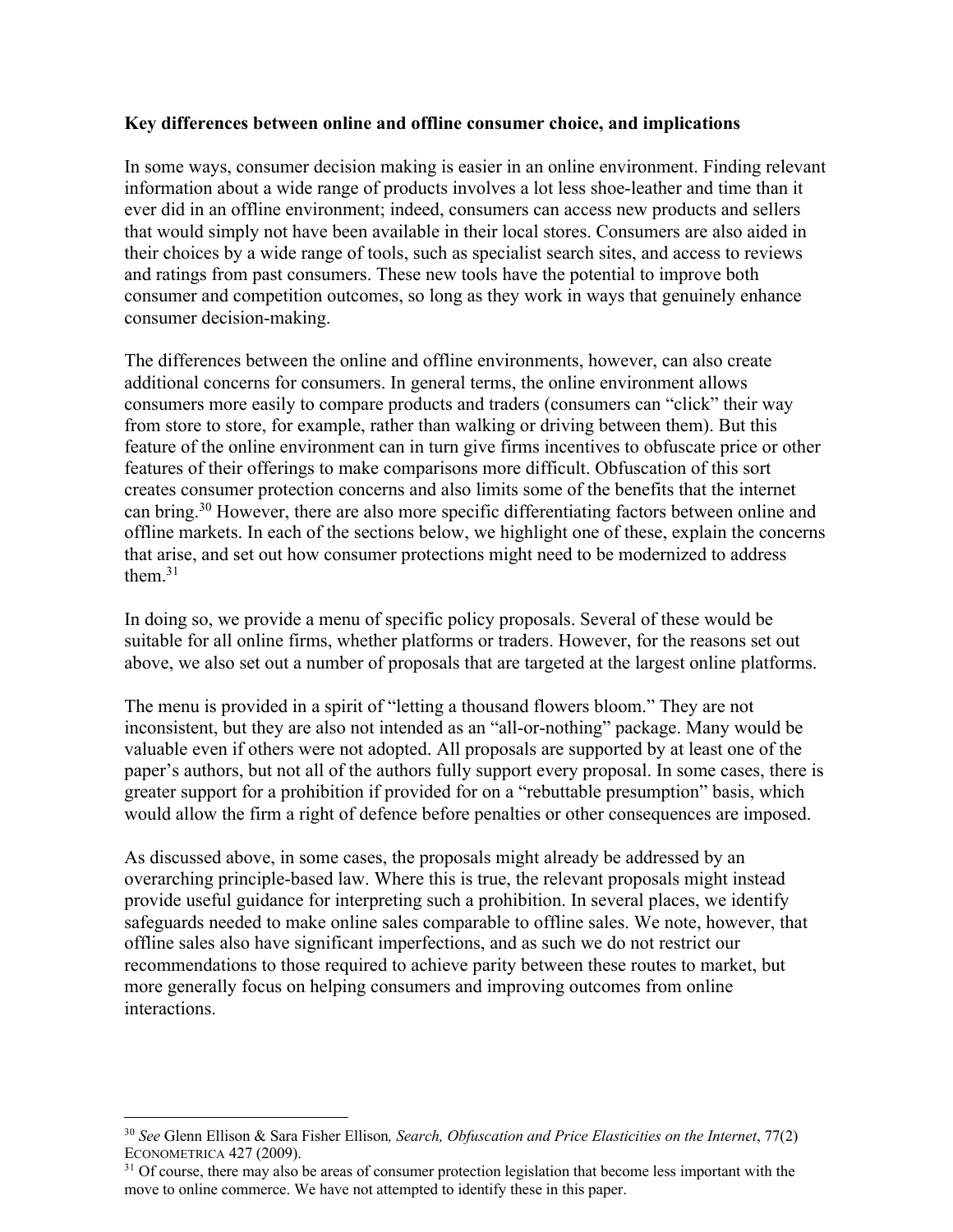# *1. The lack of direct physical interaction with the trader, and the need for access to contact details, rights of return, and dispute resolution.*

Perhaps the most obvious difference between offline and online is that the consumer has no physical interaction with the trader or the product (if it is a physical product). This can mean that the consumer, in many instances, has no idea who the trader really is or where they really are, they have no ability to try on a product or check it is right for their particular needs, and they have no ability to march into the store and ask for the manager if they are unhappy with the service they have received.<sup>32</sup>

# *Specific policy proposals*

Consumer protection law can improve this situation in some very basic ways. Online traders should be required:<sup>33</sup>

- to provide valid and standardized contact details, including geographical address, phone number and email address (or contact form) if such information is not already clear from context;
- to set out clearly and prominently before purchase (i) the main characteristics of the goods or services and (ii) the total price of the goods or services, inclusive of taxes and delivery charges (or if the nature of the goods or services is such that the price cannot reasonably be calculated in advance, the manner in which the price is to be calculated);
- to offer a "no fault" right of return for products—under certain conditions and within a reasonable time frame—which do not turn out to suit the consumers' needs;
- to set out clearly the process consumers should follow in case of complaints, and to deal with these fairly; and
- to sign up with an online dispute resolution scheme at no or at minimal cost to the consumer (in order to address complaints that are not resolved).

# *2. The lack of clear labeling of advertising or clear demarcation between advertising and organic (or editorial) content.*

In an offline context, consumer protection law typically requires that advertising and marketing be clearly flagged as such and clearly separated from other content.

This makes good sense. Consumers have a good understanding of the nature of advertising and marketing and know how to read the messages conveyed. However, in doing so, they make adjustments to, or caveat, the message that the advertising conveys. Consider a

<sup>&</sup>lt;sup>32</sup> Sometimes, the online consumer *does* know who the trader is; a consumer who orders a food processor at Cuisinart.com, for example, can be relatively confident that Cuisinart is the trader. But if that same consumer orders the processor through the Amazon Marketplace, or indeed through a retailer she has found online but hasn't previously come across, then she may not really know the seller's identity.<br><sup>33</sup> Several of these are provided for in the EU (and currently also the UK) under the EU Consumer Rights

Directive.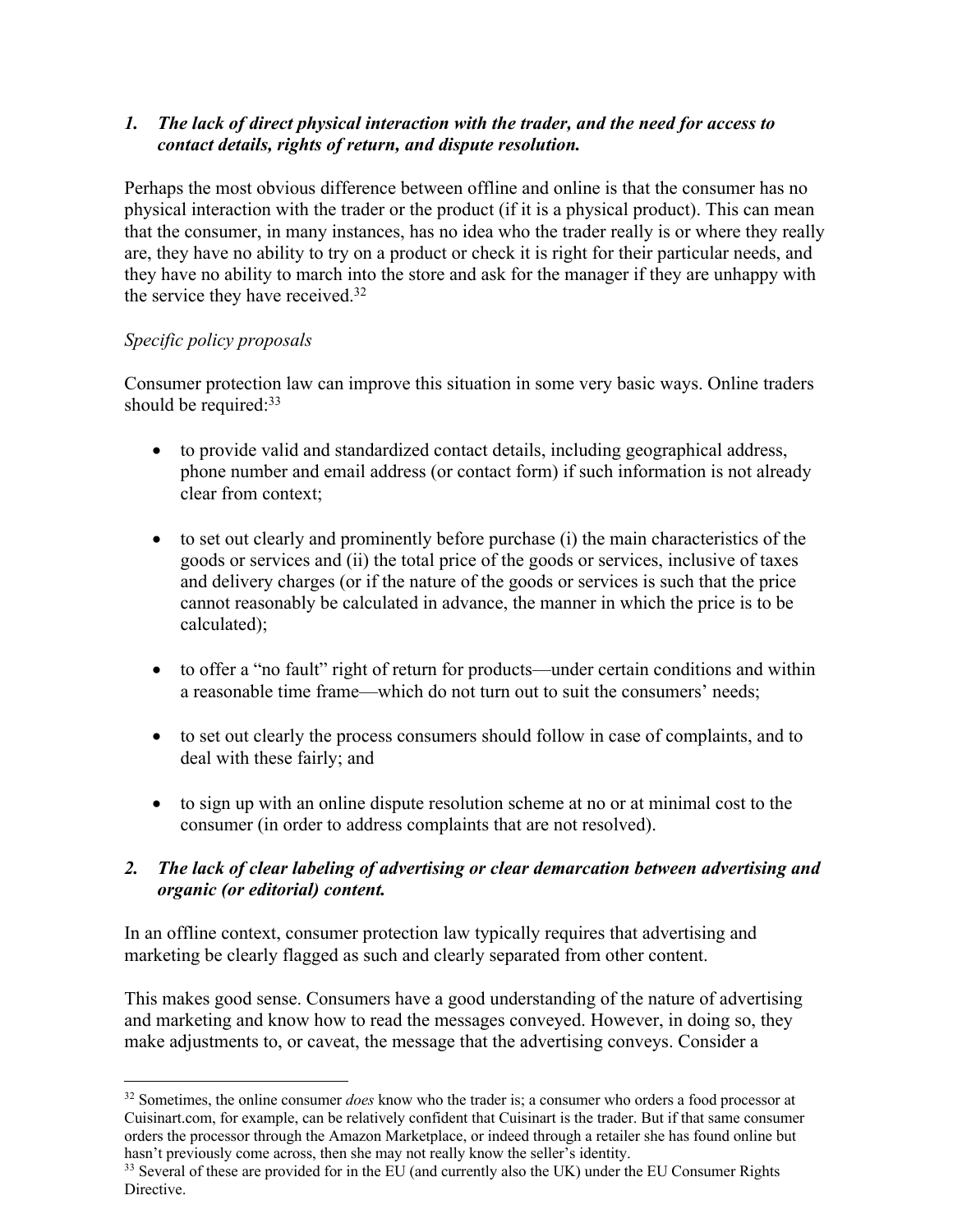consumer who sees an ad for a vacuum cleaner in a newspaper that claims it is the best vacuum cleaner yet invented and that it will leave their house cleaner than they could even imagine. That consumer is likely to view this is as brand positioning or "mere puffery," not necessarily truly factual. But if the same consumer reads the same information as news content within a newspaper, she will apply a very different lens, and may well assume that the content is broadly true.

Advertising can thus be effective in winning customers—but is also potentially misleading if it is not clearly labelled as such. In order to prevent consumers from being misled, while also protecting the long-term value of such advertising, it is thus vital that the advertising and news content are clearly distinguished, and this is sometimes provided for by law or within advertising codes of practice. 34

The situation online is in principle the same: consumers must clearly identify online advertising and marketing if they are not to be misled by it. In practice, however, the labeling of advertising content and demarcation between ads and other content can be far from clear. Even where there is labeling, there seems to be little consistency in how this is done. Common labels include "ad," "#ad," "sponsored," "sp," "promoted," or "advertorial," and sometimes the labels are even less clear, for example "brand partner," "brought to you by," or "contribution from." Ad labels are often tiny—or in a color very similar to the background such that they are easy to miss. And if ads are mixed up with organic or other non-ad content on a small screen, it can be hard for consumers to distinguish the two in their mind.

Such a lack of clarity may be in the interest of the platform, however. As highlighted above, consumers are more likely to be influenced by advertising or marketing if they don't identify it as such. <sup>35</sup> This in turn means platform may be able to charge traders more for advertising if it is not clearly labeled. Unless they are restricted from doing so, platforms may thus be incentivised to blur the lines between advertising/marketing and organic and other non-ad content.

# *Specific policy proposals*

- *All advertising and marketing should be clearly and prominently labeled as such.*  This labeling should enable consumers readily to identify paid ads/marketing. Advertising and marketing should also be sufficiently well demarcated from organic content that consumers are readily able to identify which is which. Standards should be developed to specify what demarcation is lawful in a variety of settings.
- *Basic guidance and templates should be issued or approved by the regulator on what will be considered suitable labeling online.* Many traders and platforms will not be large enough or want to bear the costs of testing empirically how easily consumers are able to identify their advertising and marketing and will prefer to ensure that they

<sup>&</sup>lt;sup>34</sup> For example, this requirement is included in the self-regulatory codes of advertising practice (broadcast and non-broadcast) overseen by the UK Advertising Standards Authority. *See* Advertising Standards Authority, *Advertising codes* (UK), https://www.asa.org.uk/codes-and-rulings/advertising-codes.html. 35 *See* Ladder, *Ladder Customer Testimonials*, YouTube (Nov. 5, 2019),

https://www.youtube.com/watch?v=XTQdT1QBH48 (featuring a customer remarking "So, I literally Googled 'best online life insurance' and Ladder Life Insurance popped up!"). The top placement in search results often are the result of an ad, not an organic ranking of "best" life insurance, for example.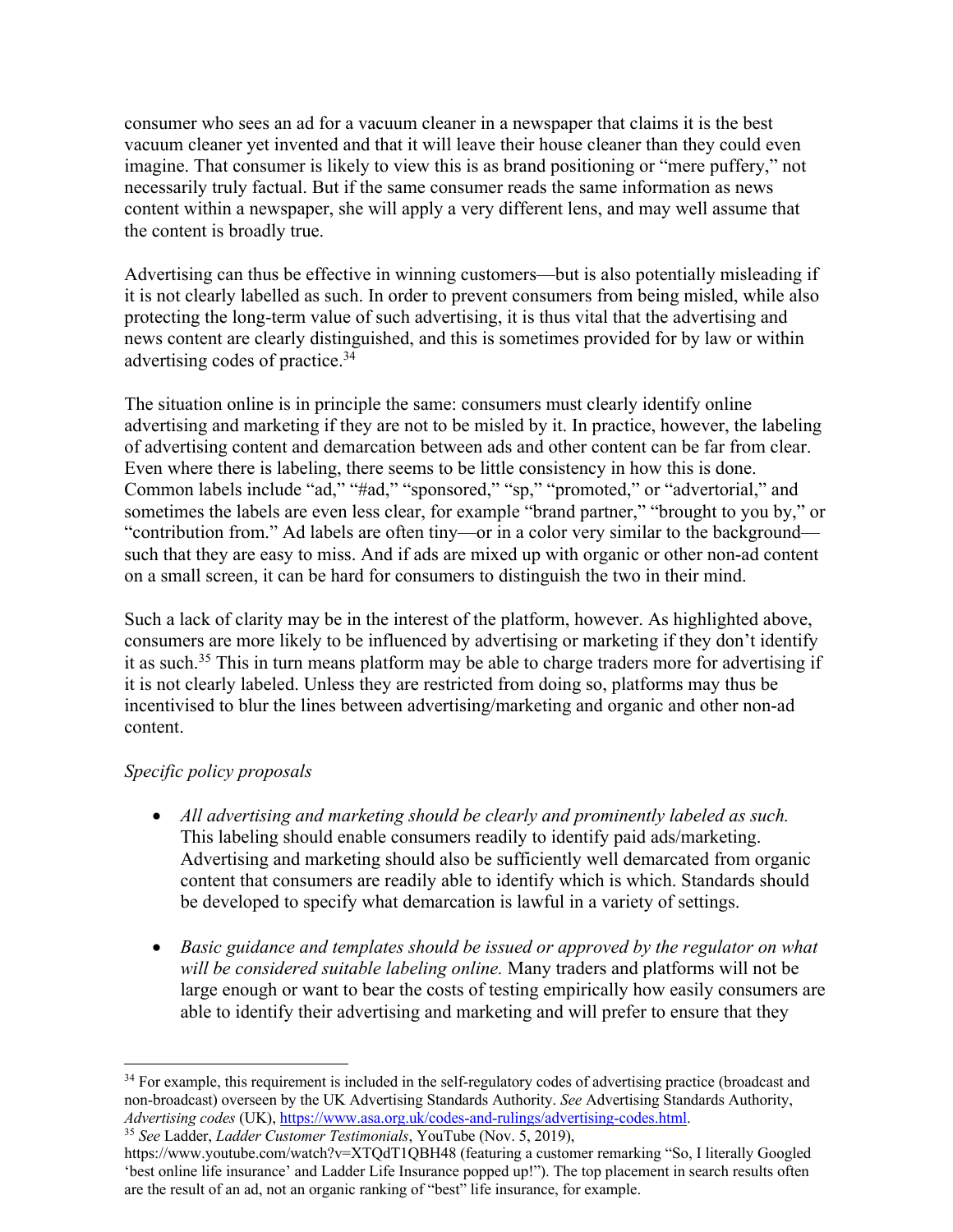meet their legal obligations by following simple guidelines, for example in terms of label wording, font size, and color.

The above proposals are intended to be applicable to all online firms. We note, though, that Facebook and Google account, between them, for a very large share of all digital advertising spend in (at least) the US and EU/UK. Given their critical position in relation to advertising media, we consider that a stronger regulatory requirement should be imposed on the largest advertising-funded platforms.

• *Given their critical importance in digital advertising, the largest online advertising platforms should be required to carry out regular empirical testing of their labeling and demarcation of advertising.* The formal rule for these platforms would be no different (to ensure consumers are readily able to identify paid ads/marketing), but the burden would be placed on them to demonstrate that this is the case, rather than the burden sitting with regulator to demonstrate the reverse.

# *3. The lack of ability to directly examine product quality, and the need for fair and nonmisleading online quality indicators*

In an offline environment, a consumer seeking to assess the quality of products or services oftentimes can speak face-to-face with a salesperson, can confer with a shopping companion, and can inspect physical products directly. Online, with the lack of any such physical interaction, consumers have come to rely heavily on a variety of alternative quality indicators. These include peer reviews and ratings, rankings on search sites, and the views of social influencers.

# *Specific policy proposals*

These quality indicators potentially provide very valuable information but this requires that they should be fair and not misleading. Consumer protection can play a key role in ensuring that this is the case, by requiring the following.

• *Consumer ratings and reviews should be presented fairly and non-selectively.* If consumers are led to believe that they are getting the full picture, then this should be the case—all (genuine and legal) reviews should be shown. If a firm has a policy of removing reviews, it should state clearly and prominently that this is the case, and what the goal is. Any removals should be proportionate to that goal.<sup>36</sup> Where "average" ratings are shown, there should be clarity on the approach being used to construct the averages. Where simple averages are not used, the firm should explain the goal behind the weightings used, and these should be proportionate to that goal.<sup>37</sup>

https://www.springerprofessional.de/en/aggregation-of-consumer-ratings-an-application-to-yelp-com/15418062.

<sup>&</sup>lt;sup>36</sup> For example, in 2016, the UK Competition and Markets authority found that online knitwear retailer, Woolovers, was only selecting positive ratings and reviews. Competition & Markets Authority, *Retailer hosting reviews on its website: improvement of practices,* GOV.UK (Aug. 11, 2016), https://www.gov.uk/cmacases/retailer-hosting-reviews-on-its-website-improvement-of-practices. 37 Simple averages are not necessarily optimal for consumers. Firms might make adjustments to arithmetic

averages based on the informatial content of reviews, for example. This practice can actually benefit consumers by placing greater weight on those reviews and ratings that actually have more informational value. *See* Weijia (Daisy) Dai, Ginger Jin, Jungmin Lee, Michael Luca, *Aggregation of consumer ratings: an application to Yelp.com*, QUANTITATIVE MARKETING AND ECONOMICS, Issue 3/2018 (Dec. 29, 2017),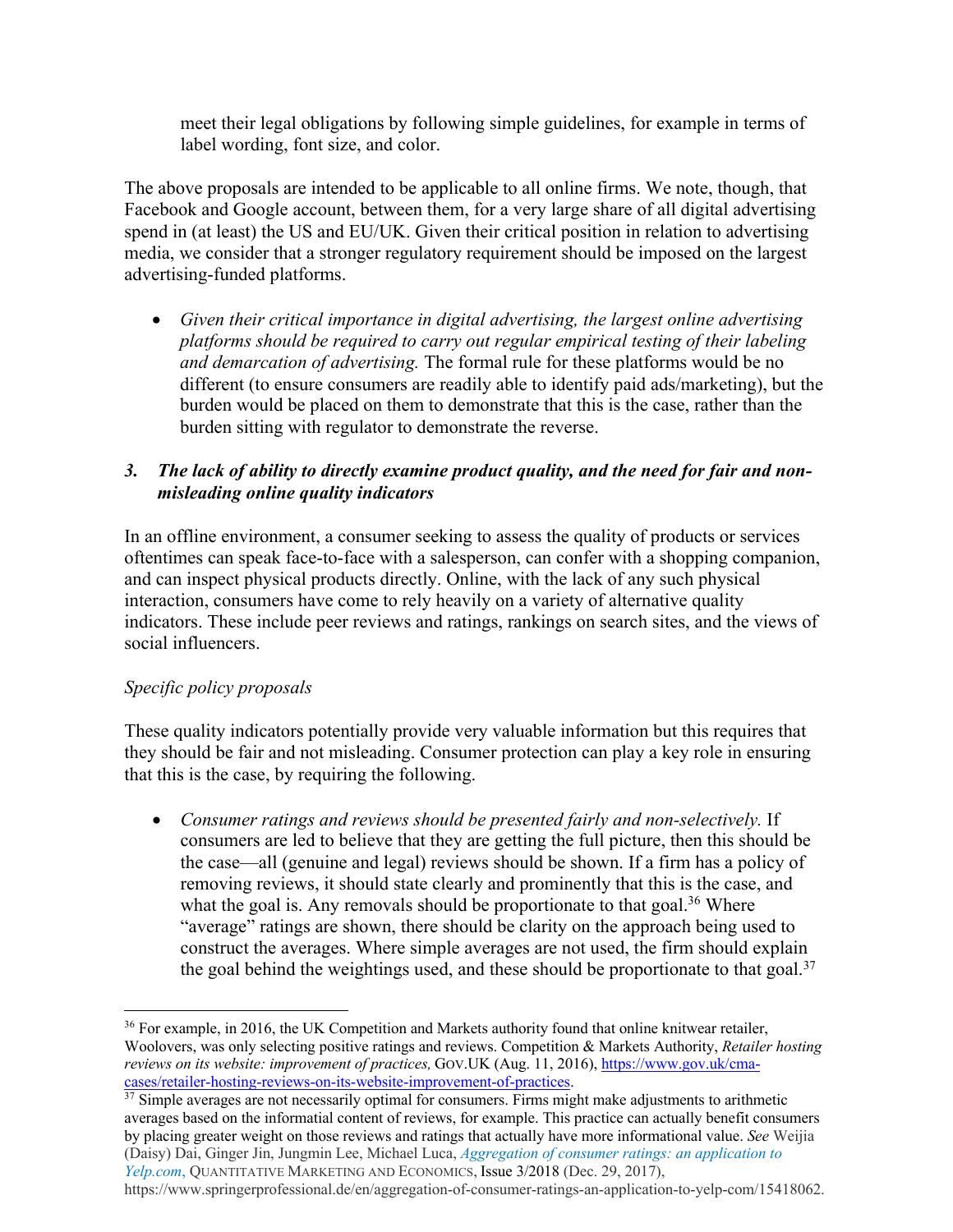- *Conditional incentivization of ratings/reviews should also be prohibited.* Given the importance of ratings/reviews, many traders incentivize consumers to write them through special offers of one sort or another. There may be merit in this, so long as consumers are not inhibited from expressing their true view. However, some sellers make such incentives conditional on the consumer writing a 5 star review (or equivalent).38 This practice is clearly intended to falsely inflate ratings and should be prohibited.
- *Fake reviews and ratings should be illegal, as should the service of selling fake reviews and ratings, and as should the hosting of advertising for such services.* The importance of reviews and ratings has led to some sellers seeking to post fake reviews and ratings, or even to purchase such fake reviews/ratings from third parties. Until recently, services offering fake reviews/ratings were even hosted on eBay, Facebook and Instagram.39 Such activity undermines the usefulness and credibility of reviews and ratings. Regulators should be empowered to determine whether a review is fake, publicize what factors contribute to a finding that a review is a fake, and prohibit such fake reviews. 40
- *Social media 'influencers' should be transparent about relevant sponsorship or payments when endorsing a product; such hidden advertising should be illegal and social media platforms should have a legal responsibility to prevent it.* Social media influencers are sometimes paid to endorse products, while posing as enthusiasts with no financial interest. Such influencers include bloggers, vloggers, celebrities and social media personalities. Paid-for or sponsored endorsement is effectively advertising and should be labeled as such (see above). This labeling should be sufficiently clear and prominent that consumers are readily able identify the paid ads. Hidden advertising should be illegal and social media platforms should have a legal responsibility to prevent it. This is partly because platforms should not be in a

<sup>&</sup>lt;sup>38</sup> A recent investigation by UK consumer organisation found several instances of incentivized ratings on Amazon. *See* Ellie Hammond, Amazon 'betraying trust' of millions of consumers with flawed Amazon's Choice endorsement, WHICH (Feb. 6, 2020), https://www.which.co.uk/news/2020/02/amazon-flawed-amazonschoice-endorsement/.

<sup>&</sup>lt;sup>39</sup> The UK Competition and Markets Authority has been active in requiring these large online platforms to enhance their systems for identifying, removing and preventing such services. *See* Competition & Markets Authority, *Fake and misleading online reviews trading,* GOV.UK (Jun. 21, 2019), https://www.gov.uk/cma-

cases/fake-and-misleading-online-reviews. 40 We note the new EU 'Directive on the better enforcement and modernisation of Union consumer protection rules' (henceforth the 'EU Consumer Modernization Directive') is introducing the following requirements: (i) Traders must inform users on their website or application about how they ensure that reviews posted by consumers are authentic reviews from actual consumers who have used or bought the respective product or service. (ii) Traders are prohibited from stating that reviews of a product or service have been submitted by a customer who used or bought the product or service without taking reasonable and proportionate steps to check the accuracy of that statement. (iii) Traders are also prohibited from asking a party to submit false reviews or endorsements, or to misrepresent reviews or social endorsements in order to promote products or services. *Proposal for a directive of the European Parliament and of the Council amending Council Directive 93/13/EEC of 5 April 1993, Directive 98/6/EC of the European Parliament and of the Council, Directive 2005/29/EC of the European Parliament and of the Council and Directive 2011/83/EU of the European Parliament and of the Council as regards better enforcement and modernisation of EU consumer protection rules*, COM (2018) final (Apr. 11, 2018).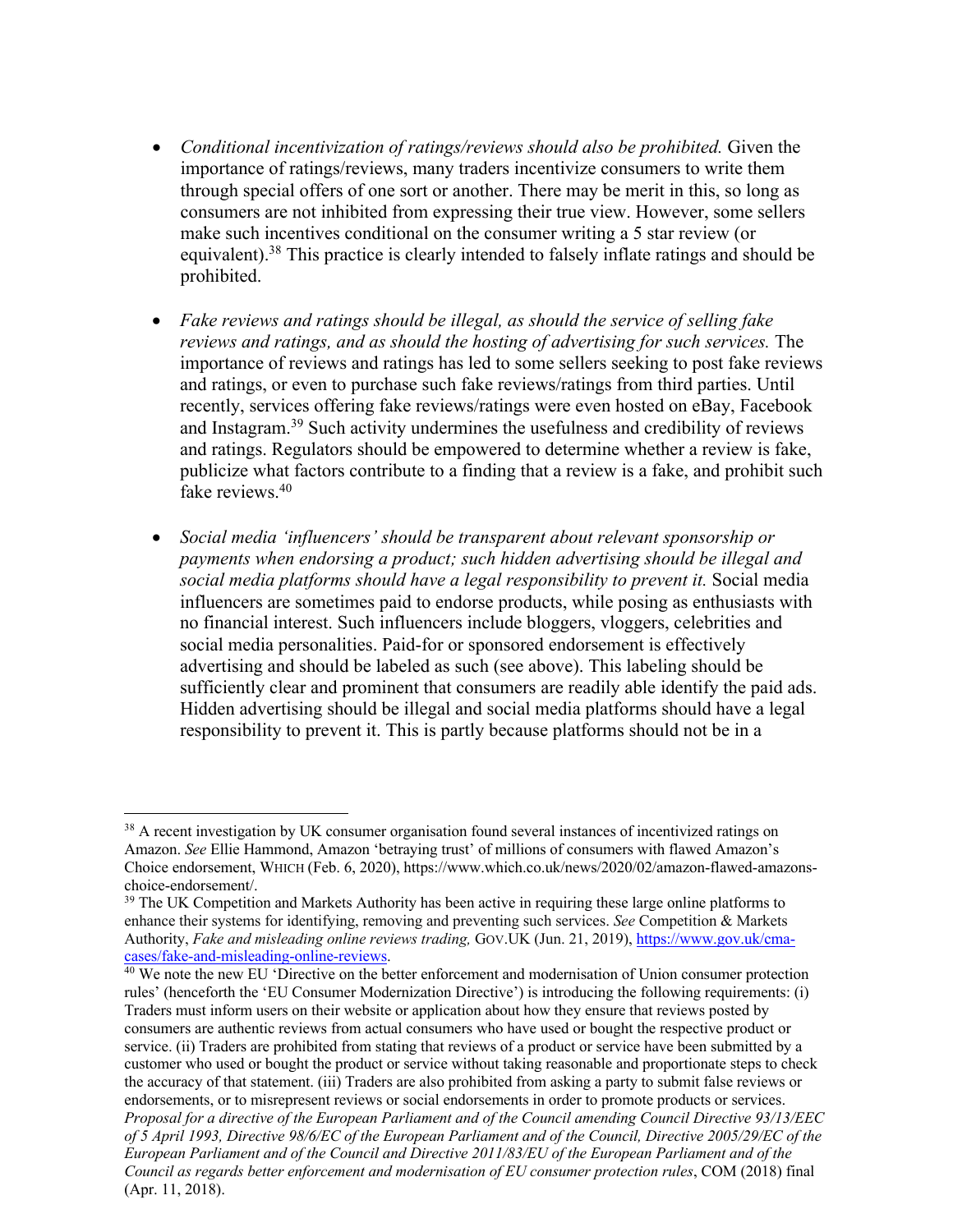position to profit from illegal hidden advertising, but also because they are in the best position to design processes to prevent it.<sup>41</sup>

• *Criteria for rankings and inclusion in "best buy" boxes should be stated clearly and prominently; where traders have paid for higher rankings or better positioning, this constitutes advertising and should be clearly labeled as such.* Given the huge range of products and services available online, consumers can gain great benefit from ranking services and "best buy" boxes which help them to make choices. However, these consumer benefits can be limited if the criteria used to rank products or include them in a "best buy" box are not well aligned with the interests of the consumer. Given the importance of these choice tools, we consider that there should be a general requirement that criteria for ranking/inclusion are stated clearly and prominently. Critically, where traders have paid for ranking/inclusion, this again effectively constitutes advertising and should be labeled as such. Again, this labeling should be sufficiently clear and prominent that consumers are readily able identify the paid ads. $42$ 

Finally, while the above proposals are applicable to all online firms, we consider that especially strong requirements are needed for the largest online intermediation platforms.

Their critical bottleneck position as a route to market for traders means that there is very real potential for them to both mislead consumers and distort competition through their approach to rankings and "best buy" boxes. While greater clarity around criteria used for ranking/inclusion will help, it is far from obvious that consumers always know how to deal with this additional information. Indeed, if the higher rankings and inclusion in "best buy" boxes didn't generate additional sales, traders wouldn't pay for it. At the same time, the complexity of information provided to consumers could risk creating information overload and reducing consumer trust.

We therefore propose that:

• *For the largest online intermediation platforms, given their critical importance as routes to market, payment for rankings and inclusion in "best buy" boxes should be banned completely.* We recognise that this could reduce an important revenue stream for the platforms that they may need to recoup from elsewhere (including by selling ads at the top or along the sides of pages). Nonetheless, it would have a huge benefit in ensuring that rankings and "best buy" boxes on these critical platforms are designed in consumers' interests and to work as well as possible to aid consumers in their decision-making.

<sup>&</sup>lt;sup>41</sup> The UK Competition and Markets Authority has accepted undertakings from several social media influencers to make it clear when they have been paid or otherwise incentivised to endorse a product or service. It has also accepted commitments from Instagram that it will do more to prevent hidden advertising, through both changing its policies and introducing new technological checks. *See* Competition & Markets Authority, *Social Media* 

*Endorsements,* GOV.UK (Aug. 16, 2018), *https://www.gov.uk/cma-cases/social-media-endorsements*. <sup>42</sup> These requirements will explicitly become law in the EU through implementation of the EU Consumer Modernization Directive. *See* EU Consumer Modernization Directive, *supra* note 40. Even under existing EU law, the UK Competition and Markets Authority accepted commitments from a number of hotel online booking sites to improve clarity around their rankings and issued principles for the sector. Competition & Markets Authority, *Online hotel booking*, GOV.UK (Oct. 27, 2017), https://www.gov.uk/cma-cases/online-hotel-booking.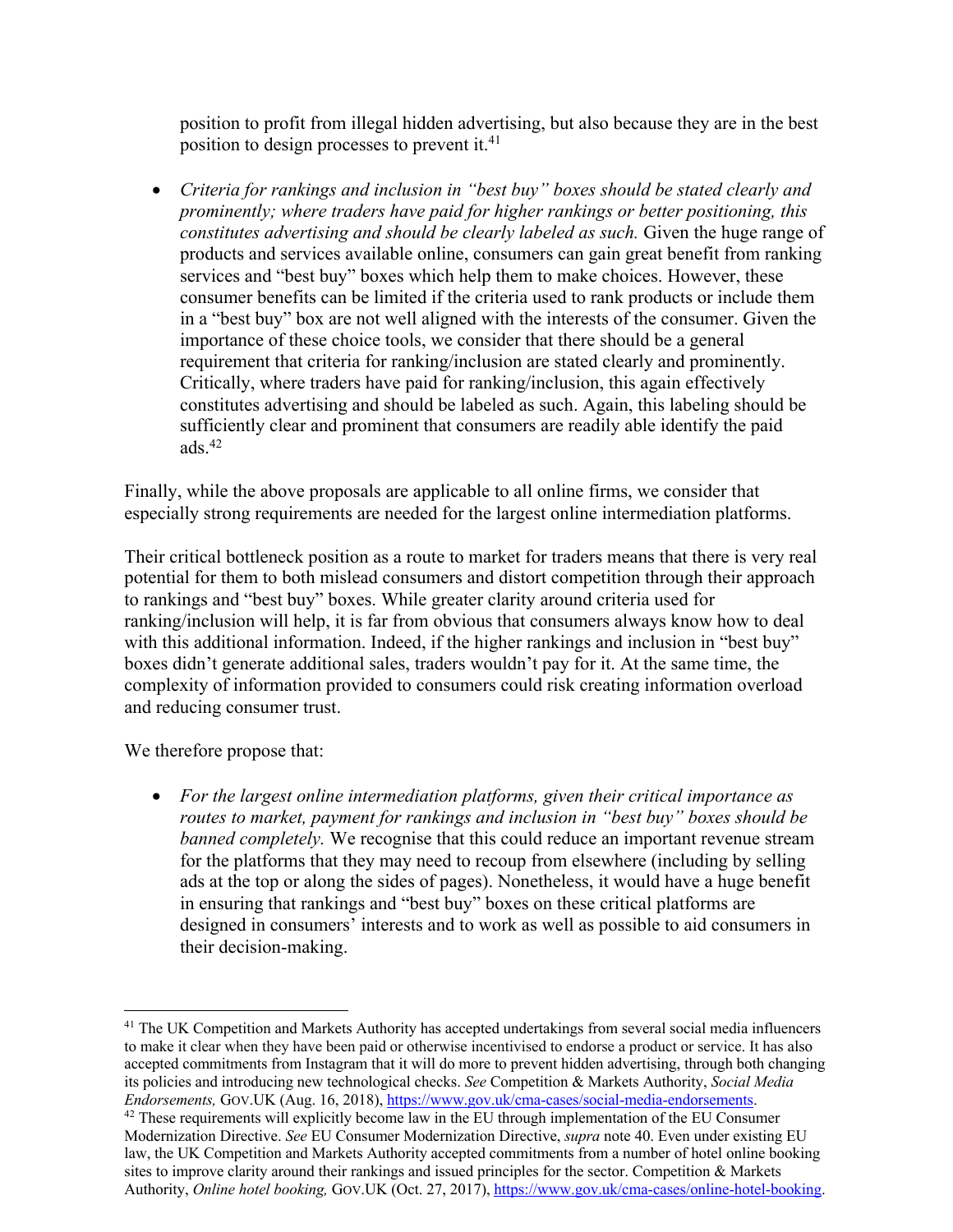# *4. The importance of interface design/online choice architecture for consumer decisionmaking, and the potential for it to act against consumers' interests*

A fourth key difference between online and offline relates to the observation that consumer behavior can be strongly influenced by the way in which choices are presented to them. This is also known as "choice architecture," and it is a key element in online interface design. We know, for example, that consumers exhibit strong "default bias." An implication is that their choices can be strongly influenced by whether a particular box is initially ticked or unticked. We also note that settings vary and what is appropriate to protect consumers may differ in different cases. We propose general policies below but recommend that the regulator be tasked with studying different cases and adjusting as needed to achieve consumer protection goals.

It is impossible for platforms to avoid providing some form of choice architecture for consumers. And it is difficult to make this architecture entirely "neutral" in terms of leading consumers to replicate exactly the choices they would make if given the necessary time and information (as well as incentives to become informed about the consequences of their choice) to make a careful and deliberate decision. The "neutrality" regulation should not be designed to prevent the platform from helping consumers in their decision-making.

However, there is an obvious incentive for platforms to bias the design of choice architecture in their own interest, or in the interest of their business users, rather than in the interest of consumers. Take the default bias example above and suppose that a particular box commits the consumer to buying an add-on product they don't necessarily want—say flight insurance on an airline ticket. Pre-ticking this box would tend to increase sales of the add-on, because some percentage of consumers will fail to untick the pre-ticked box. They will do this even though they don't need the insurance and would never tick an unticked box. This is a form of "inertia selling" known as "opt-out" selling. It will typically be in sellers' interests but not consumers'. 43

Where choice architecture is designed to take consumers down pathways that are more in sellers' interests than their own, it is sometimes referred to as containing "dark patterns." Examples of such misleading conduct that are often highlighted include:

• the creation of a false sense of urgency or scarcity, for example by showing a countdown timer, which in turn puts pressure on consumers and is likely to lead to their making worse decisions; or by showing misleading low stock or high demand

<sup>&</sup>lt;sup>43</sup> In theory, such "opt-out" selling of an add-on product could be beneficial for consumers too, if they really need a product and default bias might otherwise lead to under-purchase (too little ticking of an unticked box). An analogous argument was made on appeal against the UK Competition Commission's intervention to prevent payment protection insurance being sold alongside loans. The appellant's argument was that consumers would otherwise not buy an insurance product which was of genuine value to them. The evidence in that case did not support the appellant's claim. *See* Competiton Commission, *Payment protection insurance market investigation: remittal of the point-of-sale prohibition remedy by the Competition Appeal Tribunal – Final report* (Oct. 14, 2010), https://assets.digital.cabinetoffice.gov.uk/media/5519489040f0b61401000159/report.pdf. More generally, though, given the incentives of firms to oversell add-ons, it seems right—both economically and ethically—that consumers should make a positive choice when they are making a purchase.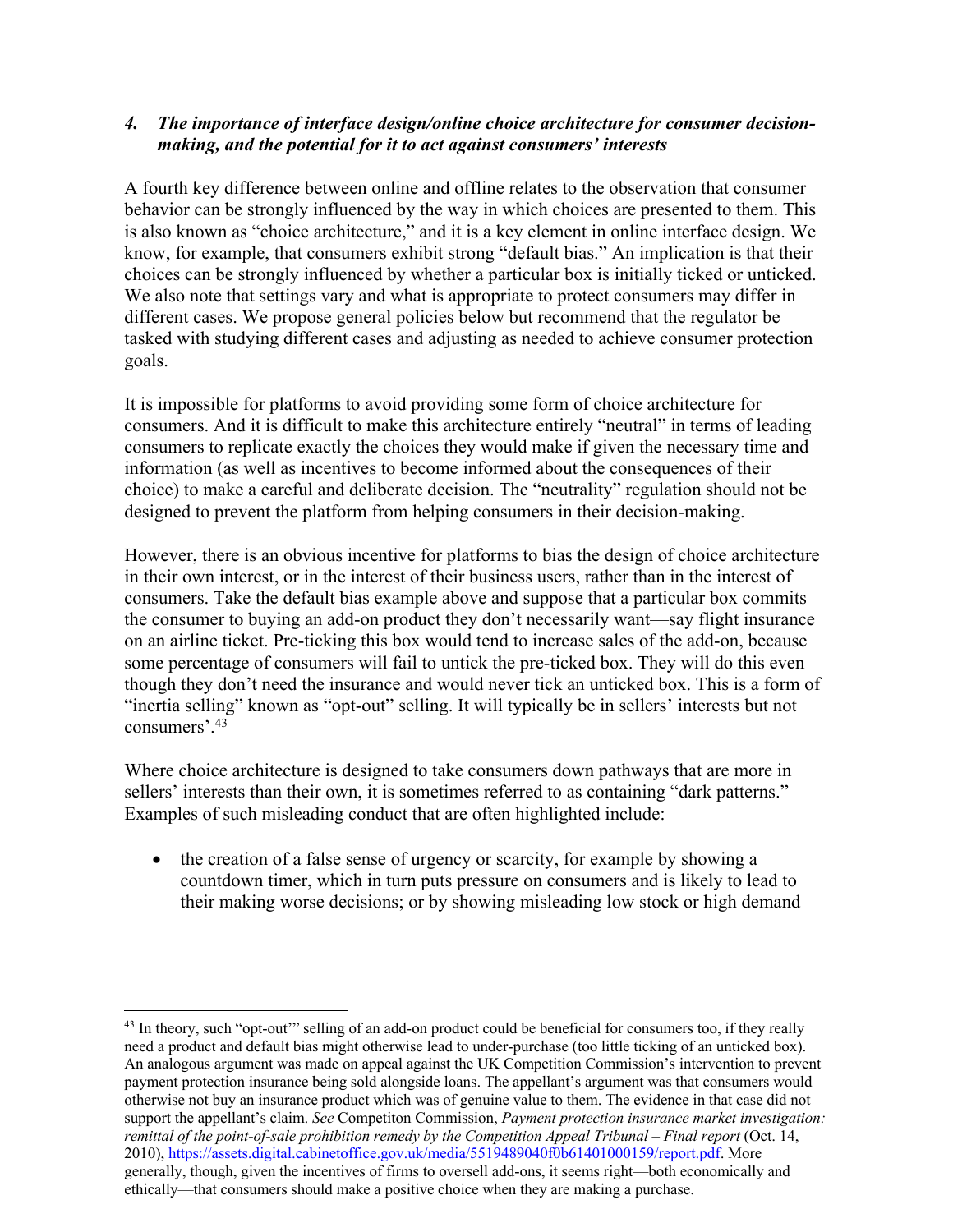messages like "Just one left at this price" or "Seven people are currently viewing the item"; 44

- the prominent display of partial price information, with full prices only observed at a late stage of the purchasing process (known as "drip pricing"), or providing prices on a broken-down level with the full price not prominent (known as "partitioned pricing"). Both of these practices have been shown to worsen consumer decisionmaking and in particular to reduce consumer search (which is in turn likely to lead to worse choices and also harm competition); 45
- the use of techniques such as brightly colored buttons, pop-ups, prominence, or obfuscatory wording that encourage consumers to sign up for products or services without giving the choice much (if any) attention.<sup>46</sup> While these aspects of interface design are not bad in themselves, and can help consumers to make good choices, they can nonetheless also cross the line into being misleading.

Many of these concepts are also relevant offline, but online platforms are in an especially good position to maximise the impact of their choice architecture. As discussed above, this is due to the combination of three related factors: (i) extensive data about individual consumer behavior; (ii) machine learning algorithms that can mine these data for relevant behavioral patterns; and (iii) A/B testing techniques that are designed to industrialize trial and error experimentation to maximize the choice architecture's effect on users.

# *Specific policy proposals*

Consumer protection law has an important role to play in ensuring that online choice architecture functions to aid good consumer decision-making, rather than misleading them. It should therefore clearly:

• *Ban the use of defaults that require a consumer to "opt-out" in order to avoid a financial commitment*. This is sometimes known as inertia selling.<sup>47</sup> These often take the form of pre-ticked boxes to enroll, subscribe, or purchase the most expensive

<sup>&</sup>lt;sup>44</sup> Messages creating urgency and scarcity were the most common forms of dark pattern found online in a web sweep of 11,000 shopping sites by Mathur et al. (2019).Arunesh Mathur, et al., *Dark Patterns at Scale: Findings from a Crawl of 11K Shopping Websites*, 3 PROC. ACM HUM.-COMPUT. INTERACT. 81 (2019).

<sup>&</sup>lt;sup>45</sup> For evidence on the detrimental impact of drip pricing and partitioned pricing on consumer decision-making, *see* Huck and Wallace (2015) and London Economics (2013). However, for an example in which drip pricing did not affect consumer purchase behaviour, *see* Dertwinkel-Kalt et al. (2020) who also discuss the differences between their conclusions and the prior literature. Steffen Huck & Brian Wallace, *The impact of price frames on consumers decision making: Experimental evidence* (Oct. 15, 2015), https://www.ucl.ac.uk/~uctpbwa/ papers/price-framing.pdf. London Economics Office of Fair Trading, *Partiitioned Pricing Research: A behavioural experiment* (Aug. 2013), https://webarchive.nationalarchives.gov.uk/20140402165048/ http://oft.gov.uk/shared\_oft/economic\_research/OFT1501A.pdf. Markus Dertwinkel-Kalt, et al., *To buy or not to buy? Price salience in an online shopping field experiment*, 130 EURO. ECON. REV. 103593 (2020). 46 *See, e.g*., the Amazon Prime complaint discussed *supra* note 22.

<sup>47</sup> In the EU/UK, the *Unfair Commercial Practices Directive* contains a general prohibition of inertia selling, while the 'opt out' selling of add-ons (including through pre-ticked boxes) has now been specifically banned under the *Consumer Rights Directive*.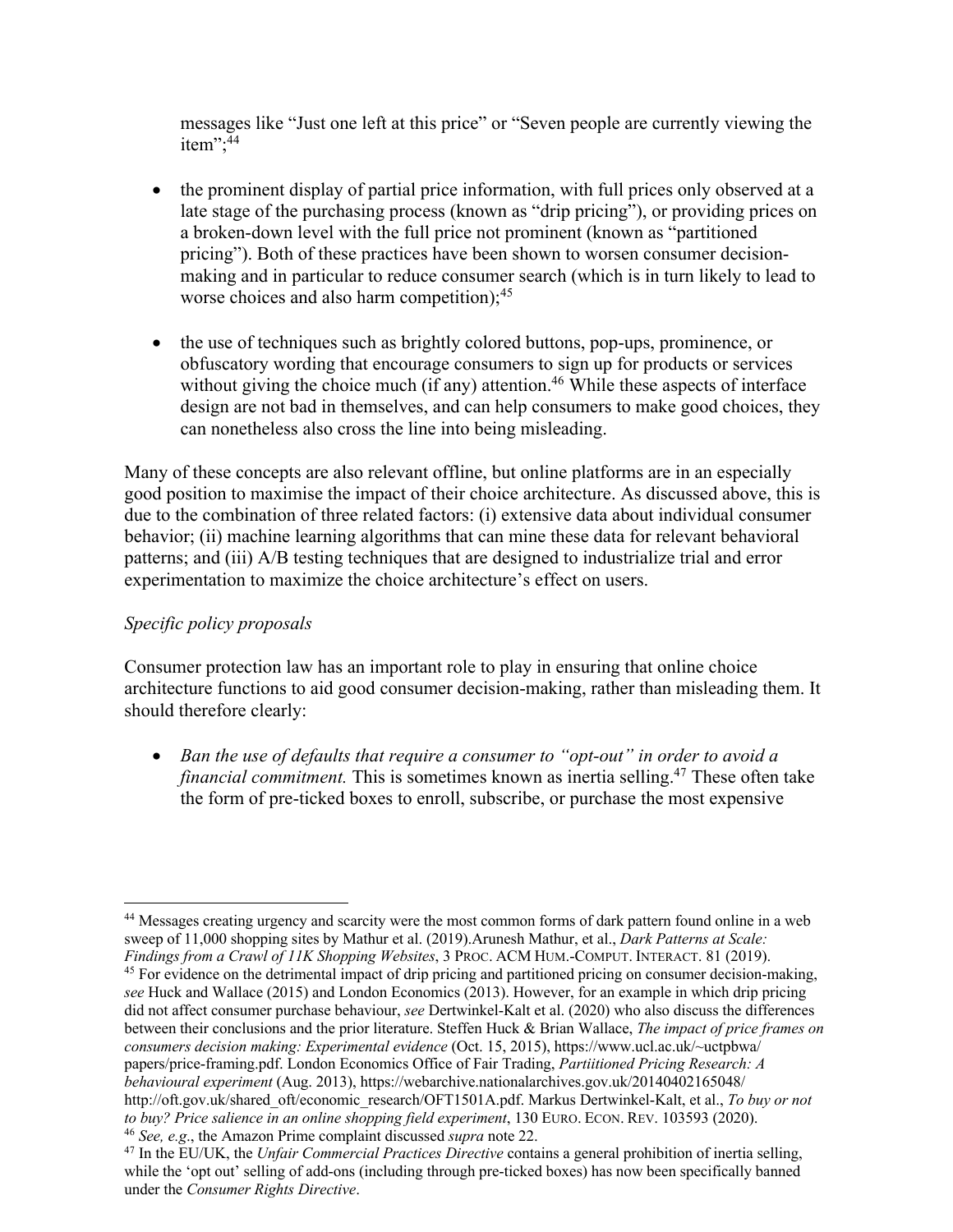option but would include any situation in which inactivity on the part of a consumer leads to a purchasing "choice."<sup>48</sup>

- *Ban the use of messages that create a false sense of urgency or scarcity, which in turn lead consumers to make rushed and pressurized decisions.*<sup>49</sup>
- *Require that prices be displayed prominently upfront and include all unavoidable fees and charges.* <sup>50</sup> Where unavoidable fees and charges can only be calculated at a later stage, they should be included as soon as they are calculable. Any fees and charges that have not been provided before the "checkout" stage of the purchasing process should be cost-reflective.
- *More generally, prohibit interface design which acts to misdirect consumers.* This prohibition would address aspects such as misdirection through brightly coloured buttons, pale wording, or other aspect of interface design.<sup>51</sup>

The focus of the above is ensuring that choice architecture does not mislead consumers. These proposals are applicable to all online firms.

As in previous section, however, we consider that stronger requirements are appropriate for the largest online platforms, given their critical and economy-wide role in consumer decision making.

• The largest online platforms should be given specific responsibility to ensure that *their choice architecture is neutral.* A neutral choice architecture is one that does not present biased selections to the consumers and, to the extent it is possible, allows them to make the same choice that they would make if they had the time and information, as well as incentives, necessary to make a careful and deliberate choice. The largest online platforms should have the resources and capabilities to design such choice architectures and to demonstrate their impact.<sup>52</sup>

<sup>&</sup>lt;sup>48</sup> Note that this regulation would not prevent additional products being included as part of a bundle, with the consumer having the potential to make an active choice to remove the option, and so gain a discount. The difference in this case would be that the upfront advertised price of the bundle would be required to include the add-on; in effect, it would not function as an "add-on", but rather as part of the core product offering.

<sup>&</sup>lt;sup>49</sup> False scarcity and urgency messages were another element of the recent intervention by The UK Competition and Markets Authority against hotel online booking sites. *See supra* note 42.

<sup>&</sup>lt;sup>50</sup> The UK Competition and Markets Authority has recently led EU-wide action in relation to the transparency of car rental sites, to ensure that key information is displayed clearly and prominently upfront with no unexpected hidden fees and charges. *See* Press Release, Competition & Markets Authority, CMA leads Europewide action on car hire (Mar. 25, 2019), https://www.gov.uk/government/news/cma-leads-europe-wide-actionon-car-hire.

<sup>&</sup>lt;sup>51</sup> In a recent FTC enforcement action, a key finding was that the salient information for consumers was at the bottom of the page (which required scrolling) and was in faint type on a white background. *See* Lesley Fair, *Time for a ROSCA recap: FTC says "risk free trial" was risky – and not free*, Federal Trade Commission (Jul. 3, 2018), https://www.ftc.gov/news-events/blogs/business-blog/2018/07/time-rosca-recap-ftc-says-risk-freetrial-was-risky-not-free.

<sup>&</sup>lt;sup>52</sup> New techniques are being developed that could play a role in enabling platforms to self-assess their choice architecture. *See* Dilip Soman, et al, *Seeing Sludge: Towards a Dashboard to Help Organizations Recognize Impedance to End-User Decisions and Action*, ROTMAN SCHOOL OF MANAGEMENT (Sept. 24, 2019), *https://static1.squarespace.com/static/5d1e3407108c4a0001f99a0f/t/5d8a6fc416577b70f51b896c/15693536706 13/BEARxBIOrg-Seeing-Sludge-1.pdf*. A/B testing of outcomes is also likely to be crucial.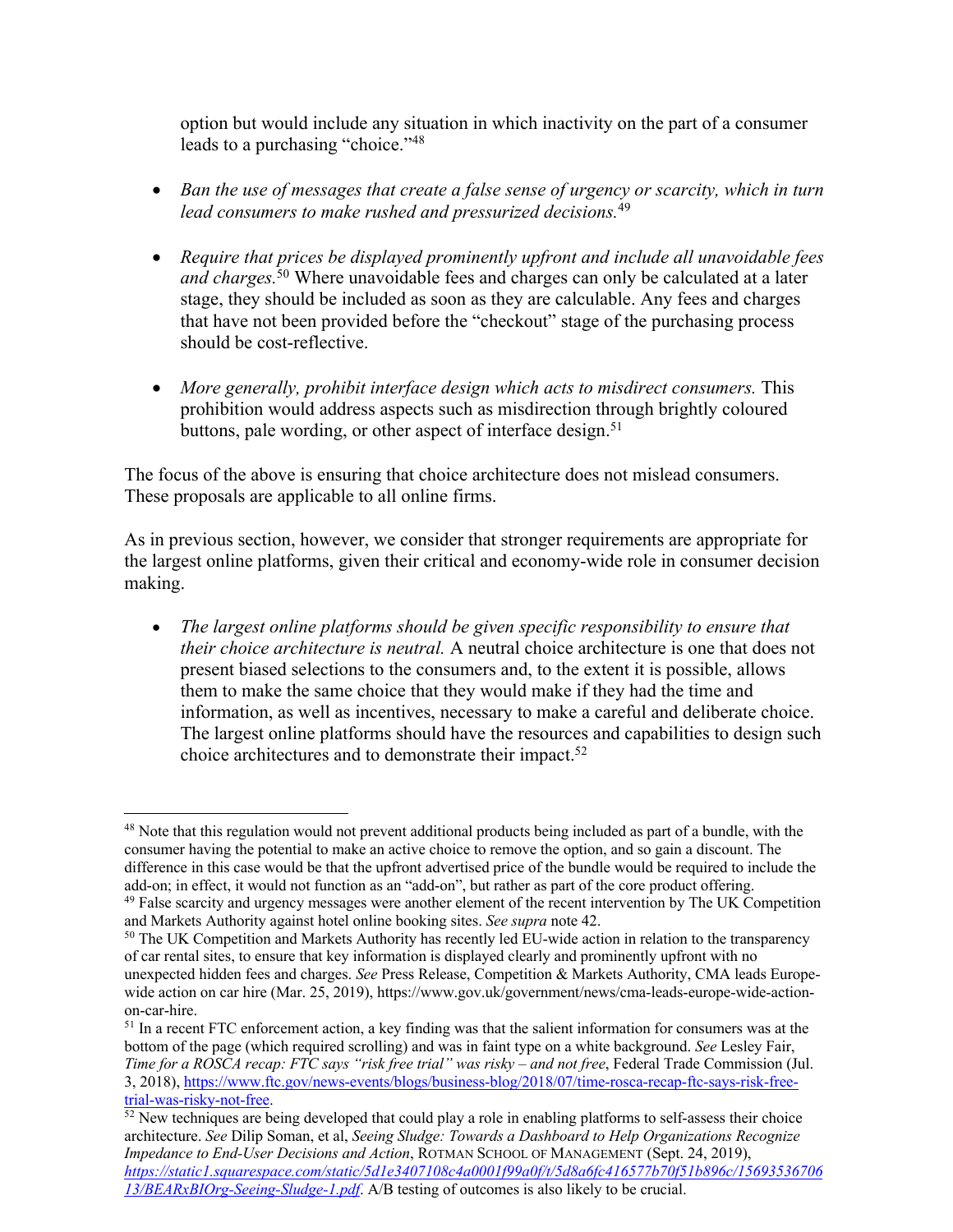# *5. The greater prevalence online of subscription-based sales and auto-renewing contracts*

With the move online, a growing number of products are offered on the basis of an ongoing subscription-based contract. Where consumers might once have bought a daily newspaper, a weekly cinema ticket, an occasional CD, video game, or audio book, they are now more likely to have a monthly or annual subscription to their favorite newspaper, video streaming service, music streaming services and online gaming service.

Where subscriptions are in the form of fixed-term contracts, these are often set to "autorenew," so the service continues unless it is proactively cancelled. Such subscription-based services can be attractive for consumers in smoothing expenditure, and enabling them to try out new music, games, etc. However, they can also result in consumer "lock-in" or inertia, with consumers failing to cancel services they no longer use, or failing to seek out alternative providers that might offer a better service.

Subscription-based sales have long been used in core utility markets, and there is substantial evidence from these markets of consumers' exhibiting significant inertia in terms of failing to search and switch to better offers. This is concerning partly because consumers are failing to benefit from better deals but also because a lack of search will tend to dampen competition. There is evidence of utility providers gradually raising prices to inactive consumers, creating a substantial "loyalty penalty" relative to the prices they could obtain if they were active.<sup>53</sup> Regulators have made significant efforts to make search and switching as easy as possible in these markets, although this has not proved straightforward.<sup>54</sup>

In an online context, the situation is potentially worsened by the ability of platforms to use their choice architecture in a way that makes signing up very easy (or even hard to avoid) while cancelling or switching is made extremely difficult. Moreover, many subscription services are offered on the basis of a free initial period. While this can be a valuable way of enabling consumers to try a new service, they are not always reminded that they are about to start paying and can find it unduly difficult to cancel the contract.

# *Specific policy proposals*

To ensure that consumers are not unduly locked into long-term subscription-based or autorenewing contracts, it is vital that consumers are made fully aware of what they are signing up to, kept informed about their commitment through time, and that they can cancel and switch easily and efficiently. More specifically, we propose the following.<sup>55</sup>

<sup>53</sup> In 2018, the UK Competition and Markets Authority examined five major UK utility markets and estimated a total 'loyalty penalty' of £4 billion. *See* Competition & Markets Authority, *'Loyalty penalty' super-complaint,* 

<sup>&</sup>lt;sup>54</sup> See Keith M. Marzilli Ericson, *Consumer Inertia and Firm Pricing in the Medicare Part D Prescription Drug Insurance Exchange*, 6(1) AM. ECON. J. 38 (2014) (finding consumer stickiness in switching Medicare Part D plans); Xiaopeng He & David Reiner, *Why Do More British Consumers Not Switch Energy Suppliers? The Role of Individual Attitudes*, EPRG Working Paper (Sept. 2015), https://www.eprg.group.cam.ac.uk/wp-

<sup>&</sup>lt;sup>55</sup> We note that many of the following elements are incorporated in the existing Californian Automatic Renewals Law. We also note that the Washington Post is currently subject to a class action under this law for not making it clear that the free offer was only for an initial period, and then making it unduly onerous to cancel. *See Washington Post Auto-Renewal Violations California Class Action, CLASS ACTIONS REPORTER (July 29, 2020),* https://classactionsreporter.com/washington-post-auto-renewal-violations-california-class-action/.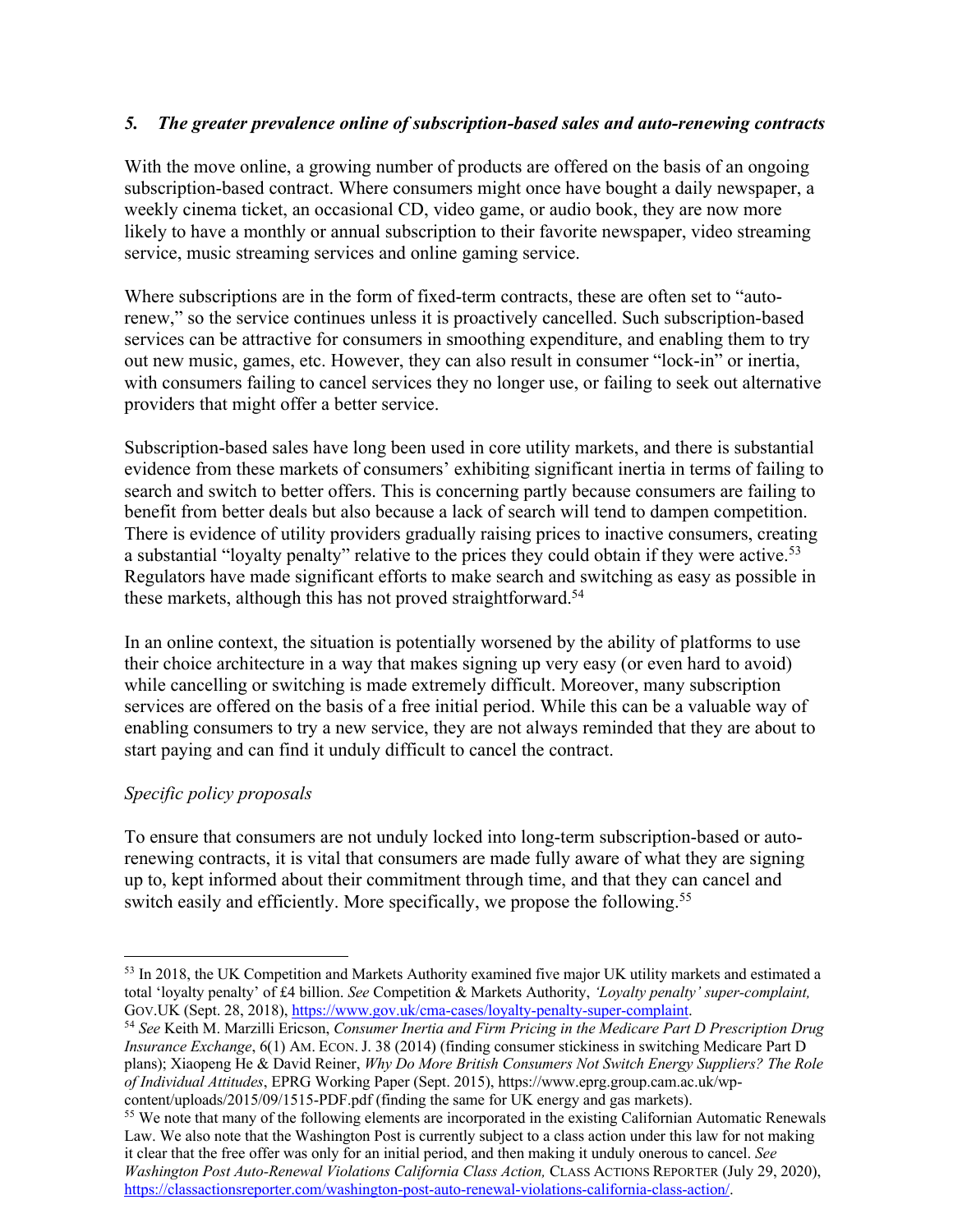- *For any sale of subscription-based or auto-renewing service, the price and any minimum contract period or minimum purchase obligation should be set out clearly and prominently upfront.* Where a service is sold on the basis of an initial free period, the price to be paid after this period should be set out clearly and prominently upfront. These terms should also be notified to consumers through a sign-up email.
- *Advance notice should be made of any change in terms.* This should be sent via email and the change in terms should be clear and prominent and flagged within the subject header of the email. When terms change, consumers must be given the chance to cancel and at the same time to continue using the service for a reasonable amount of time while looking for a new supplier. Free trials should not be converted into paid services without specific notice being given, allowing time to cancel.
- *Consumers should be notified of their total ongoing charges from that trader at an appropriate frequency.* Consumers can sometimes stack up a variety of subscriptions, sometimes even duplicative ones, so requiring the trader to notify total charges would help to identify this issue. Guidance would be needed as to what an "appropriate frequency" might be, but it should be infrequent enough to engage the attention of consumers but frequent enough to allow for timely decision-making.
- *There should be a prohibition on the opt-out selling of automatic renewals,* whereby a consumer is defaulted into an auto-renewing contract unless they take a specific action not to allow auto-renewal. Signing up for automatic renewals should require active consent by consumers, not be the result of default bias.<sup>56</sup>
- *It should be possible to cancel a contract via the same medium as it is entered.* That is, there should be no need to phone or write an email or letter to cancel a contract entered online. This obligation could potentially be generalized into a principle-based rule that that it be as easy to cancel a contract online as it is to enter it.
- *There should be no exit fees (i) after any initial minimum contract period or minimum purchase obligation, or (ii) for any contract that has auto-renewed, or (iii) for any contract offered on the basis of a free initial period.* The notice period for any cancellation should not be any longer than 28 days, and thereafter sellers must reimburse *pro rata* any fees paid in advance for any unused service. 57
- *There should be an easy and efficient mechanism to cancel the service.* This should involve consumers making no more than three clicks. A simple link should be included within the initial sign-up email, and all email notifications thereafter. It may be useful to provide further guidance on what a simple cancellation mechanism might

<sup>&</sup>lt;sup>56</sup> There is a possibility that such a prohibition could lead subscription services simply to lengthen the minimum term of a subscription. An online magazine that used to sell one-year subscriptions could decide, for example, to sell only two-year subscriptions. The regulator should monitor for this sort of evasive behavior and be empowered to require shorter renewal periods on a case-by-case basis.<br><sup>57</sup> From a behavioural economics perspective, we acknowledge that the ability to cancel at any time risks

undesirable consequences. If procrastination is for example driven by naïve hyperbolic discounting, this rule could increase the amount of procrastination. At the same time, it could reduce procrastination deriving from consumers' overestimating their future likelihood of remembering to do so or underestimating the future hassle cost of doing so. We believe that on average, it is likely to increase the cancelation of contracts with undesirable features.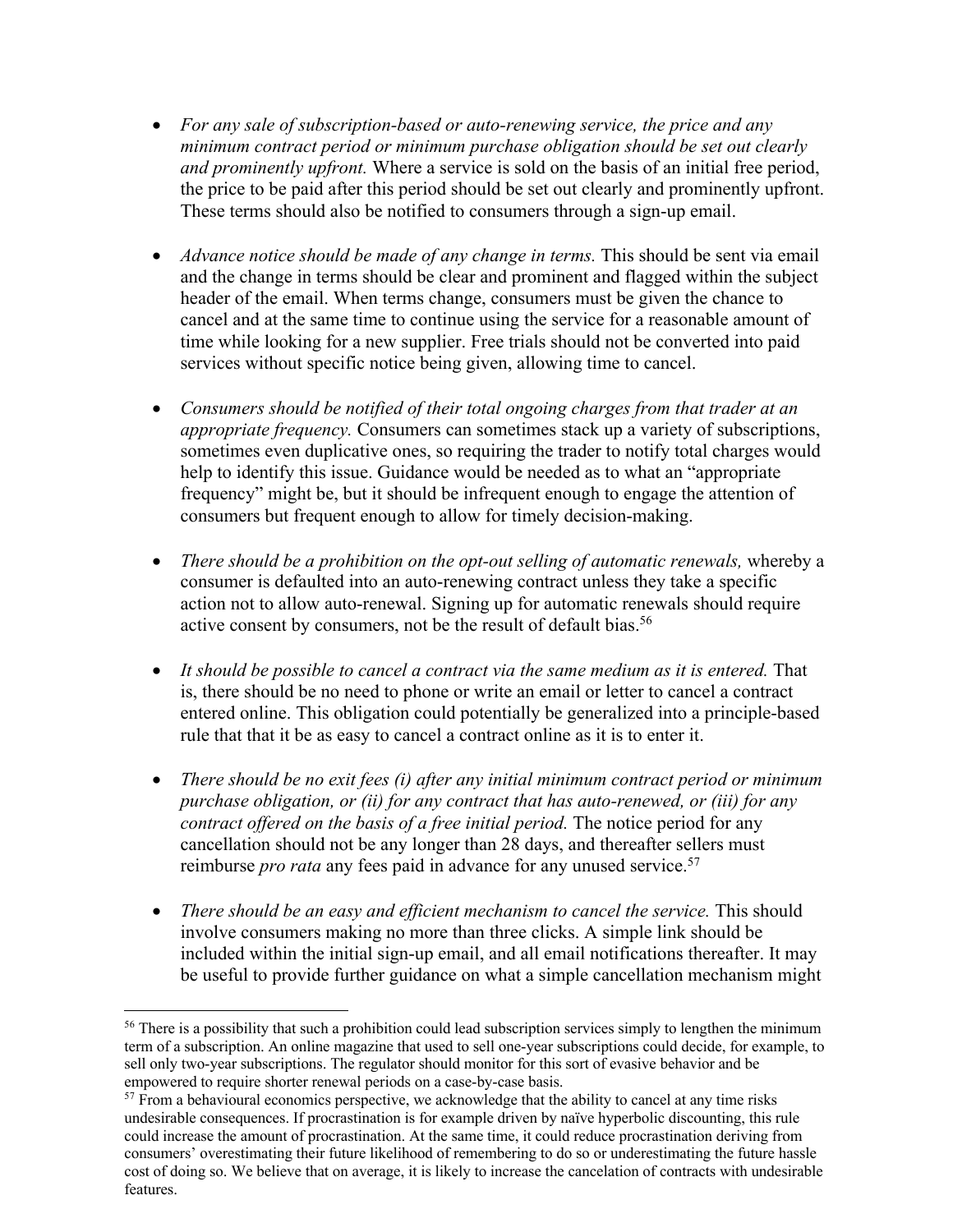comprise. For example, a template "cancellation button" (standardized with respect to colour, placement, font, and the like) could usefully be provided; use of this would then act as a safe harbour against liability. Immediate email confirmation of cancelation with date from which on contract is cancelled should also be required.

As in previous sections, although the above proposals are intended to apply to all, we consider that additional requirements are appropriate for the largest online platforms:

- *Where a service involves a regular monetary payment, the platform should be required to contact any user who has not made active use of the service for a year.* The regulator should issue guidance as to what constitutes "active use," which may vary from service to service. If the user does not provide active consent to continuing the service, the platform should be required to terminate the service and cease taking payments.58
- Where considered appropriate, the regulator should have the power to impose a requirement on platforms that consumers be able to port their data to a new provider, on a continuous real-time basis. This will facilitate both one-off switching and ongoing multi-homing.59 For data portability to work in a safe and secure way, the regulator may also need to accredit or license third-party providers to ensure they meet the standards the government laws down for privacy, security, etc. Clear rules on liability of both the sending and receiving platforms may also be required.

# *6. The growth in online services that are ostensibly free, but which in practice monetize consumer data and attention*

A sixth difference between online and offline markets is that a greater range of services are provided for no monetary price to consumers and monetized by other means (such as advertising or data collection). In the offline world, consumers always benefited from a number of free radio and TV channels and newspapers, which were advertising funded. Online, such free provision has ballooned, with consumers having free access to a wealth of different services, from social networks, to email, to mapping apps, to games, to audio-visual communications services, etc.

Consumers certainly benefit from these services but they are hardly "free." Consumers effectively barter for them with their attention and/or their data. As such, there is still a sellerconsumer transaction which platforms can abuse, for example, by making it hard for consumers to understand what they are signing up for, by extracting more data than the consumers realize, or by making it difficult for them to switch.

# *Specific policy proposal*

Consumers should thus have the same rights when they receive services in a barter setting as they when they pay money for them. However, existing consumer protection law sometimes

https://about.netflix.com/en/news/helping-members-who-havent-been-watching-cancel.

<sup>58</sup> We note that Netflix has recently adopted this proposal voluntarily as good practice. Eddy Wu, *Helping Members Who Haven't Been Watching Cancel,* NETFLIX (May 21, 2020),

 $\frac{59}{9}$  In the EU, this is a proposed obligation (Article 6(1)(h)) within the forthcoming Digital Markets Act. *Proposal for a Regulation of the European Parliament and of the Council on Contestable and Fair Markets in the Digital Sector (Digital Markets Act)*, COM (2020) 842 final (Dec. 15, 2020).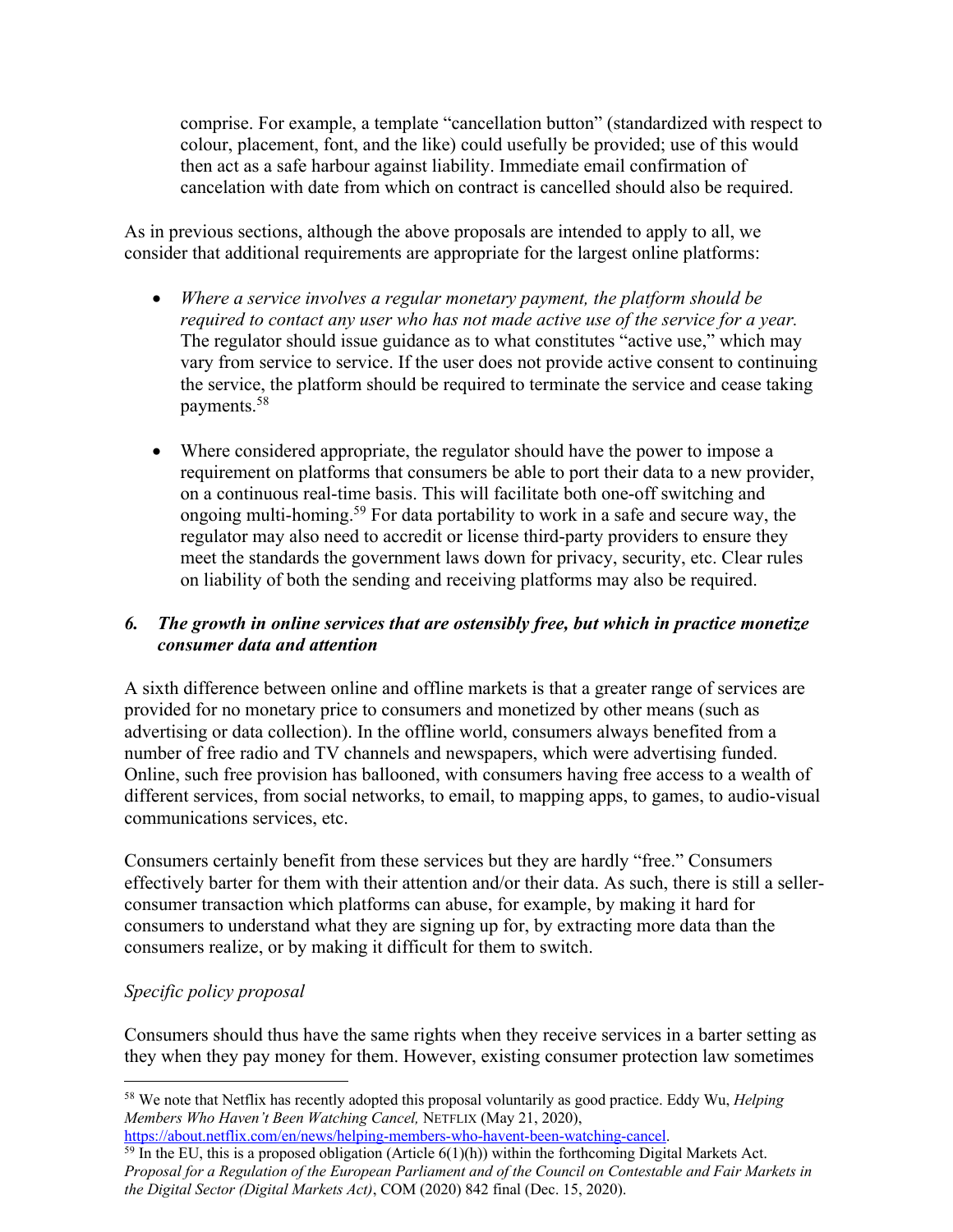refers to "sales practices" or "transactions," which are terms which might be viewed as implying a monetary payment. Therefore, we consider that:

• *all relevant consumer protection legislation should explicitly apply to digital content and digital services that are provided free of charge but in exchange for personal data*, except where such personal data is only used to supply the digital content or service, or to comply with the law.<sup>60</sup>

# *7. The greater collection and use online of extensive personal data*

The extent of consumer data which is collected and used by online firms, whether free or paid-for, has ballooned over the past decade and goes well beyond anything observed by way of data collection in the offline world. These data can have a multiplicity of uses. They can act as an input into providing and enhancing the service in question. They can also facilitate in monetizing the service, for example by allowing targeted advertising or sales. Data from one market can also be useful for other activities, not directly related to the service received by the customer, and potentially also monetizable in that wider context.

In agreeing to provide their data for some valuable future use, consumers could be seen as paying "in kind" for the service they receive. However, and unlike the situation with standard prices, it is rarely clear to consumers exactly what data they are providing or how it will be used going forward. Moreover, platforms have an incentive both to obfuscate and to offer defaults that encourage consumers to sign up to maximally extensive data collection and use.

When consumers are informed about the extent of the data they are providing and how it is used, their level of concern tends to increase. <sup>61</sup> At the same time, consumers are not inclined to spend significant time trying to address this issue, as demonstrated by the EU experience of GDPR consent requirements, whereby consumers are given a "take-it-or-leave-it" choice and become "click-happy," always saying yes.

This is not unreasonable behavior. As discussed above, life is simply too short to review all of the detailed terms and conditions for the many services for which we all sign up. It is not that consumers are stupid or lazy. Rather, in many circumstances, the details of the terms and conditions make it difficult (in time or expertise) to make a choice. Moreover, the "choice" is not really a choice at all, but effectively a "take-it-or-leave-it" offer, which the consumer needs to accept if you wish to receive the service. <sup>62</sup> Because many of these services hold significant market power or even monopoly power, the situation from the standpoint of the consumer is very different than, say a grocery shopper who easily can choose to purchase a product *without* high fructose corn syrup rather than a similar product *with* it.

 $60$  This change is in the process of being implemented in the EU through the EU Consumer Modernization Directive. *See* EU Consumer Modernization Directive, *supra* note 40.

<sup>&</sup>lt;sup>61</sup> BRITAIN THINKS, THE PRICE OF ACCURACY: CONSUMER ATTITUDES TO DATA AND INSURANCE (2019), https://www.abi.org.uk/globalassets/files/publications/public/data/britain\_thinks\_consumer\_data\_insurance\_rep ort.pdf.

 $\frac{62 \text{ In its market study into digital advertising, the UK competition and Markets Authority found that several.}$ social media platforms either gave consumers no real choice about giving up their data and accepting targeted advertising, or even if a choice was formally available, utilised strongly nudges and defaults to achieve the same outcome. *See* COMPETITION & MARKETS AUTHORITY, ONLINE PLATFORMS AND DIGITAL ADVERTISING MARKET STUDY (2019), https://www.gov.uk/cma-cases/online-platforms-and-digital-advertising-market-study#finalreport.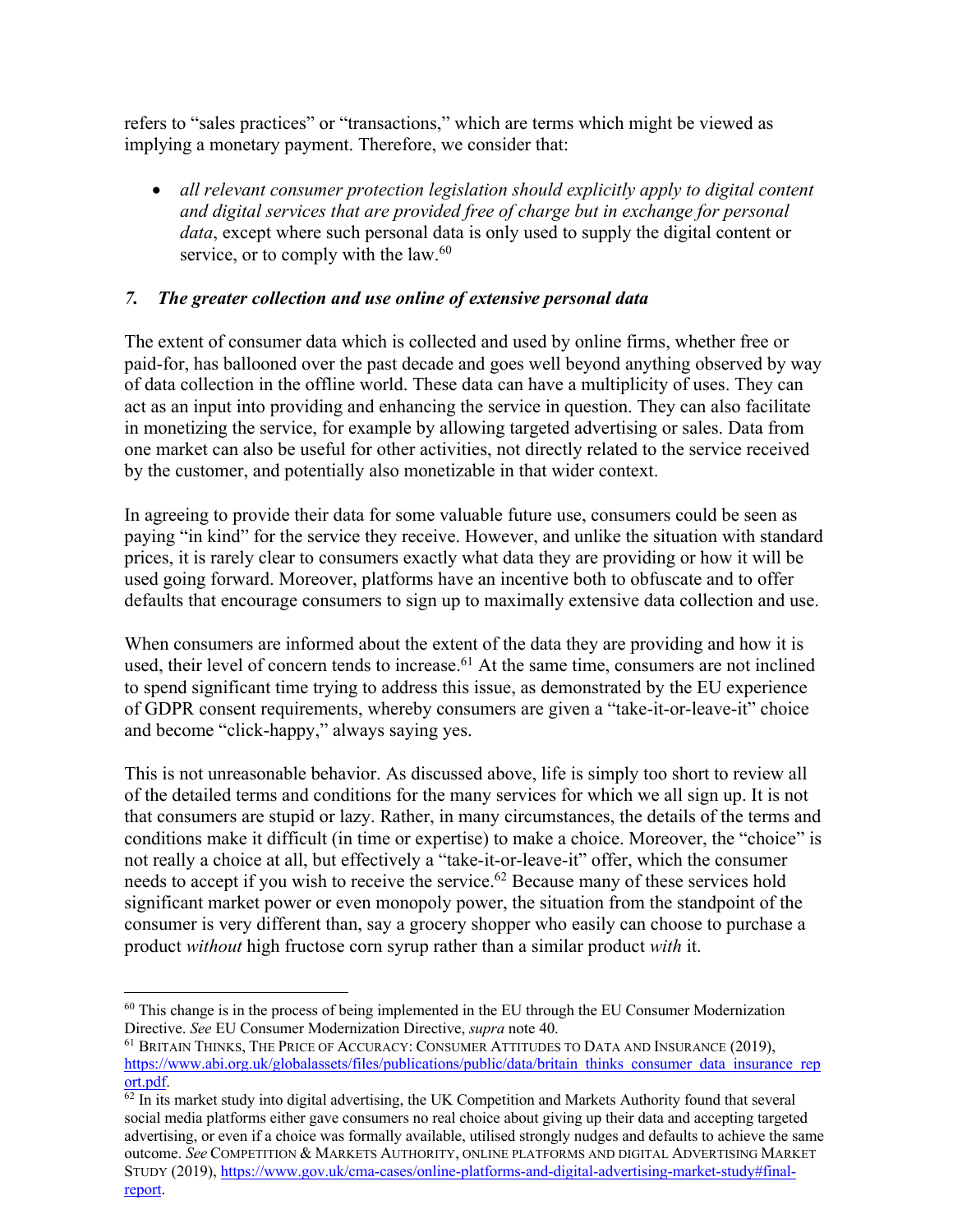There is an analogy to the offline issue of credit. Unless credit offerings are provided in a clear and highly simplified, standardised and easily comparable format, consumers struggle to make good decisions and don't bother to read the small print. As such, the format in which credit information is provided is now highly regulated, even down to the precise calculation methodology for Annual Percentage Rates and the font sizes to be used.<sup>63</sup>

#### *Specific policy proposals:*

In an online environment, there is equally a need for the regulator to develop or approve a simplified standardized format for disclosing the privacy features of particular services, which consumers can learn and get used to using. This could usefully contain standardised levels of privacy so that a consumer who invested in learning that she is comfortable with Level 2 could select Level 2 the next time she was confronted with a choice. Such a standardized format would be most useful if it applied across all digital services that collect data from consumers. Service providers could then offer different product offerings to consumers, on the basis of different privacy features. Recognising that this is never going to be a straightforward choice, consumers will nonetheless be in a far better position to make reasoned trade-off than they are today.

We therefore recommend the following:

- *The regulator should develop a simplified, standardzsed way of presenting privacy features and online firms should be mandated to use it.* The regulator should ensure that the choice screen has simple language and graphics so that it is accessible to a large fraction of consumers.<sup>64</sup>
- *Consideration should also be given to enabling this standardized privacy system to allow consumers to set, upfront, limits on the amount and types of personal data that can be gathered. These limits would then become the default limits for that consumer across different apps and services.* The consumer would only be alerted to provide active consent if a particular site offered privacy protections or gathered more or different data than the consumer had chosen as their preferred defaults.
- *Absent this, the regulator should at least develop default standards for the amount and tupes of personal data that can be collected without reauiring active consumer consent.* Firms wishing to collect more or different data than permitted by the default standards would be required to obtain active consumer consent. This would be valuable in overcoming the issue of "click-happy" consumers. This minimum privacy standard should explicitly exclude both the possibility of selling the personal data and the limitation of liability for third party use of data. If this were done, then any privacy notification would signal something out of the ordinary that was genuinely worthy of a consumer's attention. Firms in turn may wish to avoid triggering such a notification, and thus this standard would likely become the industry norm, reducing

<sup>63</sup> *See* Truth in Lending (Regulation Z), 12 C.F.R. pt. 1026 (2017) (regulating font size and bold type for consumer credit reporting).

 $64$  Apple is developing a format that may be a useful basis of such a requirement (but it should also cover Apple's operating system itself). *See* Brian X. Chen, *What We Learned From Apple's New Privacy Labels*, N.Y. TIMES (Jan. 27, 2021), https://www.nytimes.com/2021/01/27/technology/personaltech/apple-privacylabels.html.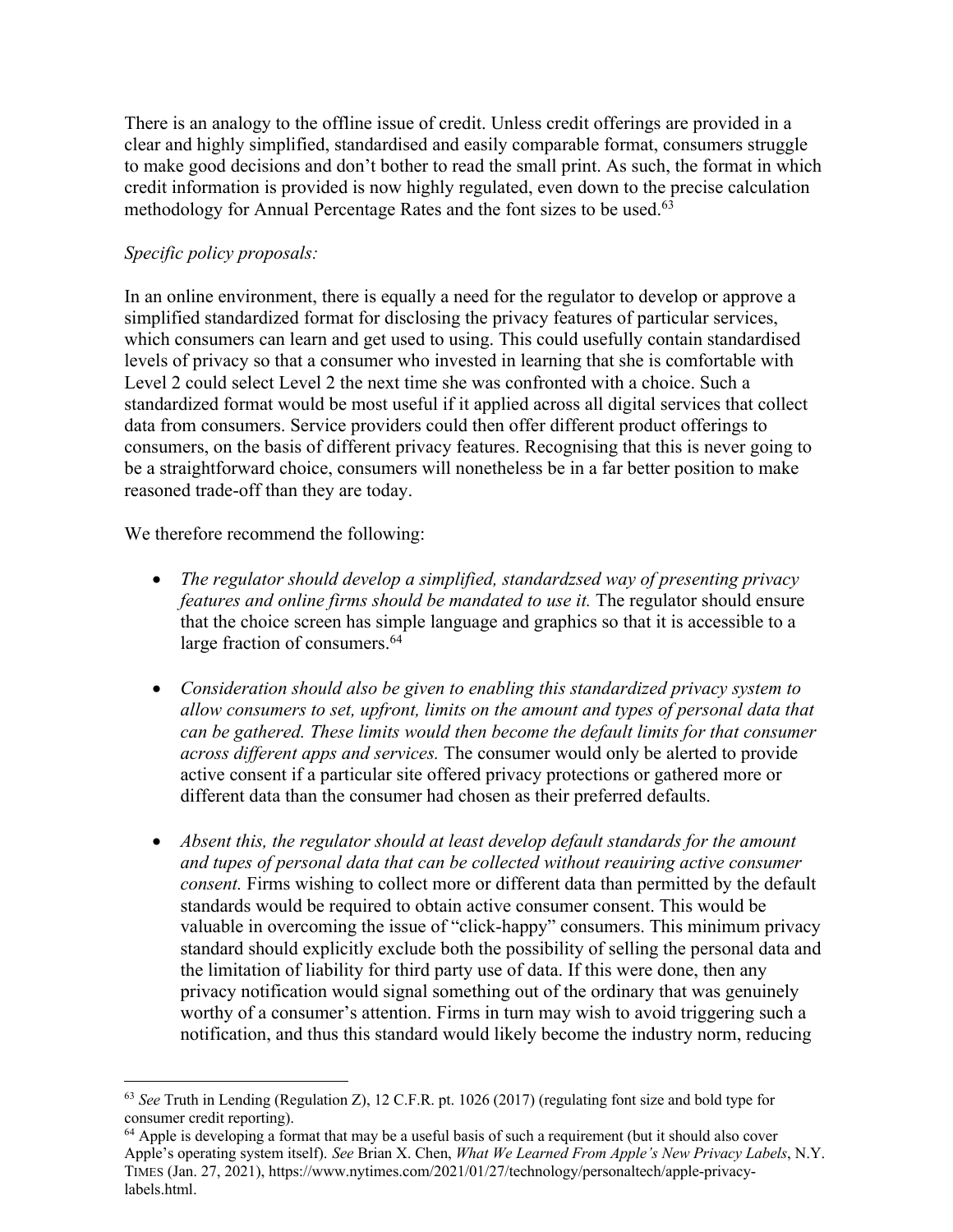the requirement for consumers to make difficult choices in this area for themselves, while still allowing firms to diverge if they wish.

# *8. The prevalence of network effects for digital platforms*

Many digital platforms tend to exhibit network effects, in that the value of the platform to any user will increase with the total number of platform users. For example, a person might value Facebook more than Snapchat because far more of their friends are on Facebook. This means that platforms—especially when starting out—have strong incentives to increase their user base through illicit means.

Dating sites provide a good example. In recent years, a firm with several dating sites was found to have cross-registered members across their different sites without the members' knowledge, to have falsified its member numbers, and to have made it hard for people to take down their profiles when they cancelled their subscription.<sup>65</sup> Another dating site was found to have falsified profiles to gain new members.<sup>66</sup> By using such deceptive tactics to suggest a larger number of potentially available dates or partners, dating platforms can keep users engaged and benefit from their willingness to pay for continuing to use the service.

# *Specific policy proposal*

• Membership platforms should be barred from cross-registering members across their services without their active consent, and from creating fake profiles. When people cancel their membership, their profile should be automatically removed unless they explicitly consent otherwise.

# *9. The need to prevent the use of data to discriminate against vulnerable consumers*

A further implication of the extensive collection of personal data described above is that it can be used by large online firms to make highly personalized offers that depend on details of the consumer circumstances as well as past behavioral and responses. Indeed, through the use of sophisticated machine learning algorithms, these firms may be better able to predict the consumer's future behavior than the consumer herself. Again, although individualization is also observed in an offline world (a clothing salesperson may show an unusually tall person brands or styles that run large, for example), the potential for individualization is far greater online.

Some forms of individualized treatment can be positive for consumers. Many consumers value advertising and sales offers that reflect their particular interests. But individualized treatment can also be detrimental to consumers. For example, it may allow firms to

fr.eu/sites/default/files/TSE/documents/conf/2021/doctoral\_workshop/gieselmann.pdf.

<sup>65</sup> Competition & Markets Authority, *Online Dating Giant Vows Clearer Path to Love,* GOV.UK (June 13, 2018), https://www.gov.uk/government/news/online-dating-giant-vows-clearer-path-to-love.

<sup>66</sup> Federal Trade Commission, *FTC Sues Owner of Online Dating Service Match.com for Using Fake Love Interest Ads to Trick Consumers into Paying for a Match.com Subscription (Sep. 25, 2019),* 

https://www.ftc.gov/news-events/press-releases/2019/09/ftc-sues-owner-online-dating-service-matchcom-usingfake-love. *See also* Gieselmann and Rasch (2021) for a discussion of the use of "chat moderators" on a variety of dating apps in Germany. Jana Gieselmann & Alexander Rasch, *Platform Investment Incentives: Dating and Fake Profiles,* UNI. OF DUSSELDORF, 4th Doctoral Workshop on the Economics of Digitization, online event, May 18-19, 2021, https://www.tse-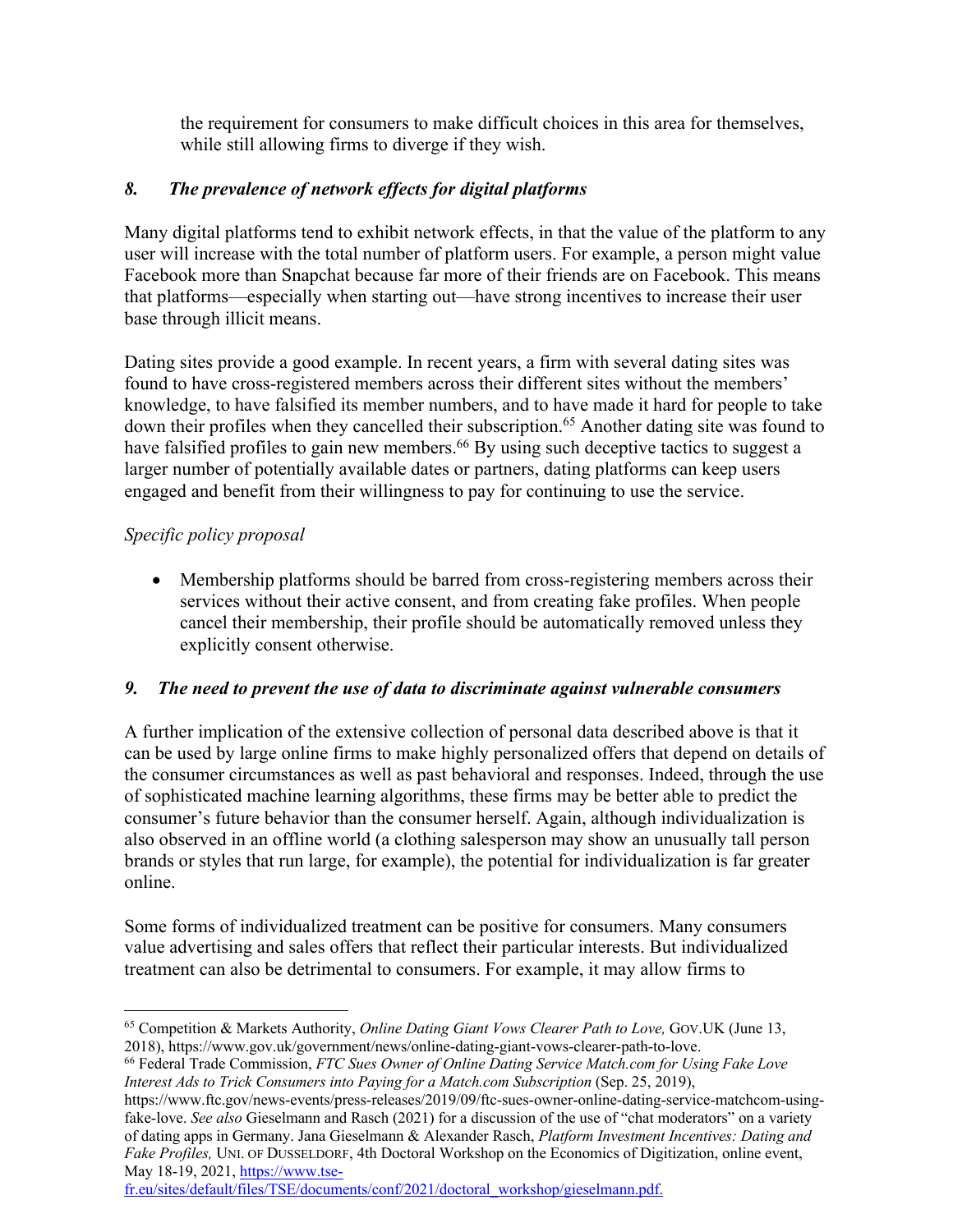successfully extract consumer surplus through personalized pricing or offers (and especially when firms have significant market power).

Individualization is also less likely to be beneficial if it is associated with consumers' biases or weakenesses. <sup>67</sup> Firms can potentially target individual consumers with advertising or sales offers that are designed to exploit their particular fallibility. A particular focus online has been on the marketing of inappropriate products to children. However, the individualization possibilities online expand the traditional notion of "vulnerable consumers" beyond a group characterized by demographics (*e.g.*, the young or the elderly) to a wider set of circumstances. Online examples might include:

- Firms selling overpriced mortgages or other financial products with "exploitative features" to consumers who reveal in some way that they are less likely to find a more suitable product.<sup>68</sup>
- Advertising platforms serving up ads for casinos to individuals searching for advice about problem gambling, or who have or are attempting to stop gambling.<sup>69</sup>
- Ads for fraudulent financial services to individuals searching for high-yield investments. 70
- Individuals being targeted at a particular moment of weakness, for example when their mood is expected to be  $low.^{71}$

 $71$  An example might be advertisers using specialists such as Weather Ads to match their Facebook ads to local weather conditions, which in turn affects the consumer's mood and tendency to buy certain products. See WeatherAds, *Facebook Weather Targeting – How to Sync Your Facebook Ads with Weather, http://www.weatherads.io/facebook-weather-targeting* (last visited May 14, 2021). This is broadly in line with academic research illustrating that current weather conditions affect purchases behavior (*see, e.g.*, Conlin et al., 2007, Busse et al., 2015, Chang et al., 2018). Michael Conlin et al., *Projection Bias in Catalog Orders,* 97 AM. ECON. REV. 1217 (2007); Meghan R. Busse et al., *The Psychological Effect of Weather on Car Purchases,* 130 Quarterly J. of Econ. 371 (2015); Tom Y. Chang et al., *Something in the Air: Pollution and the Demand for* 

*Health Insurance,* 85 REV. OF ECON. STUD. 1609 (2018). We also note concerns that Spotify (which is increasingly moving into advertising) has developed speech-recognition technology which can detect, among other things, emotional state, gender, age and accent. *See* Mark Savage, *Spotify wants to suggest songs based on your emotions,* BBC.COM (Jan. 28, 2021), https://www.bbc.com/news/entertainment-arts-55839655; Access Now, *Spotify, Don't Spy: Global Coalition of 180+ Musicians and Human Rights Groups Take a Stand Against Speech-Recognition Technology* (May 4, 2021), https://www.accessnow.org/spotify-spy-tech-coalition/. Furthermore, there are concerns regarding the use of patent Uber applied for identifying drunk or drugged users of the Uber app; see Arwa Mahdawi, *Uber Developing Technology that Would Tell If You're Drunk,* GUARDIAN (June 11, 2018), https://www.theguardian.com/technology/2018/jun/11/uber-drunk-technology-new-ai-feature-

<sup>67</sup> This is true even when markets are competitive. *See* Heidhues and Kőszegi (2017), *supra* note 16.

<sup>68</sup> *See* Heidhues and Kőszegi (2017), *supra* note 16.

<sup>&</sup>lt;sup>69</sup> *See* Adam Satarino, *What A Gambling App Knows About You*, N.Y. TIMES (Mar. 24, 2021), https://www.nytimes.com/2021/03/24/technology/gambling-apps-tracking-sky-bet.html.

 $\frac{70}{10}$  As the UK's Financial Conduct Authority illustrated, Google listed ads for financial scams in response to searches for high-return investment. *See* Mathew Vincent, *UK Regulator Says Google Not Doing Enough About Scam Ads*, FINANCIAL TIMES (Sep. 24, 2020), https://www.ft.com/content/ca700726-c48c-4132-953b-8d6a1e57f00c.

patent.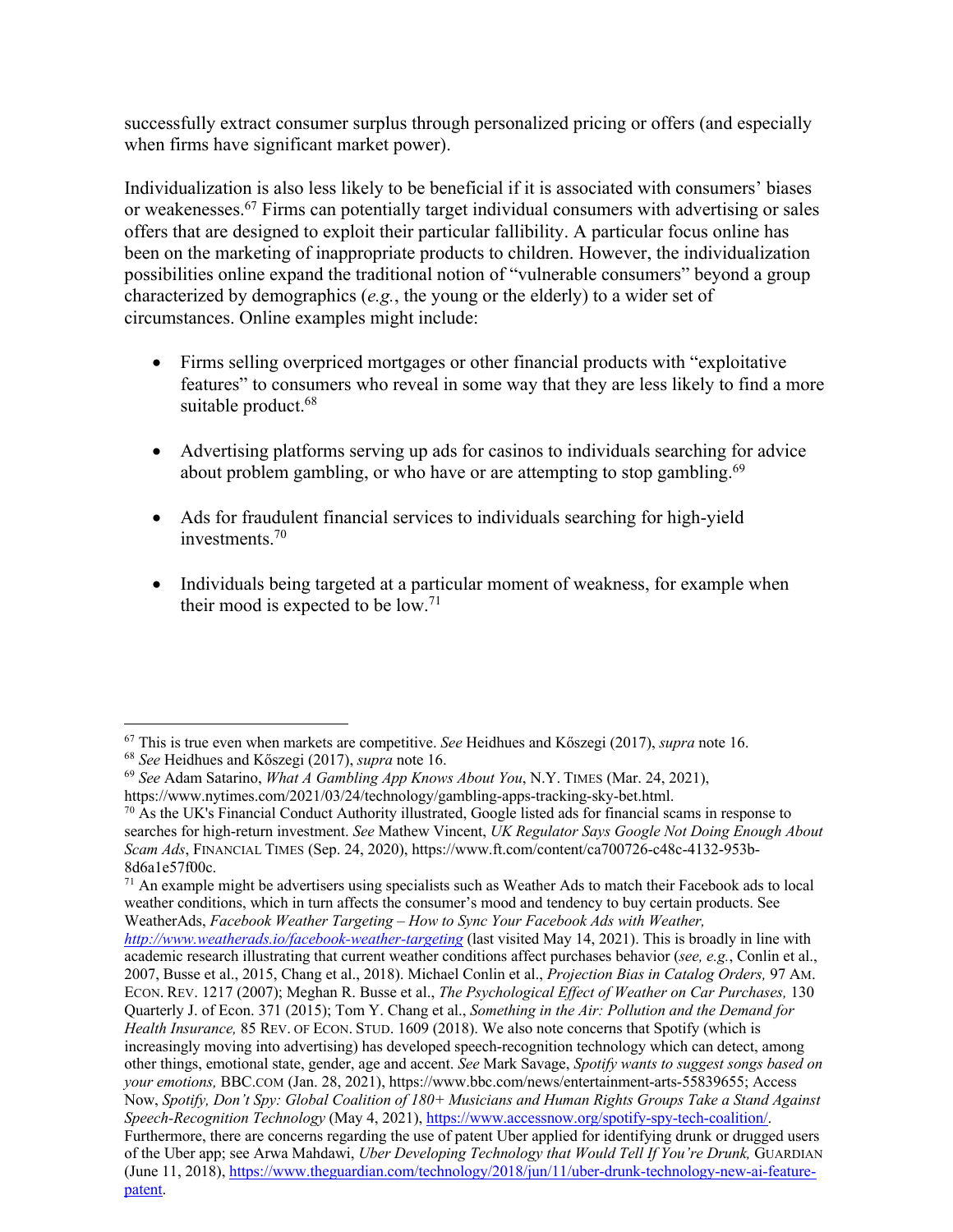# *Specific policy proposals*

- *Platforms should not be permitted (through algorithms or direct targeting) to discriminate against consumers based on their membership in any (in the US) protected class (race, religion, gender, etc.) or any group identified by the regulator/government to be vulnerable to particular sales practices or services.* Highpaying job ads should not be shown primarily to men, for example, or high mortgage interest rates to Black consumers, or financial scams to the elderly.
- *Traders should be required to inform consumers when a price is personalized on the basis of automated decision-making <sup>72</sup>* They should also set out the criteria on which the personalization is based.<sup>73</sup> This would help to provide a reputational check against forms of price personalization that are considered socially egregious. As an example, Uber has been accused of charging higher prices to users whose cell phone batteries were low and the consumers were thus less likely to take the time to search for a lower price. Uber has denied this practice but has accepted that this would be technologically feasible.<sup>74</sup> We presume that its main reason for not engaging in such a pricing strategy is reputational.
- *Clarify the law in order to explicitly permit reverse engineering for research or policy purposes.* Currently, algorithmic discrimination is most often proven through reverse engineering algorithms and reviewing their outcomes. However, such activity is potentially in breach of the law relating to data scraping, and academics working in this area, typically in the public interest, are fearful of prosecution. Clarification that the law allows this use would help to support such socially useful research.<sup>75</sup>

As in previous sections, we consider that the largest online platforms merit additional requirements.

- *For the largest online platforms, personalised rankings and targeting (whether of advertising or sales offers) should not be permitted to be based on characteristics designed to predict vulnerability.* The regulator would be required to provide guidance on what is meant by vulnerability for the purpose of this provision. A test could be devised that is similar to the neutrality test above.
- *The largest online platforms should be required to set out publicly their approach to targeting, and how they ensure that their systems do not result in inappropriate targeting of vulnerable consumers.* This transparency measure would help in

 $72$  This will be introduced in the EU as part of the EU Consumer Modernization Directive. EU Consumer Modernization Directive, *supra* note 40.

<sup>&</sup>lt;sup>73</sup> The benefits of public explanation of personalized pricing are discussed in Lyons and Sugden (2021). Bruce Lyons & Robert Sugden, *Transactional Fairness and Pricing Practices in Consumer Markets* (Centre for Competition Policy, Working Paper No. 21-03, 2021).

<sup>74</sup> *See* Jessica Lindsay, *Does Uber Charge More If Your Battery is Lower?,* METRO (Sep. 27, 2019), https://metro.co.uk/2019/09/27/uber-charge-battery-lower-10778303/.

<sup>&</sup>lt;sup>75</sup> We note that data scraping imposes a cost on websites, but websites can overcome this by providing open APIs to allow direct data download. If data scraping were clearly legal, sites would have more incentives to open up their data for research in this way.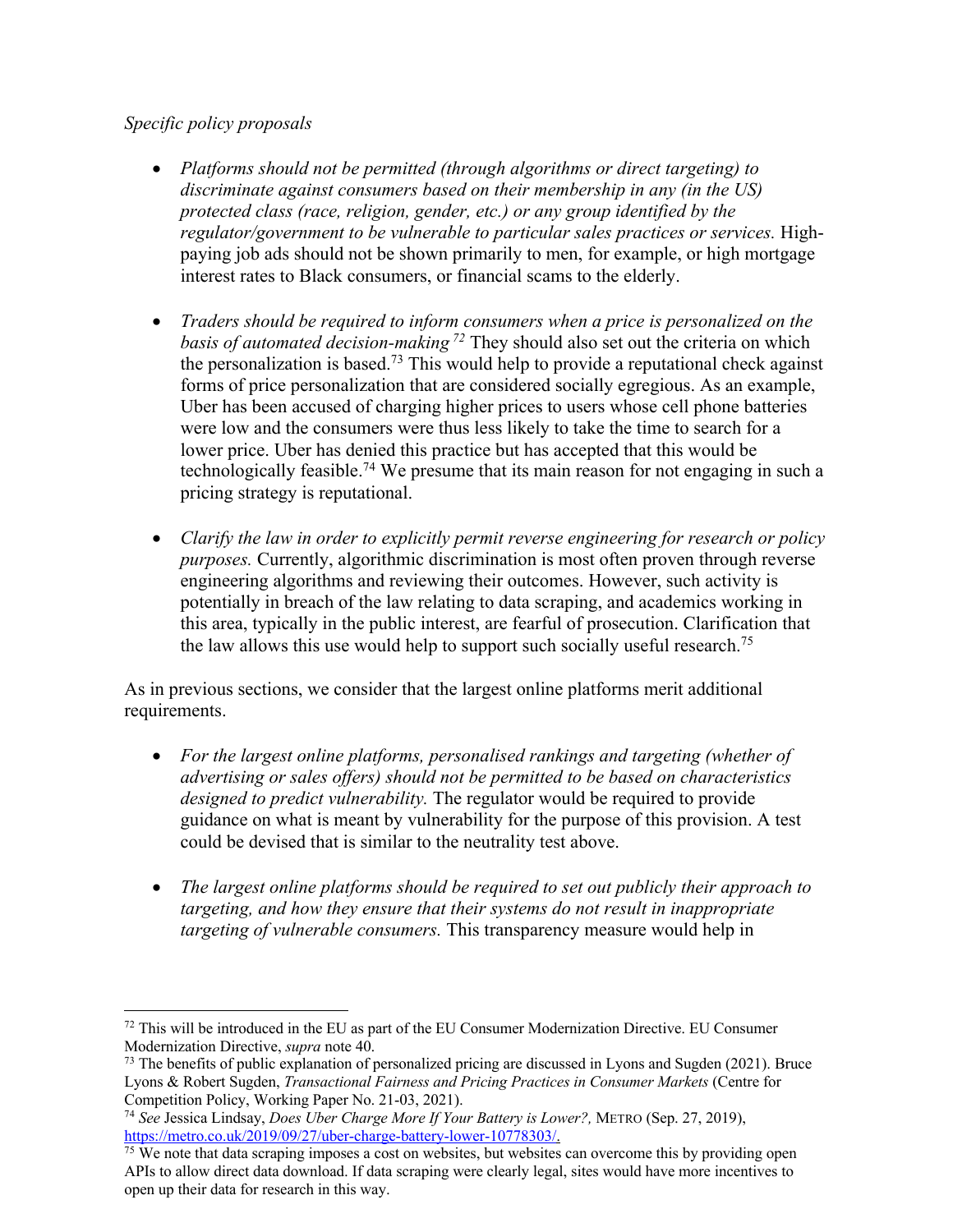incentivising good conduct by the platforms as well as providing valuable information for the regulator for monitoring and enforcement of the previous requirement.

# *10. The need to ensure that participants in C2C transactions are adequately protected*

Another key difference between online and offline markets is that individuals are far better able to participate on the supply-side as well as the demand-side. The extent of C2C (customer-to-customer) trading on platforms such as eBay, Craigslist, and Airbnb is far greater than was ever observed through classified ads in an offline environment. Such C2C trading is valuable in allowing the optimal use and re-use of resources, and it brings huge benefits. However, consumer protection law typically only protects consumers when acting on the demand-side of any trade. Moreover, it only protects consumers against poor treatment by business sellers, and it is not always obvious to consumers whether they are dealing with a business or a consumer seller.

The success of the main C2C platforms partly reflects the investment they have made in finding alternative routes for protection of their customers, on both sides of the platform, which has earned many of them a substantial degree of trust. However, this form of "selfregulation" has been imperfect and customers often complain that they find out too late that they were purchasing from an individual, not a business, and thus have no recourse under consumer protection law.

# *Specific policy proposals*

There is thus a need to complement the valuable consumer protection measures introduced by C2C platforms themselves, if consumer trust is to be enhanced and justified.

- C2C platforms should require sellers to state whether they are a business or an individual. 76
- C2C platforms are themselves sellers of services to their trader customers. Where these are individuals, standard consumer protection law should apply to the intermediation service sold by the platform to the trader, even though the traders are formally a seller rather than a consumer. Effectively, such individuals should be viewed as consumers of the platform's intermediation service.

We note that, beyond individual traders, there is an argument that small traders have important similarities to end consumers, in terms of their fragmentation and their lack of bargaining power against the large digital platforms. As such, some elements of consumer protection, for example relating to transparency, could usefully be extended to them too. We have not sought to cover the treatment of small traders in this paper, but we note that in the EU/UK, the "Platform-to-Business" Regulation goes some way towards this, and the Digital Markets Act introduces some additional protections for business users of the largest online platforms.

 $76$  This requirement is currently being introduced in the EU as part of the EU Consumer Modernization Directive. EU Consumer Modernization Directive, *supra* note 40.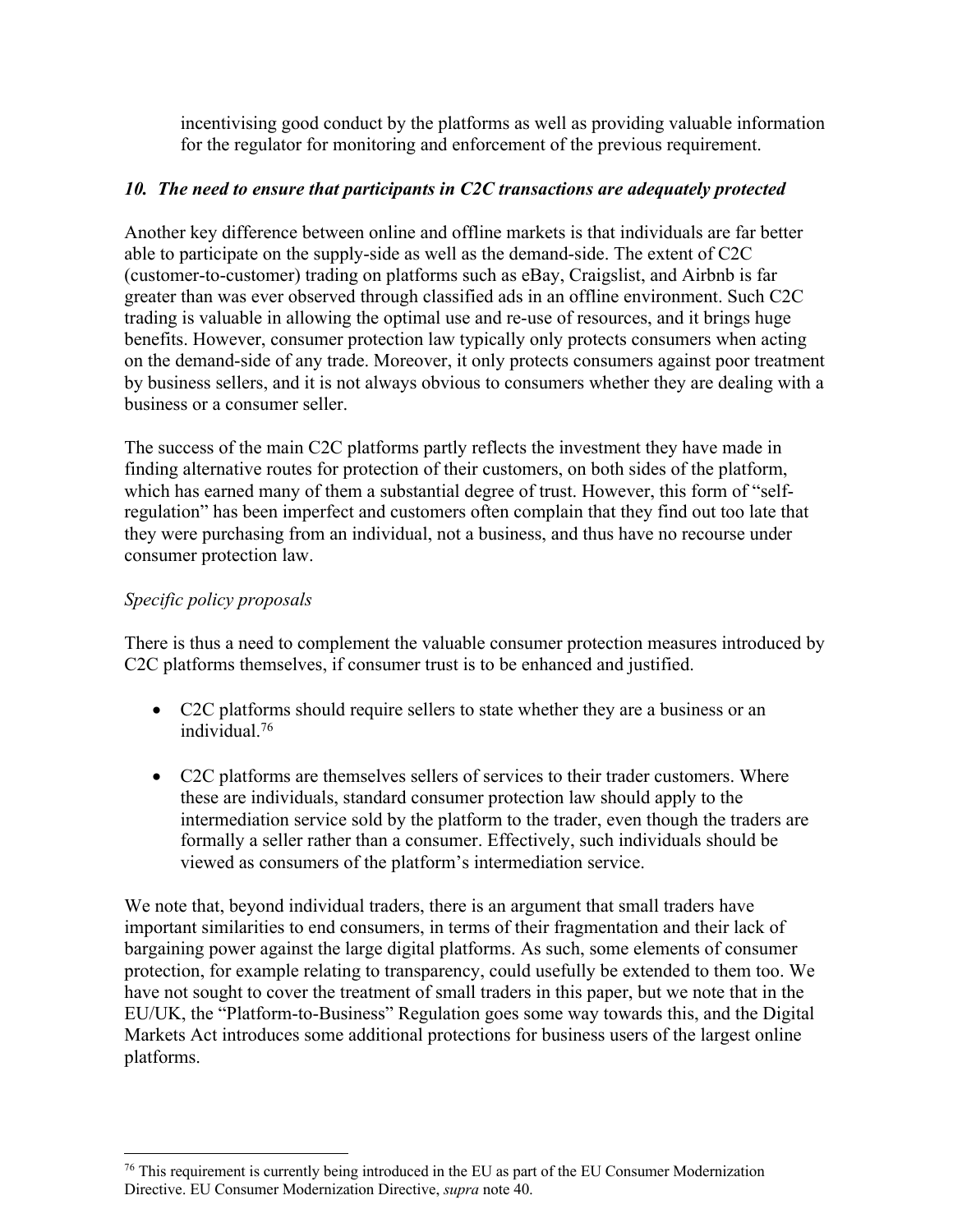# *11. The largest gatekeeper platforms are in a unique position to "police" the third-party business users of their platforms*

A final important characteristic of large digital platforms is that they play two relevant roles. The focus of the discussion above has been on ways in which digital platforms might create or exploit ineffective consumer choice directly themselves. However, many digital platforms also act as critical routes to market for business users, either as sales intermediaries or as advertising media. They are therefore a key medium through which these third parties are able to act to treat consumers poorly or fraudulently. Moreover, in some cases their conduct can exacerbate this harm, as shown by the fraudulent financial services example above.

In respect of this "intermediation" role, platforms are in a unique position to monitor and restrict such activity by business users, to ensure that it is neither fraudulent nor otherwise in breach of consumer protection rules.

Given that platforms earn money from being a conduit, it could be argued that the platforms already have a responsibility to do this. Indeed, some already do, to greater or lesser extents. For example, we assume that Amazon has strong incentives to protect consumers against the sale of fake goods, not least because its own approach to inventory management means that the goods of different traders are often combined and consumers can't rely on getting their goods sold from the precise trader they have chosen. Likewise, during the early phase of the COVID-19 pandemic, Amazon was active in preventing the sale of fake cures.

Platforms do not always have the right incentives to play this role, however, both due to the associated loss of revenue and because the process of effective monitoring and enforcement can be costly. Investigations and enforcement actions in various jurisdictions suggest that travel sites have failed to make clear that hotels impose resort fees, that a concert ticket aggregator has obfuscated service charges, and that a home rental service has failed adequately to disclose hosts' fees.<sup>77</sup> These examples demonstrate not just that platforms acting as intermediaries don't always have the right incentives, but that platforms actually have acted on these mis-aligned incentives, to the detriment of consumers.

# *Specific policy proposals*

• *The largest gatekeeper platforms should be made responsible for taking all reasonable steps to prevent third party business users from engaging in illegal sales practices that breach consumer protection law via their platforms.* If they fail to take all reasonable steps – as defined by ex ante standards that prescribe the required

https://www.ftc.gov/news-events/events-calendar/2019/03/online-event-tickets-workshop. Johnen and Somogyi (2019) argue theoretically that platforms can have an incentive to allow sellers to use intransparent fees and discuss a number of consumer protection cases concerned with such intransparent fees*.* Johannes Johnen & Robert Somogyi, *Deceptive Products on Platforms* 10-13 (NET Institute, Working Paper No. 19-13, 2019).

<sup>77</sup> *See, e.g.*, Press Release, Federal Trade Commission, FTC Warns Hotel Operators that Price Quotes that Exclude 'Resort Fees' and Other Mandatory Surcharges May Be Deceptive (Nov. 28, 2012),

https://www.ftc.gov/news-events/press-releases/2012/11/ftc-warns-hotel-operators-price-quotes-exclude-resortfees-other; Federal Trade Commission, *Online Event Tickets Workshop* (Jun. 11, 2019),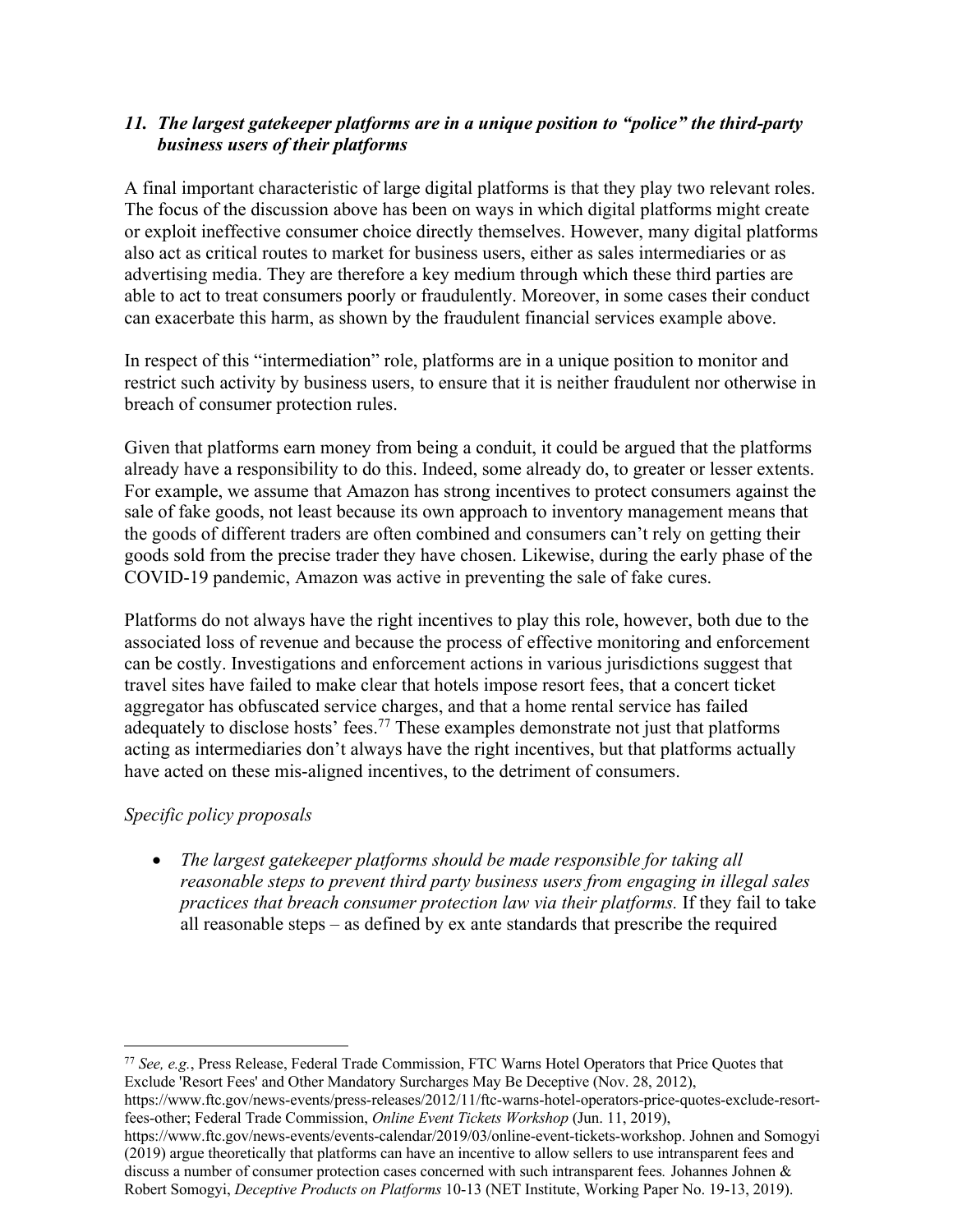"reasonable steps" – they should be liable as if they had engaged in the violations themselves.78

• *The largest online platforms should be required to set out publicly their approach to the previous requirement and also publish KPIs:* This transparency measure would help in incentivising good conduct by the platforms as well as providing valuable information for the regulator for monitoring and enforcement of the previous requirement.

# **Regulatory powers**

consumers.

For all of the policy proposals above, a further issue is how an enforcer can assure itself that platforms are abiding by the requirements. For most online firms, it may be sufficient to rely on a combination of complaints about breaches to public enforcers with the ability to gather information and impose significant sanctions, and private litigation rights.

For the largest gatekeeper platforms, however, in light of their outsize importance, we recommend a more proactive regulatory approach, including:

- Requiring the platforms to report, on request, details of their **A/B testing** in particular areas.
- Requiring the platforms carry out **A/B testing** to check the impact of their activities, and that they make the results of this A/B testing available to the relevant public body.79
- Requiring the platforms to **make data available** (in properly anonymized form) either directly or indirectly via regulators to academics doing research, so they can identify misleading patterns.
- Requiring the platforms to adopt fair and transparent **complaint procedures**, and also that terms of use do not contain any prohibition against users making a complaint to the regulator or any other relevant public body.
- The regulator itself should establish **whistleblower** procedures that permit platform employees to provide relevant public bodies with information about breaches of the consumer protection requirements, on a confidential basis, and potentially even receive compensation (for example, part of any eventual fine).
- **Large sanctions** are likely to be required if these platforms are to take the regulations seriously.

<sup>78</sup> We note that the forthcoming EU Digital Services Act will introduce some responsibility in this area. *See Proposal for a Regulation of the European Parliament and of the Council on a Single Market For Digital Services and amending Directive 2000/31/EC (Digital Services Act),* COM (2020) 825 final (Dec. 15, 2020). <sup>79</sup> The regulator should exercise such power with great caution. A/B testing by its nature can make some consumers worse off than they would have been but for the test, either in an absolute sense or relative to other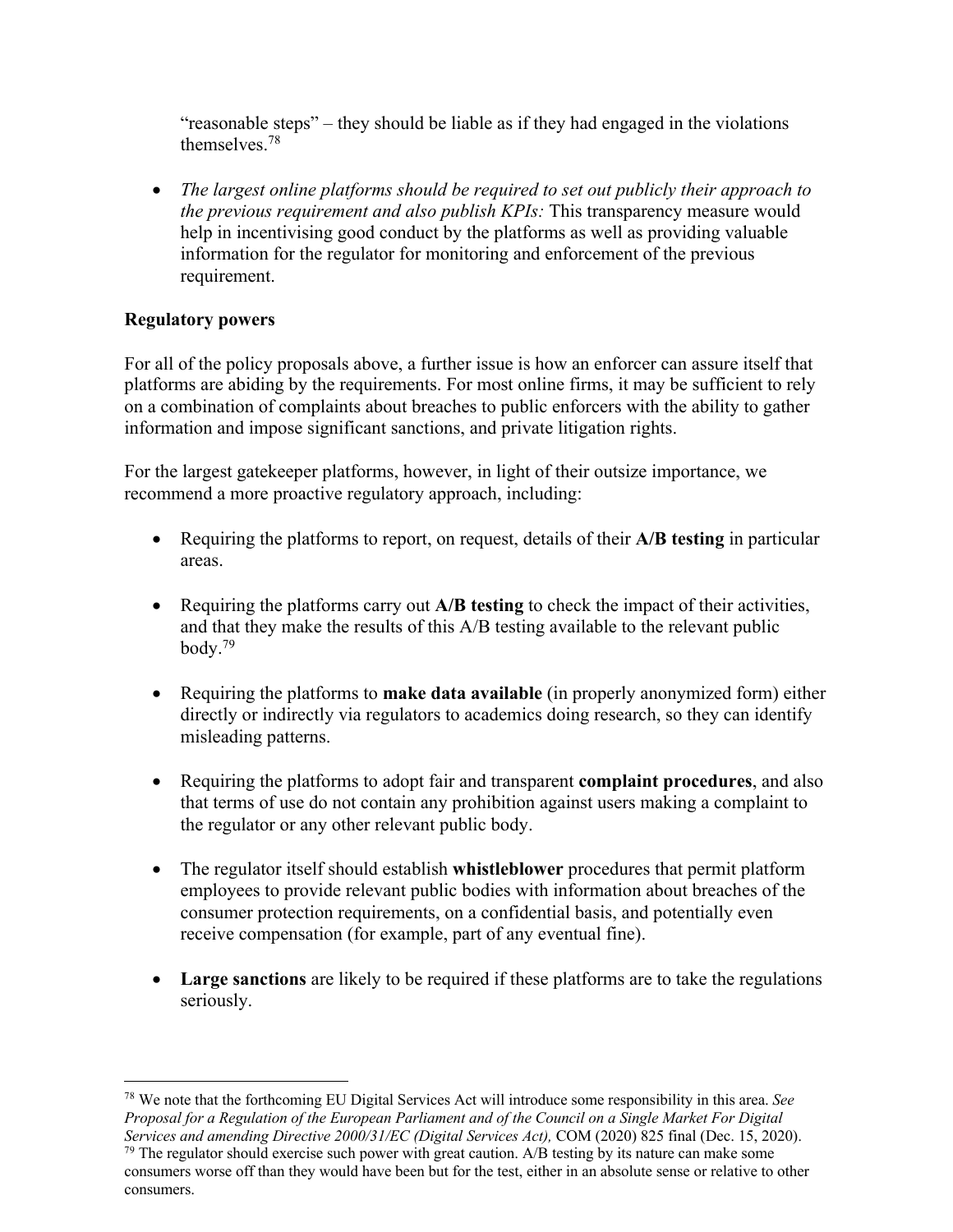#### **Conclusion**

If markets are to function efficiently and in the interest of consumers and businesses, an authority must be empowered to enforce an effective regime of consumer protection rules applicable to those markets. This is the case for online markets just as it is for offline markets. In addition to this efficiency-based justification for consumer protection, we also know that consumers have the right not to be defrauded or misled. Consumer protection law ought to protect that right regardless of whether the consumer is transacting online or offline. Despite these points of consensus—that consumer protection is necessary to promote efficiency and to protect consumer rights online—too little has been done to ensure that the various standards applicable in *offline* markets are sufficient or adequate to guarantee efficiency and fairness in *online* markets.

This paper has outlined eleven key features of online markets that might necessitate standards additional to or different from those that are applicable offline. In online markets, for example, consumers generally do not interact face-to-face with sellers. This suggests that online sellers should be required to disclose more information about themselves (location and contact information, for example) than offline sellers. Similarly, online consumers generally are unable physically to evaluate products before purchase. This suggests that online quality indicators (product reviews and ratings, for example) take on heightened importance online and ought to be policed with heightened scrutiny.

As a general matter, however, and despite that this paper recommends a number of specific policy proposals for each key difference between online and offline markets, we do not think it necessary that every jurisdiction adopt an entirely new or separate regulatory regime for online markets. Many if not most of our proposals could be enacted through minor changes to existing law or regulation or through decisional law interpreting existing standartds of conduct. Some have already been implemented in some jurisdictions*.* What *is* needed in *all* jurisdictions, however, is a regulator or regulators with sufficient expertise around technical issues such as A/B testing and algorithmic decision-making that they can understand, anticipate, and remedy the myriad ways that online firms can disadvantage consumers.

We also advocate that authorities in various jurisdictions think *systematically* about how to calibrate their consumer protection regimes to ensure that they foster efficiency and protect consumer rights online. The proposals set forth in this paper provide a menu of options—all of which are supported by basic economic principles—specifically designed for authorities engaged in such an undertaking.

#### **References**

Sule Alan, et al*., Unshrouding: Evidence from Bank Overdrafts in Turkey*, 73(2) J. FIN. 481 (2018).

Mark Armstrong & John Vickers, *Consumer Protection and Contingent Charges*, 50(2) J. ECON. LIT. 477 (2012).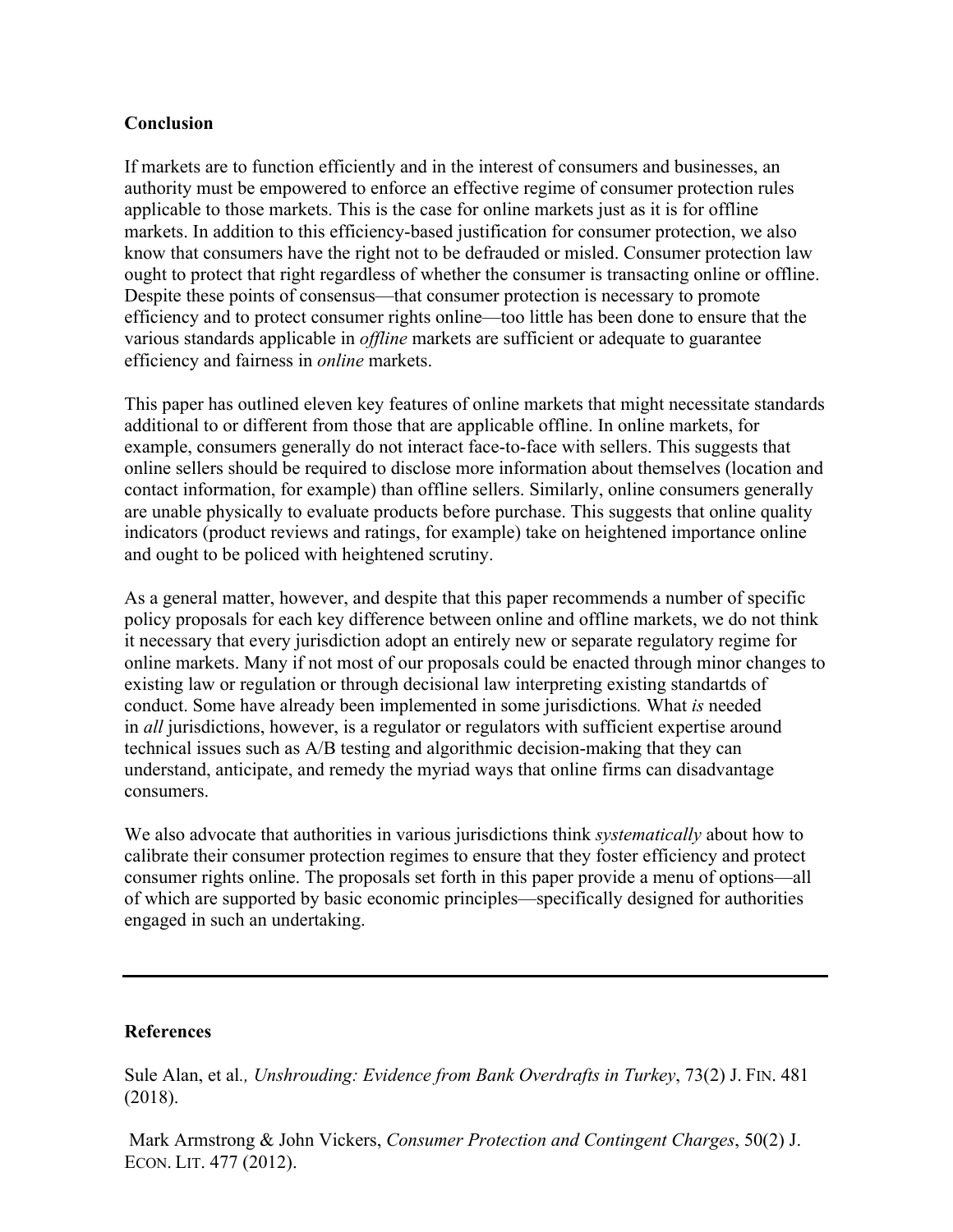Yannis Bakos, et al., *Does Anyone Read the Fine Print? Consumer Attention to Standard-Form Contracts*, 43(1) J. LEGAL STUD. 1 (2014).

Marianne Bertrand & Adair Morse, *Information Disclosure, Cognitive Biases and Payday Borrowing*, 66(6) J. FIN. 1865 (2011). For a working paper version, *see* [http://faculty.haas.berkeley.edu/morse/research/papers/BertrandMorsePaydayFieldExpJuly2](http://faculty.haas.berkeley.edu/morse/research/papers/BertrandMorsePaydayFieldExpJuly2010.pdf)0 [10.pdf](http://faculty.haas.berkeley.edu/morse/research/papers/BertrandMorsePaydayFieldExpJuly2010.pdf).

Meghan R. Busse et al., *The Psychological Effect of Weather on Car Purchases,* 130 QUARTERLY J. OF ECON. 371 (2015).

Bruce Carlin, *Strategic Price Complexity in Retail Financial Markets*, 91(3) J. FIN. ECON. 278 (2009).

Tom Y. Chang et al., *Something in the Air: Pollution and the Demand for Health Insurance,*  85 REV. OF ECON. STUDIES 1609 (2018).

Ioana Chioveanu & Jidong Zhou, *Price Competition with Consumer Confusion*, 59(11) MGMT. SCI. 2450 (2013).

Michael Conlin et al., *Projection Bias in Catalog Orders,* 97 AM. ECON. REV. 1217 (2007).

Stefano DellaVigna & Ulrike Malmendier, *Paying Not to Go to the Gym*, 96(3) Am. Econ. Rev. 694 (2006).

Markus Dertwinkel-Kalt, et al., *To Buy or Not to Buy? Price Salience in an Online Shopping Field Experiment*, 130 EURO. ECON. REV. 103593 (2020).

Peter Diamond, *A Model of Price Adjustment*, 3(2) J. ECON. THEORY 156 (1971).

Fabián Duarte & Justine Hastings, *Fettered Consumers and Sophisticated Firms: Evidence from Mexico's Privatized Social Security Market*, (Nat'l Bureau of Econ. Rsch., Working Paper No. 18582, 2012).

Glenn Ellison & Sara Fisher Ellison*, Search, Obfuscation and Price Elasticities on the Internet*, 77(2) ECONOMETRICA 427 (2009).

Amelia Fletcher, *Disclosure as a tool for enhancing consumer engagement and competition*, 5(2) BEHAVIOURAL PUB. POLICY 252 (2021).

Xavier Gabaix & David Laibson, *Shrouded Attributes, Consumer Myopia , and Information Suppression in Competitive Markets*, 121(2) ECON. J.Q. 505 (2006).

Jana Gieselmann & Alexander Rasch, *Platform Investment Incentives: Dating and Fake Profiles,* UNI. OF DUSSELDORF, 4th Doctoral Workshop on the Economics of Digitization, online event, May 18-19, 2021, [https://www.tse](https://www.tse-fr.eu/sites/default/files/TSE/documents/conf/2021/doctoral_workshop/gieselmann.pdf)[fr.eu/sites/default/files/TSE/documents/conf/2021/doctoral\\_workshop/gieselmann.pdf](https://www.tse-fr.eu/sites/default/files/TSE/documents/conf/2021/doctoral_workshop/gieselmann.pdf).

Michael D. Grubb, *Selling to Overconfident Consumers*, 99(5) AM. ECON. REV. 1770 (2009).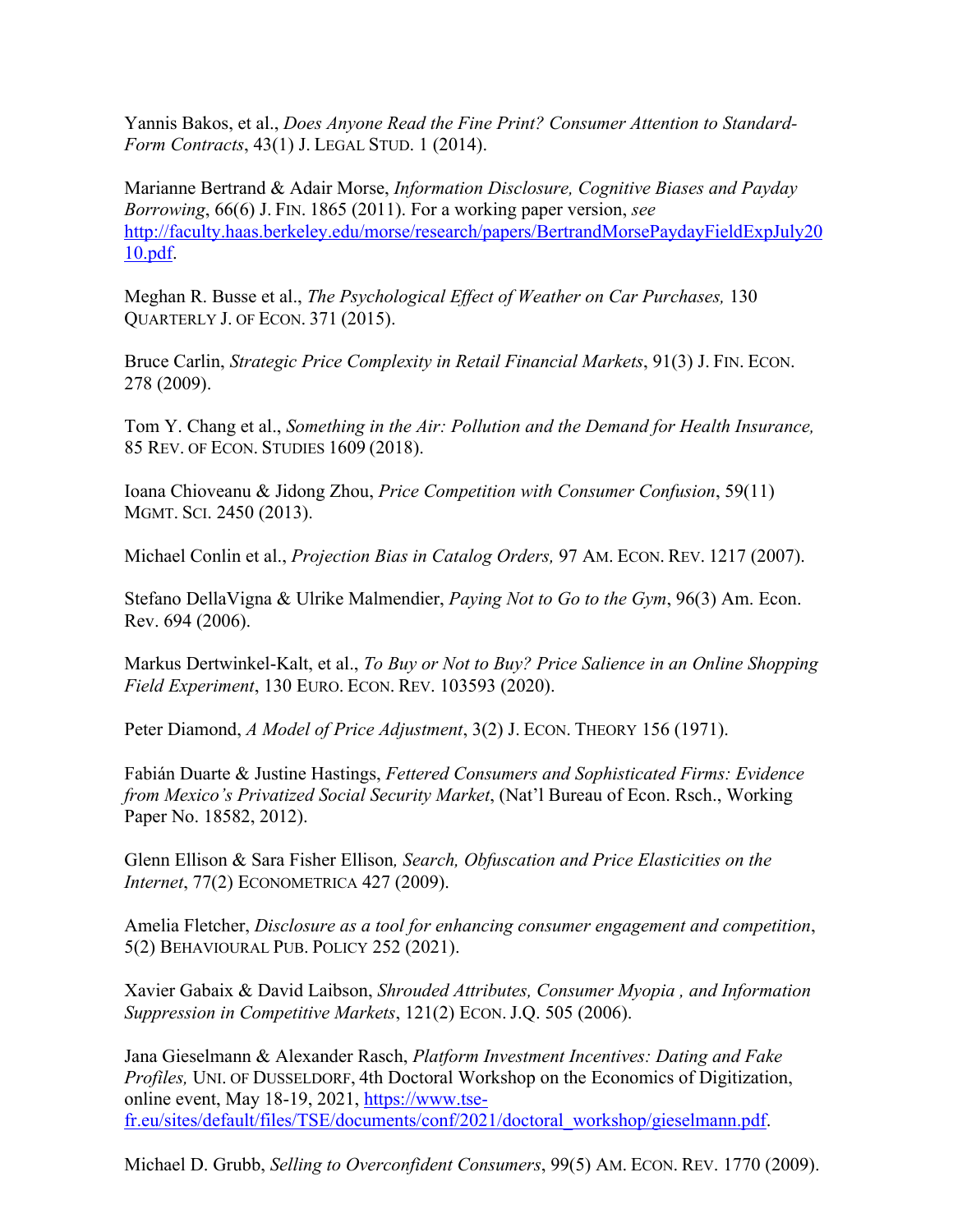Michael D. Grubb & Matthew Osborne, *Cellular Service Demand: Biased Beliefs, Learning and Bill Shock*, 105(1) AM. ECON. REV. 234 (2015).

Andreas Grunewald, et al, Auto Dealer Loan Intermediation: Consumer Behavior and Competitive Effects, (Nat'l Bureau of Econ. Rsch., Working Paper No. 28136, 2020).

Benjamin R. Handel, *Adverse Selection and Inertia in Health Insurance Markets: When Nudging Hurts*, 103(7) AM. ECON. REV. 2643 (2013).

Paul Heidhues & Botond Koszegi, et al., *Naïveté-Based Discrimination*, 132(2) ECON. J.Q. 1019 (2016).

Paul Heidhues, et al., *Inferior Products and Profitable Deception*, 84 REV. ECON. STUD. 323 (2017).

Paul Heidhues, et al., *Browsing versus Studying: A Pro-market Case for Regulation*, 88(2) REV. ECON. STUD. 708 (2021).

Steffen Huck & Brian Wallace, *The impact of price frames on consumers decision making: Experimental evidence* (Oct. 15, 2015), [https://www.ucl.ac.uk/~uctpbwa/papers/price](https://www.ucl.ac.uk/~uctpbwa/papers/price-framing.pdf)[framing.pdf](https://www.ucl.ac.uk/~uctpbwa/papers/price-framing.pdf).

Johannes Johnen & Robert Somogyi, *Deceptive Products on Platforms* 10-13 (NET Institute, Working Paper No. 19-13, 2019).

RON KOHAVI ET AL., TRUSTWORTHY ONLINE CONTROLLED EXPERIMENTS: A PRACTICAL GUIDE TO A/B TESTING (2020).

London Economics Office of Fair Trading, *Partitioned Pricing Research: A Behavioural Experiment* (Aug. 2013).

Bruce Lyons & Robert Sugden, *Transactional Fairness and Pricing Practices in Consumer Markets* (Centre for Competition Policy, Working Paper No. 21-03, 2021).

Arunesh Mathur, et al., *Dark Patterns at Scale: Findings from a Crawl of 11K Shopping Websites*, 3 PROC. ACM HUM.-COMPUT. INTERACT. 81 (2019).

Tibor Scitovsky, *Ignorance as a source of monopoly power*, 40(2) AM. ECON. REV. 48 (1950)

SICILIANI ET AL., CONSUMER THEORIES OF HARM: AN ECONOMIC APPROACH TO CONSUMER LAW ENFORCEMENT AND POLICY MAKING 114 (2019).

Weijia (Daisy) Dai & Michael Luca, et al., *Aggregation of consumer ratings: an application to Yelp.com*, QUANTITATIVE MARKETING AND ECONOMICS, [Issue 3/2018](https://www.springerprofessional.de/en/quantitative-marketing-and-economics-3-2018/16013892) (Dec. 29, 2017), [https://www.springerprofessional.de/en/aggregation-of-consumer-ratings-an-application-to](https://www.springerprofessional.de/en/aggregation-of-consumer-ratings-an-application-to-yelp-com/15418062)[yelp-com/15418062](https://www.springerprofessional.de/en/aggregation-of-consumer-ratings-an-application-to-yelp-com/15418062).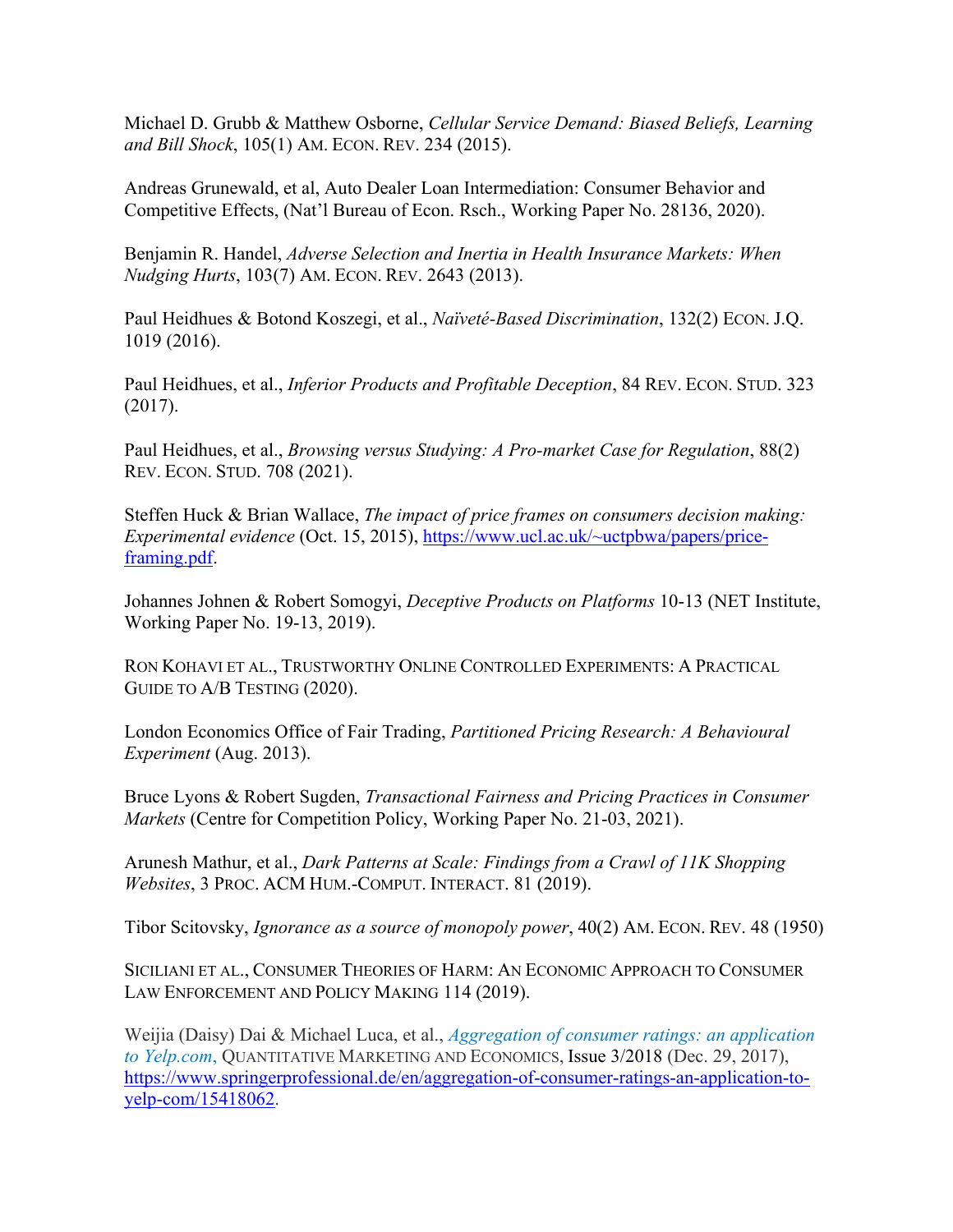#### **Appendix 1 – Author Conflict of Interest Disclosures**

Gregory S. Crawford, Professor of Economics, University of Zurich and Center for Economic and Policy Research. Within the last three years he has engaged in antitrust consulting for Apple on matters unrelated to consumer protection as well as for clients in the communications and multichannel video industries in the US and Europe, also on matters unrelated to consumer protection.

Jacques Crémer, Fondation JJ Laffont Professor of Economics, Toulouse School of Economics. Within the last three years he has engaged in consulting on matters unrelated to consumer protection for a marketplace platform with whom he has a nondisclosure agreement.

David Dinielli, Senior Advisor, Omidyar Network. He has no engagements or affiliations to disclose pursuant to the disclosure policy of the American Economic Association.

Amelia Fletcher, Professor of Competition Policy, Centre for Competition Policy and Norwich Business School, University of East Anglia. Within the last three years she has been a Non-Executive Director on the boards of the Competition and Markets Authority, Financial Conduct Authority, and Payment Systems Regulator, a member of the Enforcement Decision Panel at Ofgem, and an academic member of the Centre on Regulation in Europe. This paper does not necessarily represent the views of any of these institutions. She has received research funding from grants awarded by The UK Economic and Social Research Council and The Engineering and Physical Sciences Research Council.

Paul Heidhues, Professor of Behavioral and Competition Economics, Düsseldorf Institute for Competition Economics (DICE), Heinrich-Heine University of Düsseldorf. Within the last three years – in collaboration with E.CA Economics – he engaged in competition and consumer protection consulting for the Competition and Markets Authority of the UK as well as in the context of trucking, banking, elevator, and timber industries.

Michael Luca, Lee J. Styslinger III Associate Professor of Business Administration, Harvard Business School. Within the last three years he has served on the board of the nonprofit National Association for Business Economics and engaged in consulting on behalf of Yelp.

Tobias Salz, Castle Krob Career Development Assistant Professor of Economics, Massachusetts Institute of Technology. He has received data access from an advertising intermediary for travel websites within the last three years. This data access was granted solely for research purposes.

Monika Schnitzer, Professor of Economics, Ludwig-Maximilians-University Munich. She has no engagements or affiliations to disclose pursuant to the disclosure policy of the American Economic Association.

Fiona M. Scott Morton, Theodore Nierenberg Professor of Economics, Yale School of Management and National Bureau of Economic Research. Within the last three years she engaged in antitrust consulting on behalf of Apple and Amazon unrelated to consumer protection issues.